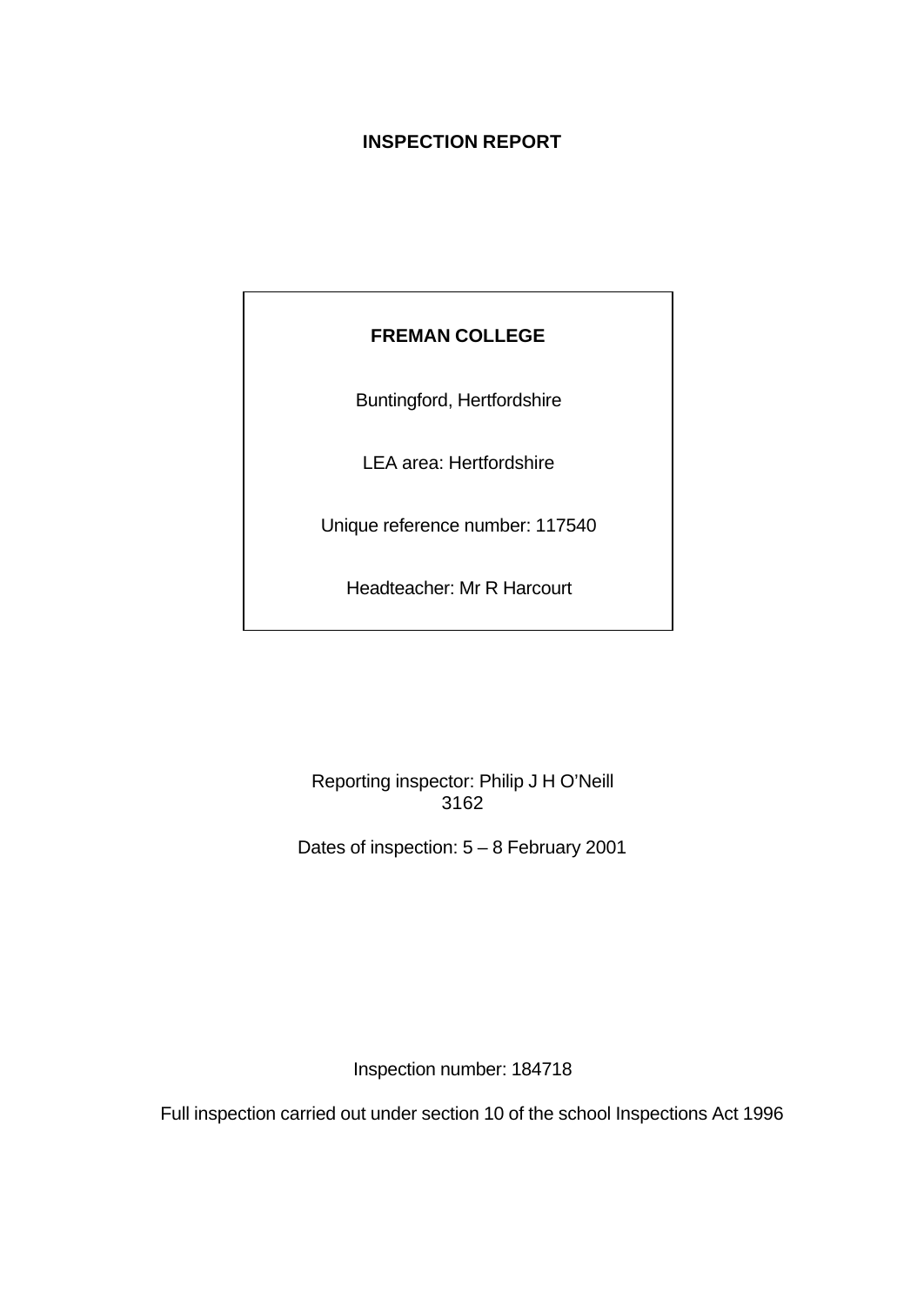#### © Crown copyright 2001

This report may be reproduced in whole or in part for non-commercial educational purposes, provided that all extracts quoted are reproduced verbatim without adaptation and on condition that the source and date thereof are stated.

Further copies of this report are obtainable from the college. Under the school Inspections Act 1996, the college must provide a copy of this report and/or its summary free of charge to certain categories of people. A charge not exceeding the full cost of reproduction may be made for any other copies supplied.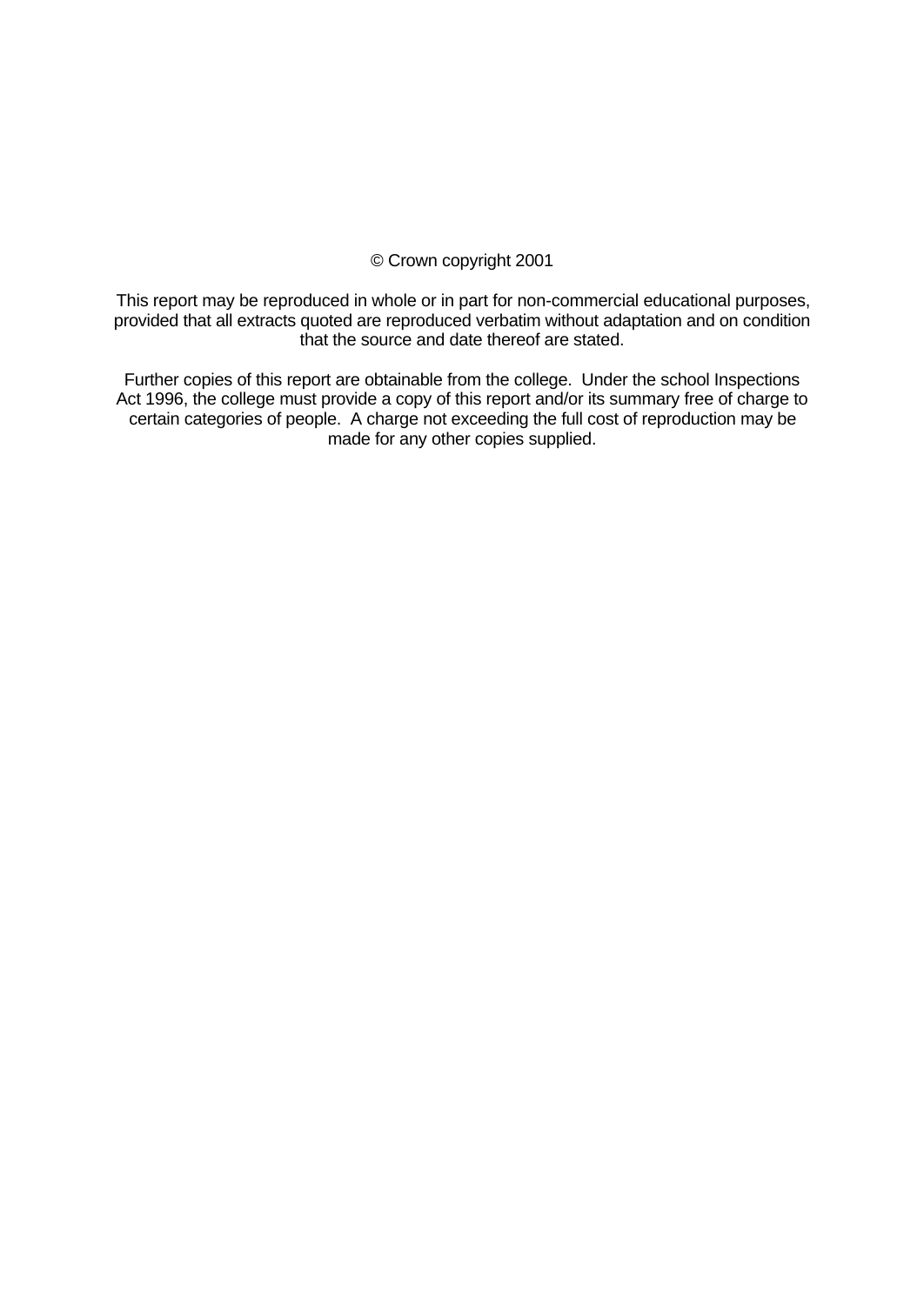# **INFORMATION ABOUT THE COLLEGE**

| Type of school:              | Comprehensive                                                    |
|------------------------------|------------------------------------------------------------------|
| School category:             | Community                                                        |
| Age range of students:       | 13 to 18                                                         |
| Gender of students:          | <b>Mixed</b>                                                     |
| College address:             | <b>Bowling Green Lane</b><br><b>Buntingford</b><br>Hertfordshire |
| Postcode:                    | SG9 9BT                                                          |
| Telephone number:            | 01763 271818                                                     |
| Fax number:                  | 01763 273467                                                     |
|                              |                                                                  |
| Appropriate authority:       | The governing body                                               |
| Name of chair of governors:  | Mrs D Kaye                                                       |
|                              |                                                                  |
| Date of previous inspection: | <b>March 1995</b>                                                |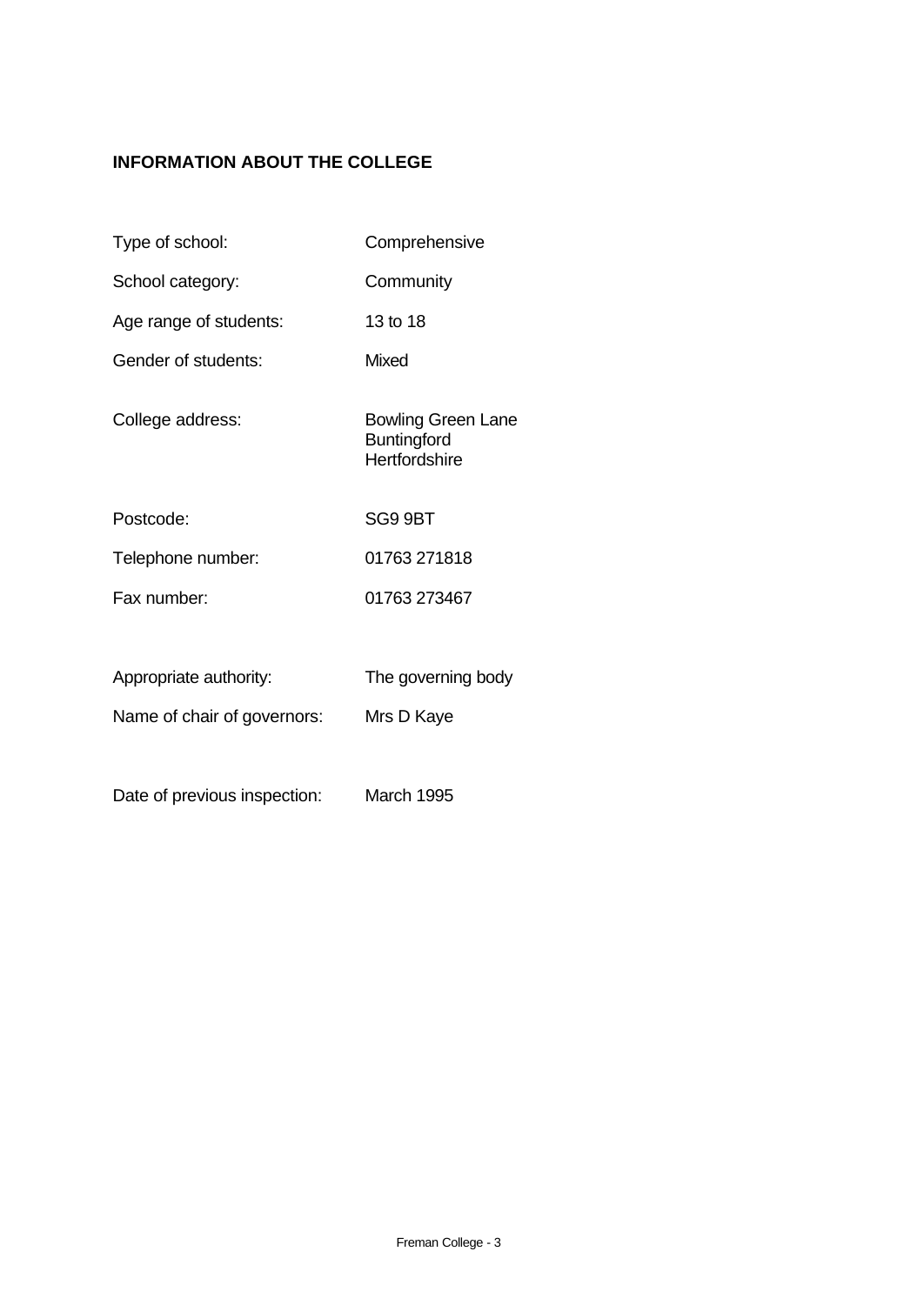# **INFORMATION ABOUT THE INSPECTION TEAM**

| <b>Team members</b> |                        | <b>Subject</b>          | <b>Aspect</b>                                                              |                                                                                                                                                                                                  |
|---------------------|------------------------|-------------------------|----------------------------------------------------------------------------|--------------------------------------------------------------------------------------------------------------------------------------------------------------------------------------------------|
|                     |                        |                         | responsibilities                                                           | responsibilities                                                                                                                                                                                 |
| 3162                | Philip O'Neill         | Registered<br>inspector | Latin                                                                      | Characteristics of<br>the college                                                                                                                                                                |
|                     |                        |                         | English as an<br>additional language                                       | Standards achieved<br>Teaching<br>Leadership and<br>management<br>College<br>improvement and                                                                                                     |
|                     |                        |                         |                                                                            | overall effectiveness<br>Provision for<br>students' spiritual,<br>moral, social and<br>cultural development                                                                                      |
| 11094               | lan Blair              | Lay inspector           |                                                                            | Students' attitudes,<br>values and personal<br>development<br>Assessment<br>Attendance<br>Provision for the<br>care of students<br>Partnership with<br>parents<br>Accommodation and<br>resources |
| 19026               | <b>Brian Downes</b>    | Team inspector          | Modern foreign<br>languages<br>Special educational<br>needs                |                                                                                                                                                                                                  |
| 19414               | Lionel Farraway        | Team inspector          | English                                                                    |                                                                                                                                                                                                  |
| 30553               | <b>Richard Fuller</b>  | Team inspector          | <b>Mathematics</b>                                                         |                                                                                                                                                                                                  |
| 31685               | <b>Valerie Girling</b> | Team inspector          | Art                                                                        |                                                                                                                                                                                                  |
| 14691               | Jennifer Hall          | Team inspector          | Science                                                                    |                                                                                                                                                                                                  |
| 8622                | <b>Heather Housden</b> | Team inspector          | Physical education<br>Equal opportunities                                  |                                                                                                                                                                                                  |
| 24042               | Deidre Kay             | Team inspector          | <b>Music</b><br>Religious education                                        |                                                                                                                                                                                                  |
| 15372               | Donaleen Ratcliff      | Team inspector          | Geography                                                                  | Curriculum                                                                                                                                                                                       |
| 2183                | Peter Thompson         | Team inspector          | Design and<br>technology<br>Information and<br>communication<br>technology |                                                                                                                                                                                                  |
| 5681                | Derek Turner           | Team inspector          | History<br>Other courses in the<br>sixth form                              |                                                                                                                                                                                                  |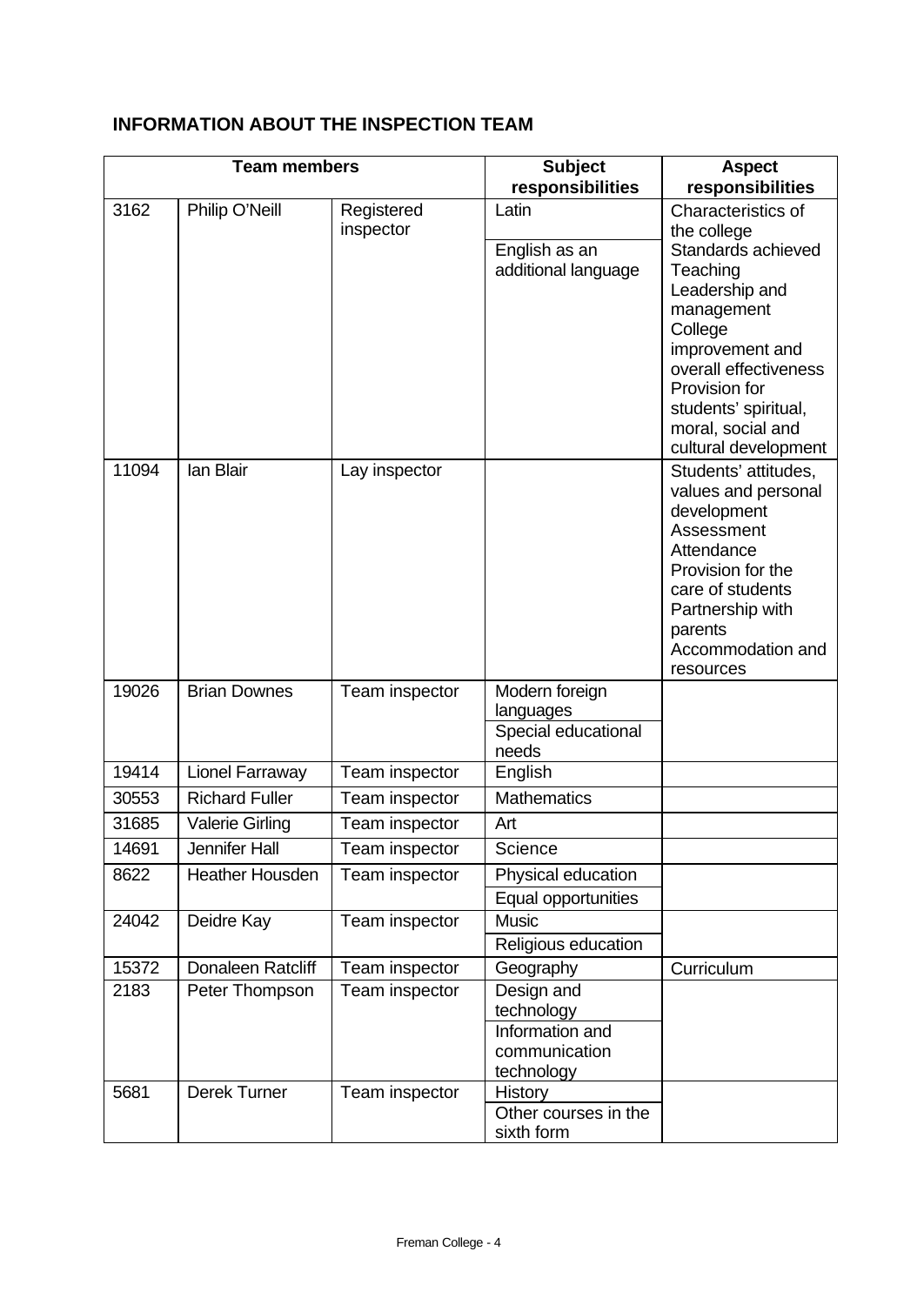The inspection contractor was:

Open Book Inspections 6 East Point High Street, Seal **Sevenoaks** TN15 0EG

Any concerns or complaints about the inspection or the report should be raised with the inspection contractor. Complaints that are not satisfactorily resolved by the contractor should be raised with OFSTED by writing to:

> The Complaints Manager Inspection Quality Division The Office for Standards in Education Alexandra House 33 Kingsway London WC2B 6SE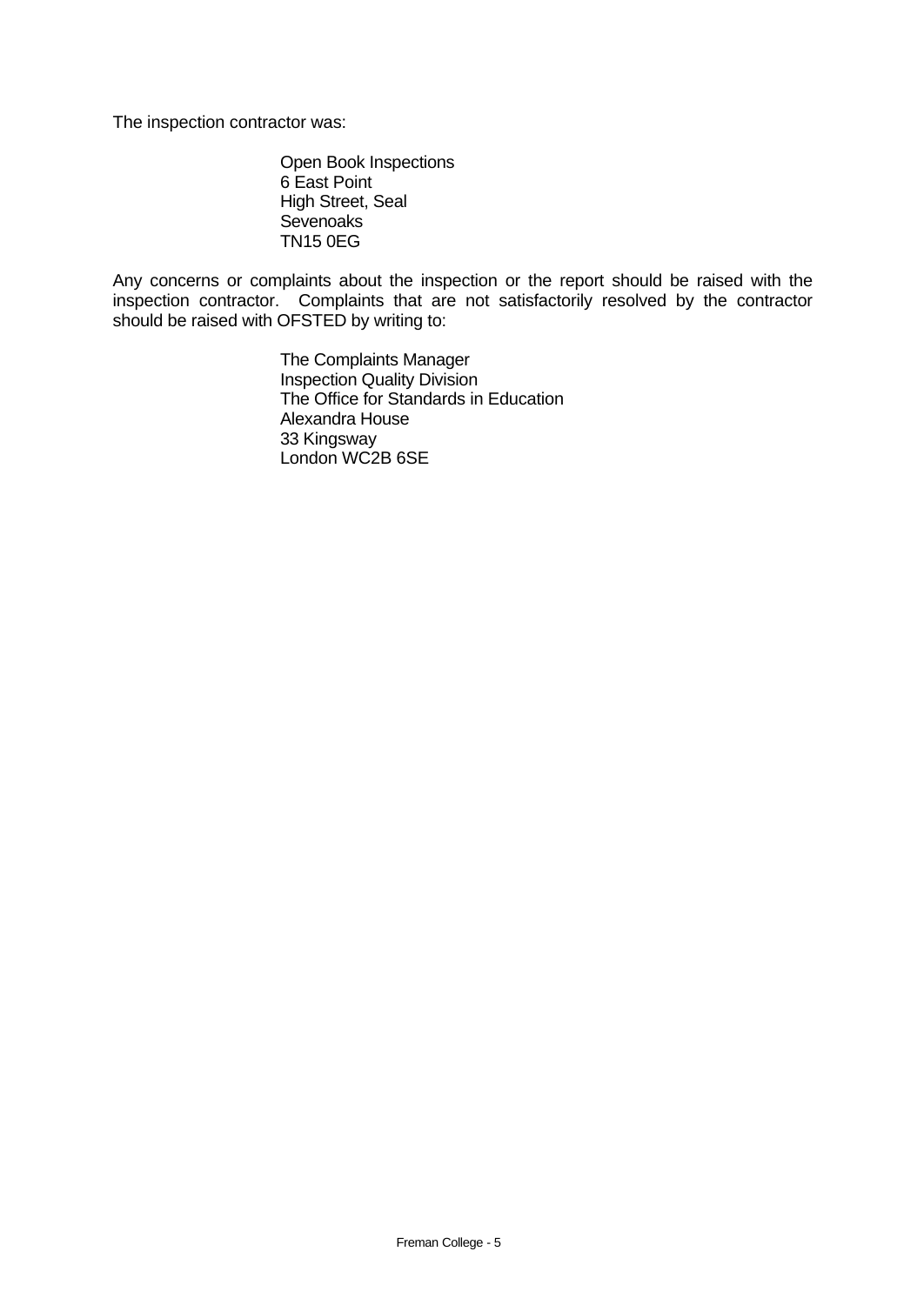# **REPORT CONTENTS**

|                                                                                                                                                                                                                                                                                                                                                                                   | Page      |
|-----------------------------------------------------------------------------------------------------------------------------------------------------------------------------------------------------------------------------------------------------------------------------------------------------------------------------------------------------------------------------------|-----------|
| <b>PART A: SUMMARY OF THE REPORT</b>                                                                                                                                                                                                                                                                                                                                              | $7 - 12$  |
| Information about the college<br>How good the college is<br>What the college does well<br>What could be improved<br>How the college has improved since its last inspection<br><b>Standards</b><br>Students' attitudes and values<br>Teaching and learning<br>Other aspects of the college<br>How well the college is led and managed<br>Parents' and carers' views of the college |           |
| <b>PART B: COMMENTARY</b>                                                                                                                                                                                                                                                                                                                                                         |           |
| <b>HOW HIGH ARE STANDARDS?</b>                                                                                                                                                                                                                                                                                                                                                    | $13 - 15$ |
| The college's results and students' achievements<br>Students' attitudes, values and personal development                                                                                                                                                                                                                                                                          |           |
| <b>HOW WELL ARE STUDENTS TAUGHT?</b>                                                                                                                                                                                                                                                                                                                                              | $15 - 17$ |
| <b>HOW GOOD ARE THE CURRICULAR AND OTHER</b><br><b>OPPORTUNITIES OFFERED TO STUDENTS?</b>                                                                                                                                                                                                                                                                                         | $17 - 20$ |
| <b>HOW WELL DOES THE COLLEGE CARE FOR ITS STUDENTS?</b>                                                                                                                                                                                                                                                                                                                           | $20 - 21$ |
| <b>HOW WELL DOES THE COLLEGE WORK IN</b><br><b>PARTNERSHIP WITH PARENTS</b>                                                                                                                                                                                                                                                                                                       | $21 - 22$ |
| HOW WELL IS THE COLLEGE LED AND MANAGED?                                                                                                                                                                                                                                                                                                                                          | $22 - 24$ |
| WHAT SHOULD THE COLLEGE DO TO IMPROVE FURTHER?                                                                                                                                                                                                                                                                                                                                    | $25 - 27$ |
| <b>PART C: COLLEGE DATA AND INDICATORS</b>                                                                                                                                                                                                                                                                                                                                        | $28 - 32$ |
| <b>PART D: THE STANDARDS AND QUALITY OF TEACHING IN</b><br>AREAS OF THE CURRICULUM, SUBJECTS AND COURSES                                                                                                                                                                                                                                                                          | $33 - 57$ |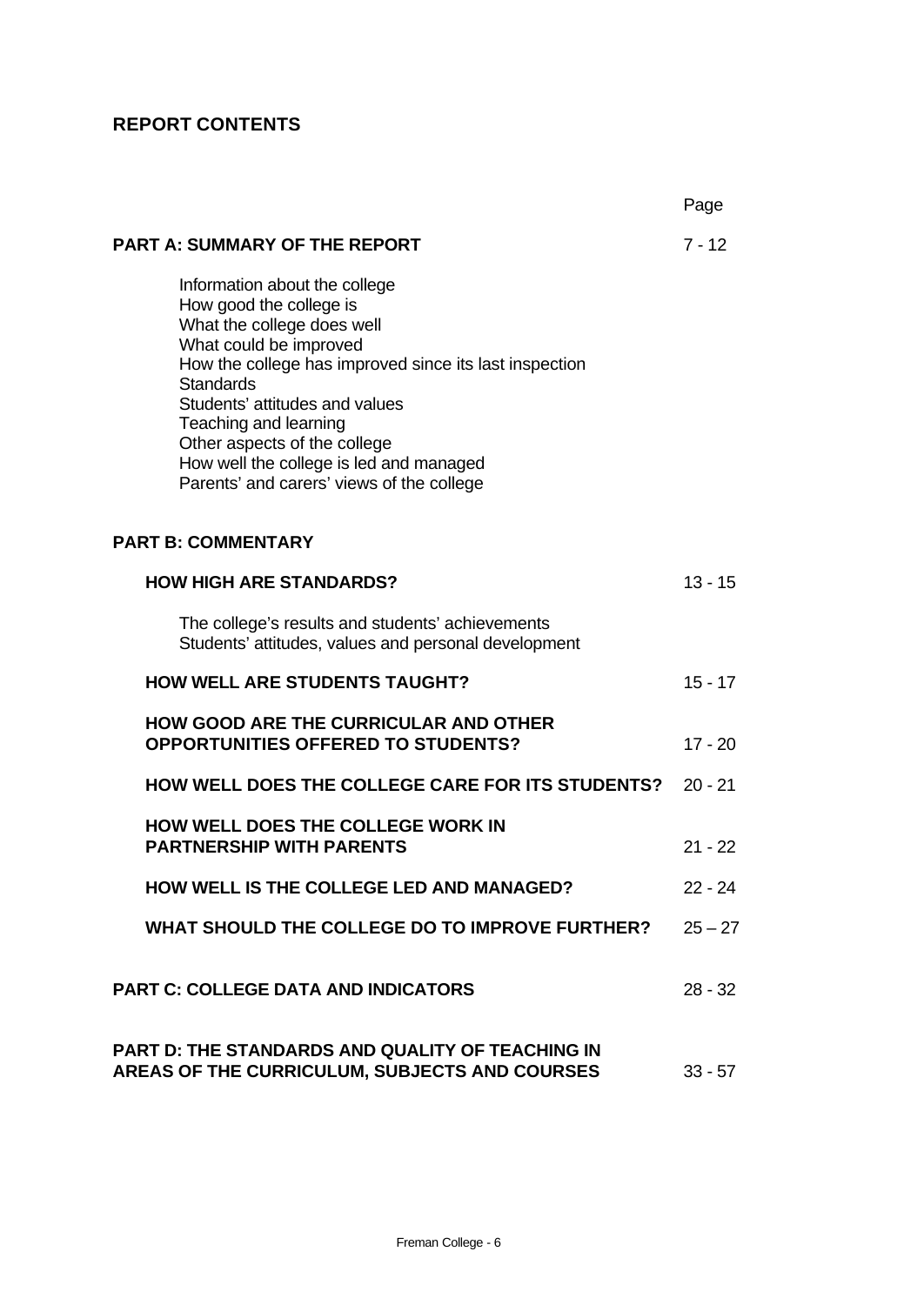# **PART A: SUMMARY OF THE REPORT**

## **INFORMATION ABOUT THE COLLEGE**

Freman College is a comprehensive community school, serving students between the ages of 13 and 18 years. There are 730 students on roll, of whom 339 are boys and 391 are girls. There are 174 students in the sixth form. The percentage of students identified as having special educational needs, at 15 per cent, is below the national average. The percentage of students with a Statement of Special Educational Need, at two per cent, is broadly in line with the national average. The proportion of students eligible for free school meals, at three per cent, is below the national average. There are very few students of ethnic minority origin and only two students speak English as an additional language. Students enter the college with levels of attainment that are above average overall, but represent the full range of attainment. The great majority come from relatively advantaged social backgrounds. The college is the school of first choice for all students and is over-subscribed.

#### **HOW GOOD THE COLLEGE IS**

This is an effective school that generally does well by its students, achieving high standards in many subjects. A rich and varied curriculum is supported through a high proportion of good teaching. Through clear leadership the school provides satisfactory value for money. However, the value for money provided by the sixth form is good.

#### **What the college does well**

- Good standards are achieved in English, science, geography, modern foreign languages, music, physical education and Latin.
- There is much good teaching, especially of students aged 14 -16 and in the sixth form.
- The sixth form provides the students with a rich and rewarding experience in which they thrive.
- The college takes great care to ensure students' welfare.
- The college does much to support students' social and cultural development.
- There is a very good range of extra-curricular activities in the performing arts and competitive sport and games.
- The college is clearly led.
- The governors have a very good understanding of the college's strengths and weaknesses.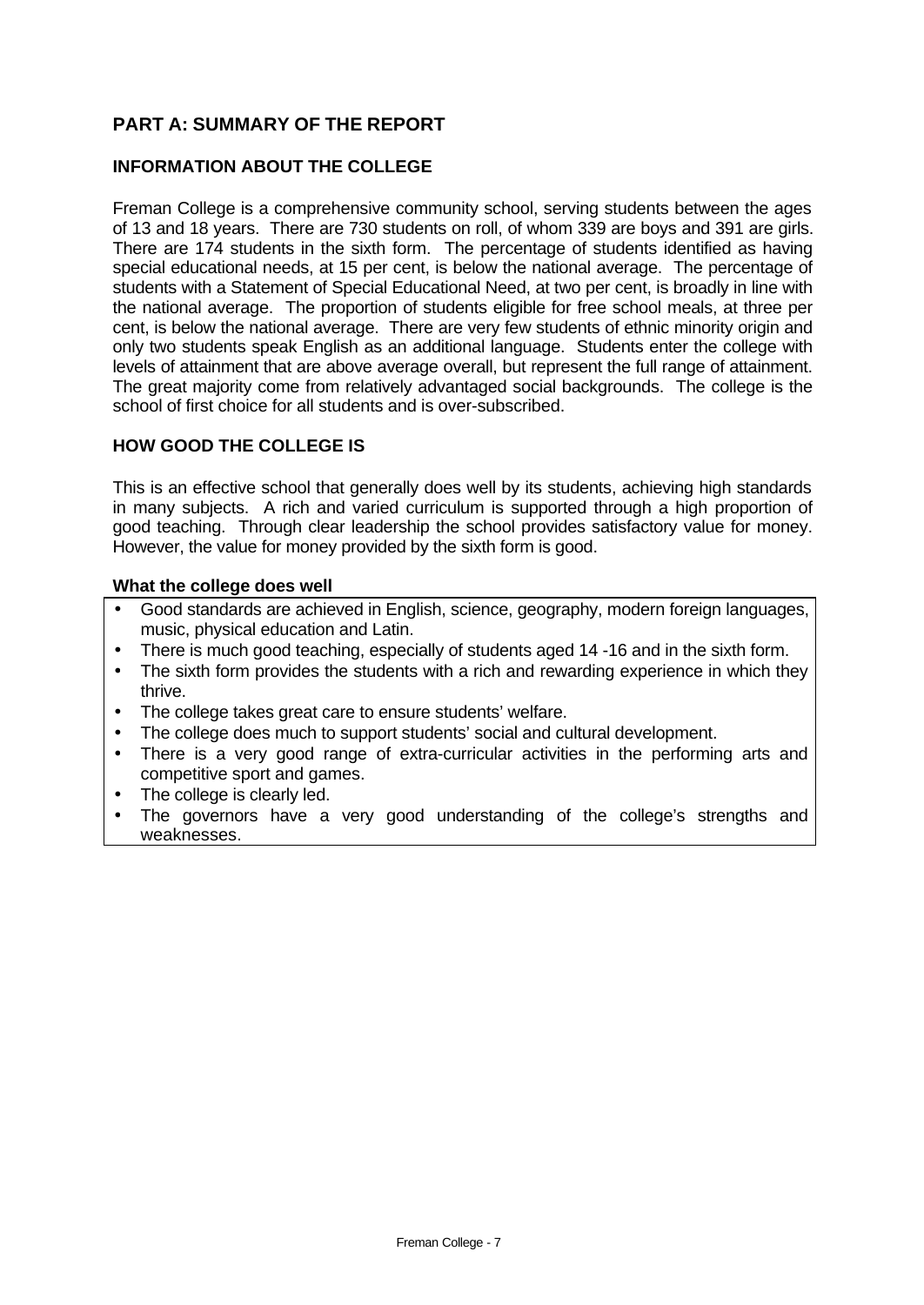## **What could be improved**

- The standards achieved in information and communication technology are unsatisfactory and the college does not meet the National Curriculum requirements in the subject. Standards are too low in mathematics in the sixth form and in religious education in Years 10 and 11.
- There is too much unsatisfactory teaching.
- Insufficient use is made of information about the students' attainments to plan for their learning.
- The college does not work sufficiently closely with parents in supporting students' learning.
- There are weaknesses in the monitoring and evaluation of how well the school is performing.

*The areas for improvement will form the basis of the governors' action plan.*

The school's strengths outweigh its weaknesses.

#### **HOW THE COLLEGE HAS IMPROVED SINCE ITS LAST INSPECTION**

The college was last inspected in May 1995. The key issues identified for action at that time have been addressed satisfactorily. There has been some useful analysis of the factors resulting in the lower attainment of boys. The gap between the attainment of boys and girls has narrowed in most subjects. The weaknesses in the methods and resources used in teaching students in the lower sets that were identified in the previous inspection remain. There have been very significant improvements in the quality of financial planning, which is now very good. At the time of the previous inspection, the college was far behind national developments in the improvement of policy and practice for students with special educational needs. The current special educational needs co-ordinator has performed a herculean task in seeking to bring this area up to date. She has brought about very significant improvements but much remains to be done. Overall, good standards have been maintained and there have been improvements in some subjects. Through the recent strengthening of the governors' involvement in the management of the college, it is now set to achieve further significant improvements in its work.

#### **STANDARDS**

|                          |                                   | compared with | Key  |      |                                     |        |
|--------------------------|-----------------------------------|---------------|------|------|-------------------------------------|--------|
| Performance in:          | similar<br>all schools<br>schools |               |      |      |                                     |        |
|                          | 1998                              | 1999          | 2000 | 2000 | well above average                  | Α<br>в |
| <b>GCSE</b> examinations | А                                 | B             | В    | D    | above average<br>С<br>average       |        |
| A Levels/AS Levels       | А                                 | Α             | A    |      | below average<br>well below average | D<br>F |

The table shows the standards achieved by 16 and 18-year-olds based on average point scores in GCSE and A-level/AS-level examinations.

Using the average points scored, which takes into account the performance of all students taking the examination and not just those achieving the higher grades, the above table indicates that GCSE results in 2000 were above those attained nationally and below average when compared to the attainment of schools in similar circumstances, ie schools with similar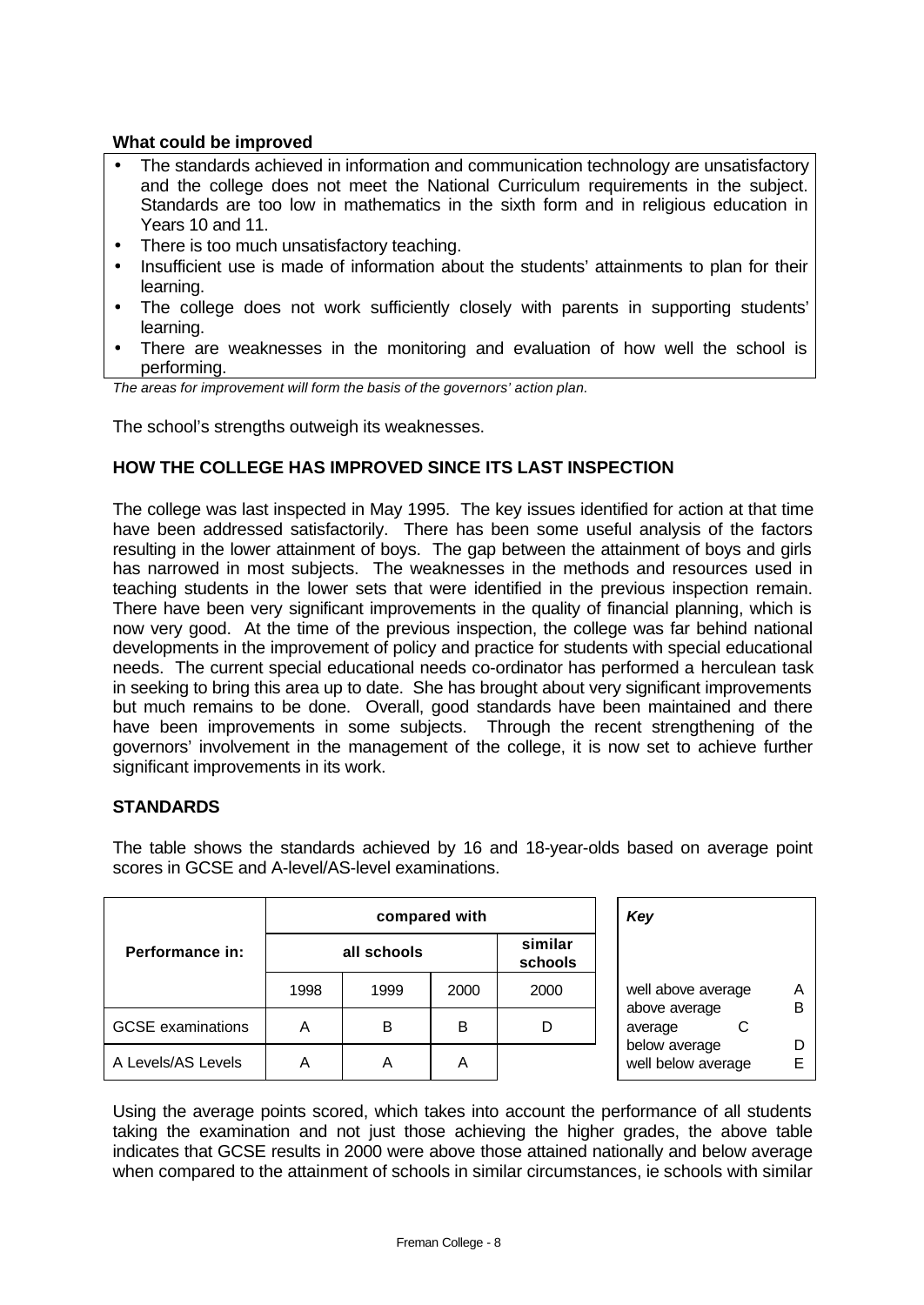proportions of students eligible for free school meals. Results have improved over the last three years. The very high standards achieved at A-level have been maintained. From above-average levels of attainment on joining the college, students make steady advances in their work through Year 9. Progress in the development of knowledge, understanding and skill speeds up as students move through the remaining years.

In the 2000 National Curriculum tests for 14-year-olds, students achieved well above average standards. In relation to the standards achieved by similar schools, attainment in English was above average, whilst in mathematics and science it was below average. Boys and girls, aged 14, achieve comparable standards overall in English, mathematics and science. Attainment in the tests has steadily improved in these three subjects since the previous inspection, though below the national trend. Fourteen-year-old students reach the nationally expected standard in all subjects, other than information and communication technology. In Latin, standards are good for this age group as a result of very good teaching.

In the standards reached in the GCSE examinations, there were particular strengths in English, English literature, science, electronics and Latin, whilst well below average standards were achieved in religious studies and statistics. These results are reflected in the standards seen in lessons and in the students' current work in Key Stage 4. Sixteen-yearolds, at this stage, reach the expected standard in art, design and technology and history, whilst exceeding it in English, mathematics, science, geography, modern languages and physical education. Standards in religious education, at this age, are unsatisfactory. In the General National Vocational awards, taken in the sixth form, an above average proportion of students achieved a qualification. The college sets and meets satisfactorily challenging targets in most subjects. Overall standards in information and communication technology across the college are unsatisfactory.

Candidates entered for A-level in 2000 achieved well above average standards. The overall pass rate was above the national average. Attainment at A-level was well above average in English, mathematics, chemistry, physics, art and design, geography, history, modern foreign languages and religious education; average in biology; and below average in design and technology and music. Standards were particularly high in chemistry and French. Overall standards have improved steadily over the last four years. These standards are not fully reflected in the current Year 13, particularly in mathematics where attainment is unsatisfactory. This results partly from the quality of teaching and partly from the relatively lower levels of attainment of the students when joining the course. Standards seen in business studies are average.

The students with special educational needs achieve satisfactorily. Very highly-attaining students achieve well, as do the few students who experience English as an additional language. There has been a steady improvement in the standards of attainment since the previous inspection, but slower than the national rate of improvement.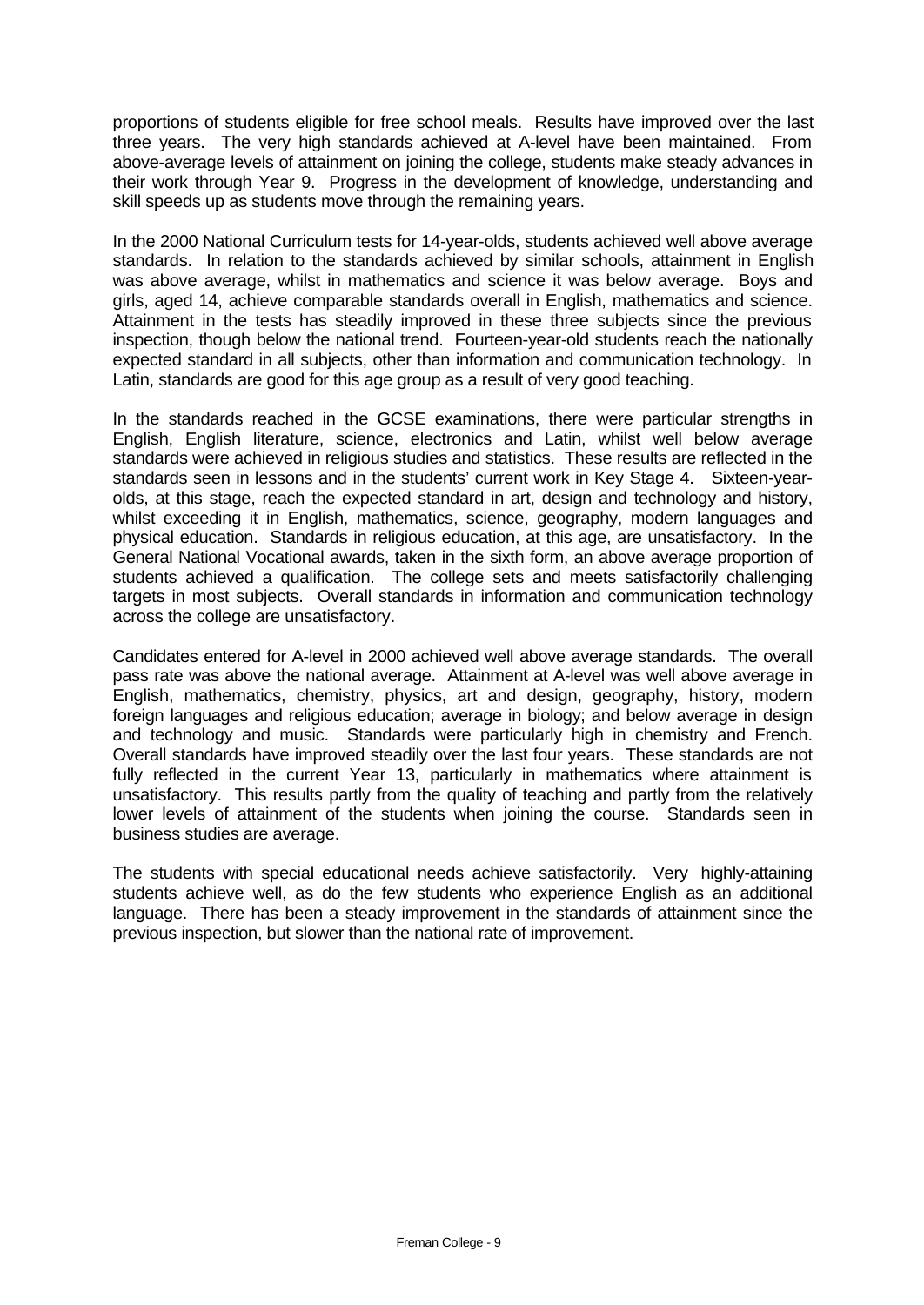#### **STUDENTS' ATTITUDES AND VALUES**

| <b>Aspect</b>                             | <b>Comment</b>                                                                                                                                                                 |
|-------------------------------------------|--------------------------------------------------------------------------------------------------------------------------------------------------------------------------------|
| Attitudes to the college                  | The great majority of students are happy and value their time at the<br>college. They have positive attitudes to their work.                                                   |
| Behaviour, in and out of<br>classrooms    | Generally good. Students are polite to each other and to the adult<br>members of the college. There were no exclusions over the last year.                                     |
| Personal development and<br>relationships | Students respond well to the opportunities to exercise initiative and<br>responsibility. They act responsibly. Relationships are mainly<br>harmonious and mutually supportive. |
| Attendance                                | Satisfactory. A few students are persistently late in the mornings.                                                                                                            |

#### **TEACHING AND LEARNING**

| <b>Teaching of pupils:</b><br>aged 13-14 years |              | aged 14-16 years | aged over 16 |  |
|------------------------------------------------|--------------|------------------|--------------|--|
| Lessons seen overall                           | satisfactory | good             | good         |  |

*Inspectors make judgements about teaching in the range: excellent; very good; good; satisfactory; unsatisfactory; poor; very poor. 'Satisfactory' means that the teaching is adequate and strengths outweigh weaknesses.*

The overall quality of teaching is good. Of the lessons seen, 17 per cent were very good, 38 per cent good, 32 per cent satisfactory and 9 per cent unsatisfactory. There was a small measure of outstanding teaching and of teaching that was poor. The quality of teaching varies from satisfactory in Year 9 to good in Key Stage 4 and the sixth form. Teaching is very good in Latin and good in English, science, business, geography, modern languages, music, physical education and the GNVQ courses. It is satisfactory in mathematics, art, design and technology, history, information and communication technology, and religious education. Teaching is unsatisfactory in art in Year 9 and in religious education in Key Stage 4. Literacy and numeracy are taught satisfactorily. The good quality of teaching creates good learners, who work persistently to improve their work. The central strengths in teaching are the teachers' knowledge and enthusiasm and the clarity with which they explain tasks, thus ensuring that students are sufficiently clear about what is required of them. The main weaknesses in teaching come from poor planning and unclear objectives.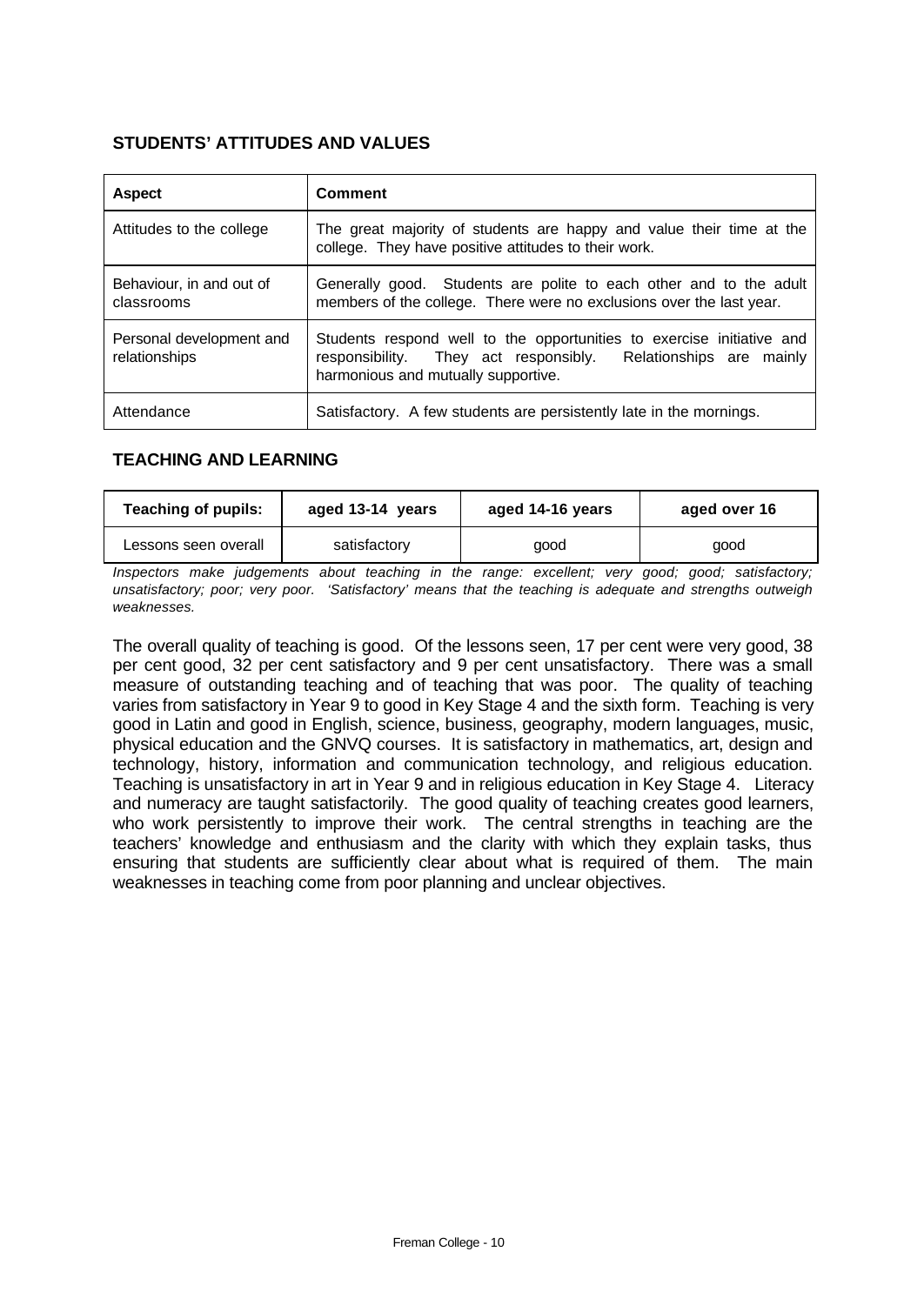## **OTHER ASPECTS OF THE COLLEGE**

| <b>Aspect</b>                                                                                          | Comment                                                                                                                                                                                                                                                                                                                                                                                   |
|--------------------------------------------------------------------------------------------------------|-------------------------------------------------------------------------------------------------------------------------------------------------------------------------------------------------------------------------------------------------------------------------------------------------------------------------------------------------------------------------------------------|
| The quality and range of the<br>curriculum                                                             | The college covers the full range of the National Curriculum, except in the<br>case of information and communication technology where some key<br>aspects are not taught. There is a very good range of extra-curricular<br>activities in the performing arts and competitive sport and games. The<br>college does not provide a daily act of collective worship for all the<br>students. |
| Provision for students with<br>special educational needs                                               | Satisfactory and improving: much work has been carried out over recent<br>years to bring the college's work in this area in line with national<br>developments.                                                                                                                                                                                                                           |
| Provision for students with<br>English as an additional<br>language                                    | Good. The few students concerned are given the help they need to<br>acquire sufficient fluency to participate fully in lessons.                                                                                                                                                                                                                                                           |
| Provision for students'<br>personal, including spiritual,<br>moral, social and cultural<br>development | Very good overall. The school supports the students' spiritual and moral<br>development well and is particularly good in what it offers to extend<br>students' social and cultural horizons, especially the opportunity to<br>participate in a very good range of performing arts.                                                                                                        |
| How well the college cares<br>for its students                                                         | The college takes very good care of its students. The teachers know<br>individual students well and give them good guidance. There are some<br>weaknesses in the way students' progress is tracked.                                                                                                                                                                                       |

The school does not have good links with parents, with the consequence that the extent of parents' involvement with the students' work is limited. The response to the questionnaire is unduly negative for a school that does so well. The teachers' support for students is weakened by the often ineffective use of the results of tests and examinations to guide future teaching.

## **HOW WELL THE COLLEGE IS LED AND MANAGED**

| <b>Aspect</b>                                                             | <b>Comment</b>                                                                                                                                                                                                                  |
|---------------------------------------------------------------------------|---------------------------------------------------------------------------------------------------------------------------------------------------------------------------------------------------------------------------------|
| Leadership and<br>management by the<br>headteacher and other key<br>staff | The college is clearly led. However, the college acknowledges that the<br>management systems in place, though satisfactory, do not work well in<br>supporting the future development of the college.                            |
| How well the governors fulfil<br>their responsibilities                   | The governors are now forming themselves into a cohesive and more<br>effective group. Under the present chairmanship they are very well led in<br>taking the college into the next stage of its development.                    |
| The college's evaluation of<br>its performance                            | Though the college takes some measures to evaluate how well it is<br>performing and to relate its achievements to those of similar schools, this<br>is an area that requires further refinement if it is to be fully effective. |
| The strategic use of<br>resources                                         | Resources are deployed satisfactorily towards the improvement of<br>teaching and learning.                                                                                                                                      |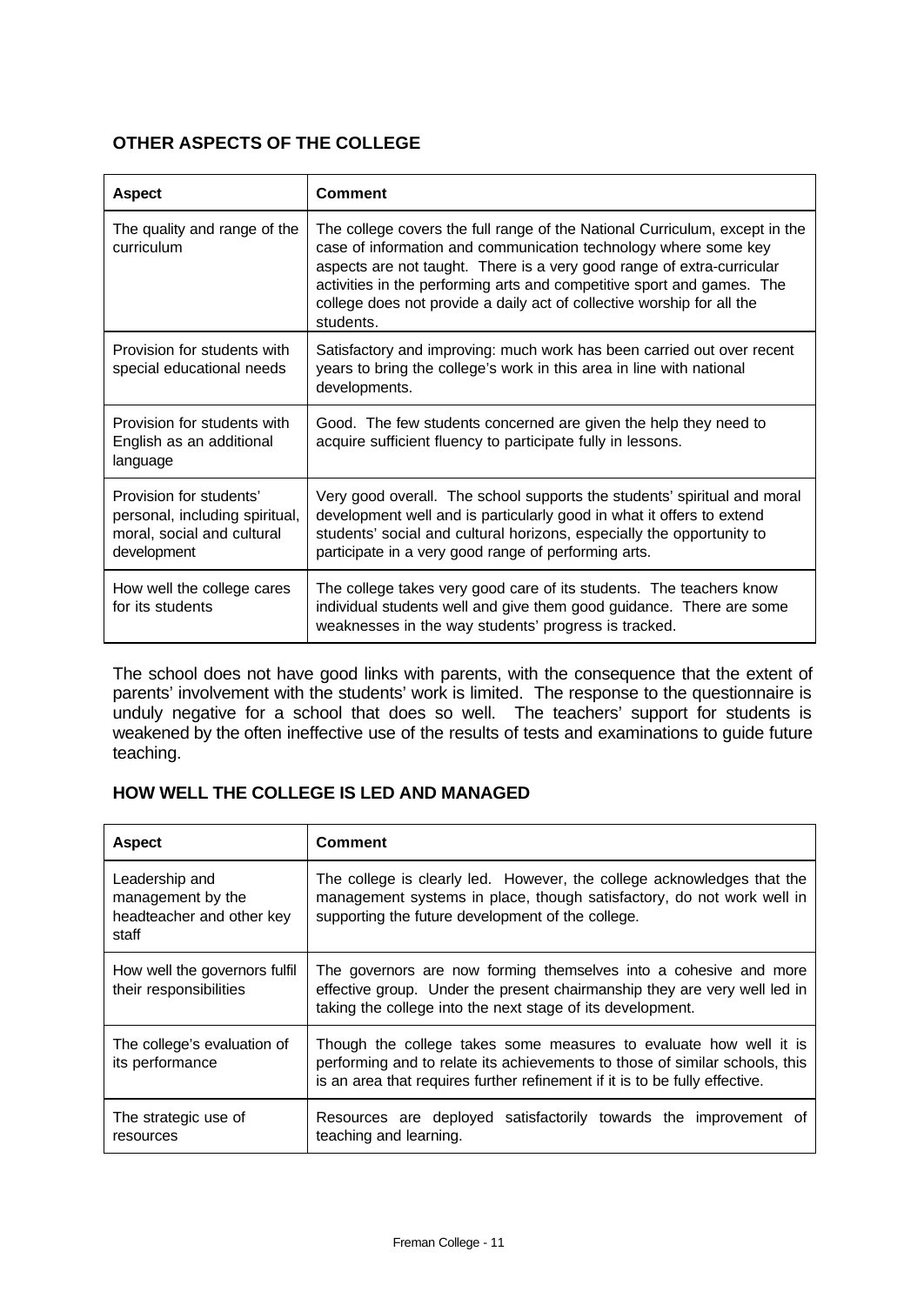There are sufficient staff to teach all subjects, apart from religious education in Key Stage 4 where there are weaknesses in the teaching of students who do not take the GCSE examination in religious studies. Accommodation and resources are adequate. The sixth form is very well housed. The headteacher has provided a distinctive vision for the college over the years. The college has been slow to adapt its management systems to current needs, but has made a good start through the more robust involvement of the governors.

| What pleases parents most |                                                                                                                                                                                                                                        |                                       | What parents would like to see improved                                                                                                                                                                                                                       |
|---------------------------|----------------------------------------------------------------------------------------------------------------------------------------------------------------------------------------------------------------------------------------|---------------------------------------|---------------------------------------------------------------------------------------------------------------------------------------------------------------------------------------------------------------------------------------------------------------|
|                           | The fact that their children are happy at school and<br>well supported in their learning.<br>The good progress made by the students in their<br>work.<br>The good teaching provided.<br>The good range of extra-curricular activities. | $\bullet$<br>٠<br>$\bullet$<br>٠<br>٠ | The teaching of mathematics.<br>The way the college works with parents.<br>The limited amount of homework and the<br>inconsistency with which it is set.<br>The information<br>provided about<br>the<br>students' progress.<br>The management of the college. |

## **PARENTS' AND CARERS' VIEWS OF THE COLLEGE**

The inspection evidence supports the parents' overall positive perception of the college. It concurs with the parental concerns about some of the teaching of mathematics. As the parents suggest, the college does not work well with them. Inspectors did not find evidence to support the parents' misgivings about homework; on the contrary, their findings support the conclusion that homework is used well to support learning, albeit better in Key Stage 4 and in the sixth form than in Year 9. Inspectors find that, contrary to the view expressed by some parents, the college provides good information about the students' progress. They agree that, although management is satisfactory, overall, there are some weaknesses.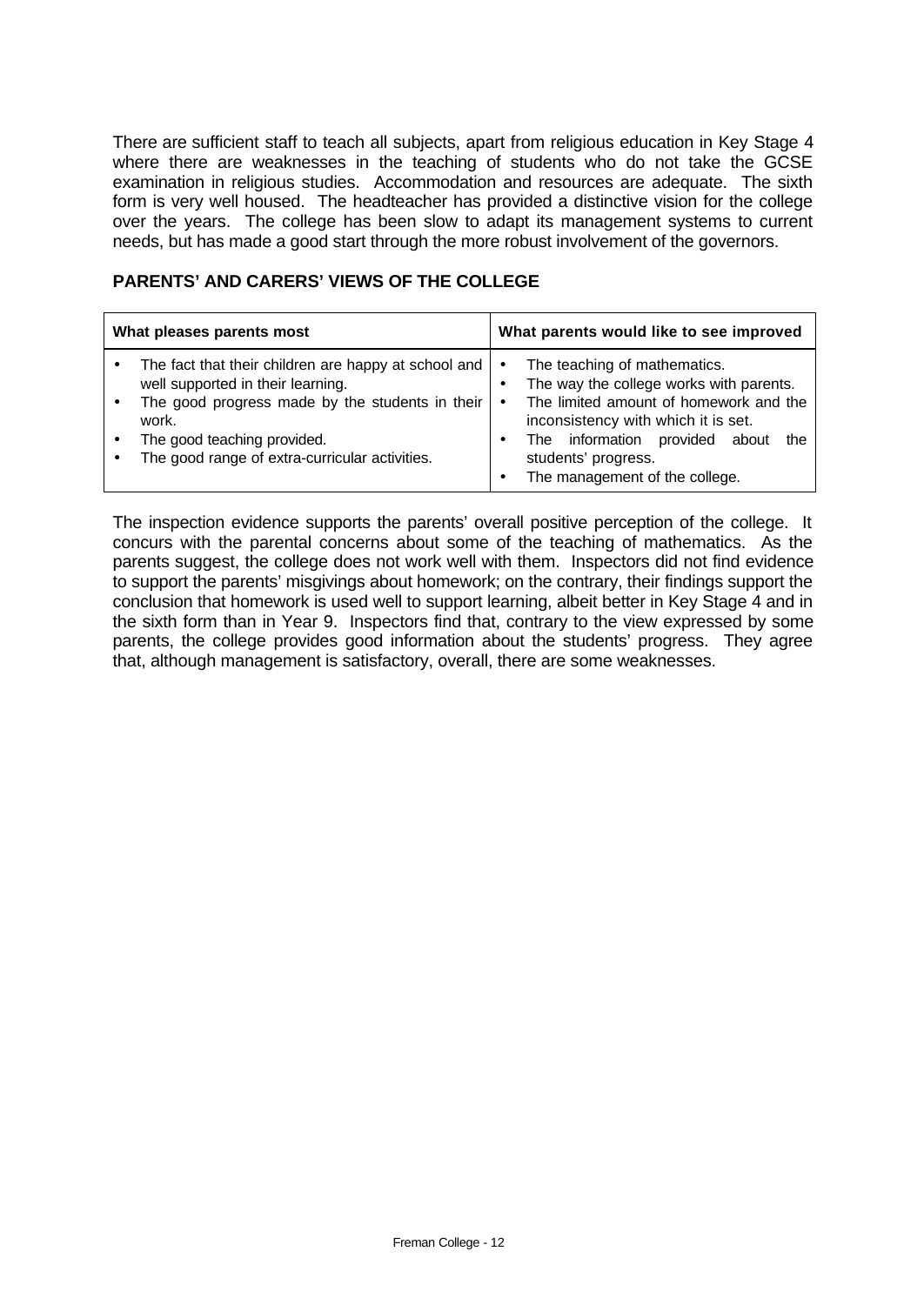## **PART B: COMMENTARY**

#### **HOW HIGH ARE STANDARDS?**

#### **The college's results and students' achievements**

- 1. In the 2000 National Curriculum tests for 14-year-olds, a well-above-average proportion of students reached the standard expected at this age in English, mathematics and science. The proportion of students reaching the higher Level 6 was also well above average in these subjects. These results represent good progress from above average levels of attainment by students joining the college at the start of Year 9. Compared to schools in similar circumstances, ie schools with similar proportions of students eligible for free school meals, the proportion of students reaching the expected Level 5 was average in English and mathematics and below average in science, whilst attainment of the higher levels was above average in English, below average in mathematics and average in science. Looking at the average points score, which takes into account the performance of all students taking the tests, students achieved well above average standards. In relation to the standards achieved by similar schools, attainment in English was above average, whilst in mathematics and science it was below average. The differences in the standards achieved across these three subjects can be traced to some extent to weaknesses in the implementation of some key policies and to variation in the quality of teaching. More significant, however, is the fact that the college's influence on the attainment of these students extends only over one year.
- 2. Boys and girls, aged 14, achieve comparable standards overall in English, mathematics and science. Attainment in the tests has steadily improved in these three subjects since the previous inspection, but the trend in attainment for 14-year-olds has been below the national trend. Fourteen-year-old students reach the nationally expected standard in all other subjects. In Latin, standards are good for this age group as a result of very good teaching.
- 3. In 2000, 16-year-old students achieved above-average standards in the GCSE examinations. The trend in attainment, however, has been below the national trend. The proportions of students achieving five or more A\*-C grades, five or more A\*-G grades and one or more A\*-G grades have all been well above the national averages. In relation to the achievements of similar schools, these proportions were below average, above average and very high respectively. The rate at which students progressed from their attainment at Key Stage 3 to GCSE has been above the national rate for achievement of five or more A\*-C grades and well above it for achievement of five or more A\*-G grades and one or more A\*-G passes.
- 4. In the standards reached in the GCSE examinations, there were particular strengths in English, English literature, science, electronics and Latin. The proportions of students' A\*-C grades was well above average in English, mathematics, science, business and French; above average in German and history; average in design and technology and music; below average in art and design and geography; and well below average in religious studies and statistics. These results are reflected in the standards seen in lessons and in the students current work in Key Stage 4.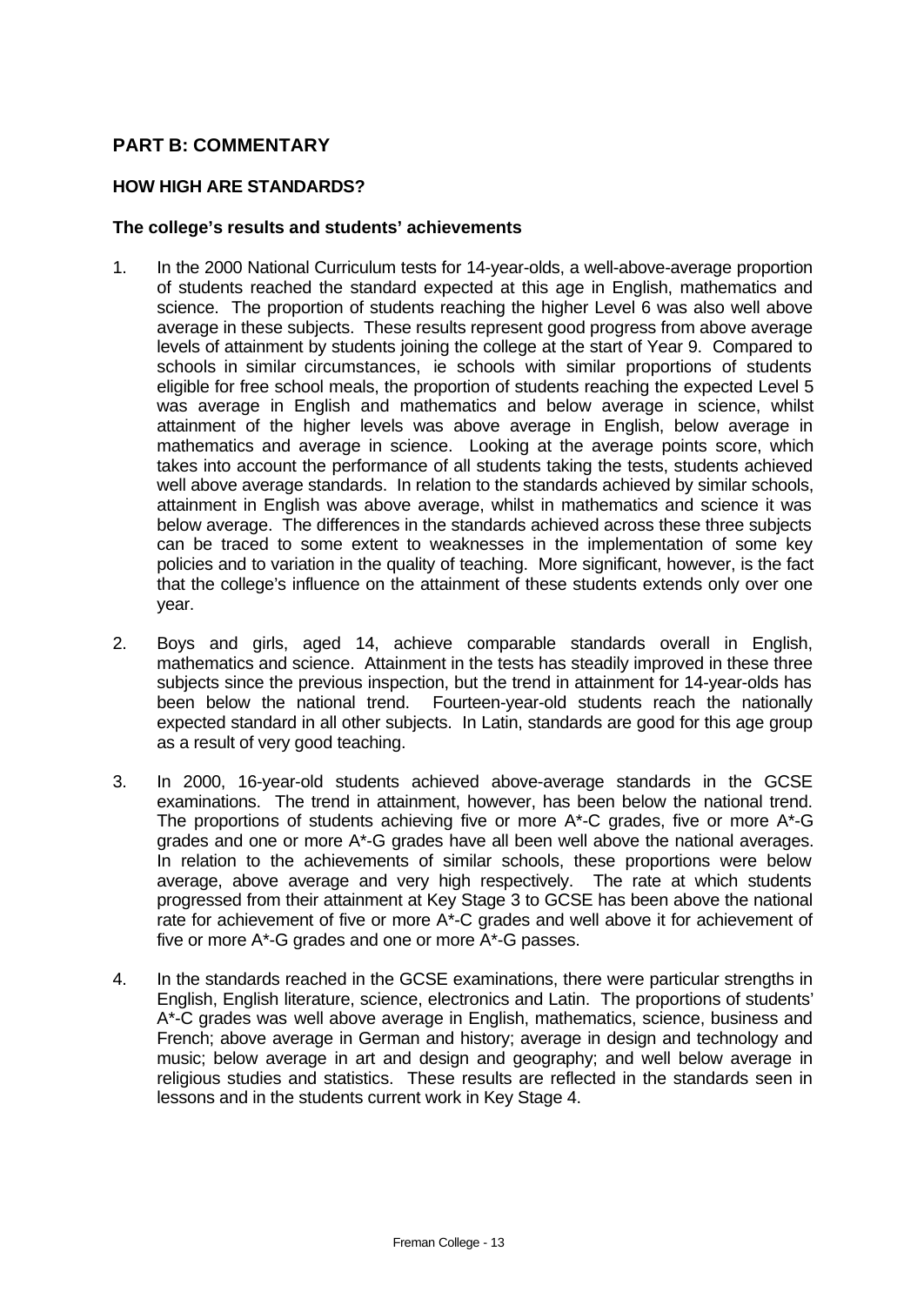- 5. Candidates entered for A-level achieved well-above-average standards. The overall pass rate was above the national average. Attainment at A-level was well above average in English, mathematics, chemistry, physics, art and design, geography, history, modern foreign languages and religious education; average in biology; and below average in design and technology and music. Standards were particularly high in chemistry and French. Overall standards have improved steadily over the last four years. These standards are not fully reflected in the current Year 13, particularly in mathematics where attainment is unsatisfactory. This results partly from the quality of teaching and partly from the relatively lower levels of attainment of the students when joining the course. In the General National Vocational awards offered in the sixth form, an above average proportion of students achieved a qualification. Standards in business studies are average.
- 6. The school sets and meets satisfactorily challenging targets in most subjects. However, these targets are not yet rooted in a sufficiently sophisticated analysis of the attainments and learning needs of individual groups of students.
- 7. Students engage in a limited range of writing across all subjects. They apply their numerical skills to the analysis and interpretation of data in some subjects, particularly in science. In science, for example, they describe their experimental findings using the appropriate language. They represent data using a good range of modes of representation. Overall standards in information and communication technology across the college are unsatisfactory as the college has been slow to develop this area.
- 8. Students join the college with above-average levels of attainment, though they exhibit a wide range of attainment. Overall, they make good advances in the development of knowledge, understanding and skills as they move through the college. Satisfactory progress through Year 9 accelerates to a more rapid rate through the remaining years. The students with special educational needs achieve satisfactorily, although not as well as their peers, in relation to their prior levels of attainment. The teaching they experience is not yet sufficiently underpinned by a detailed knowledge of their needs. The special educational needs' co-ordinator has undertaken a monumental task in preparing individual education plans for all students on the register of special educational needs, but these plans have not yet fully taken root in practice. Very highlyattaining students are supported in making good progress in all aspects of their work. The few students who experience English as an additional language in their homes are supported effectively in the development of the level of fluency required to participate fully in lessons.
- 9. There has been a steady improvement in the standards of attainment since the previous inspection but it has proceeded more slowly than the national rate of improvement.

#### **Students' attitudes, values and personal development**

10. Students show a positive attitude towards the college and are keen take full advantage of what it offers them. This is due mainly to the congenial atmosphere that the staff provide. Year 9 students, for instance, commented on the freedom they are allowed; they appreciate the way teachers respect their views. Overall, students' response to lessons is good. The quality of their response is closely related to the quality of teaching. Where teaching is good or better, which is the case in most lessons, students are fully engaged in all aspects of the lesson, show a high level of motivation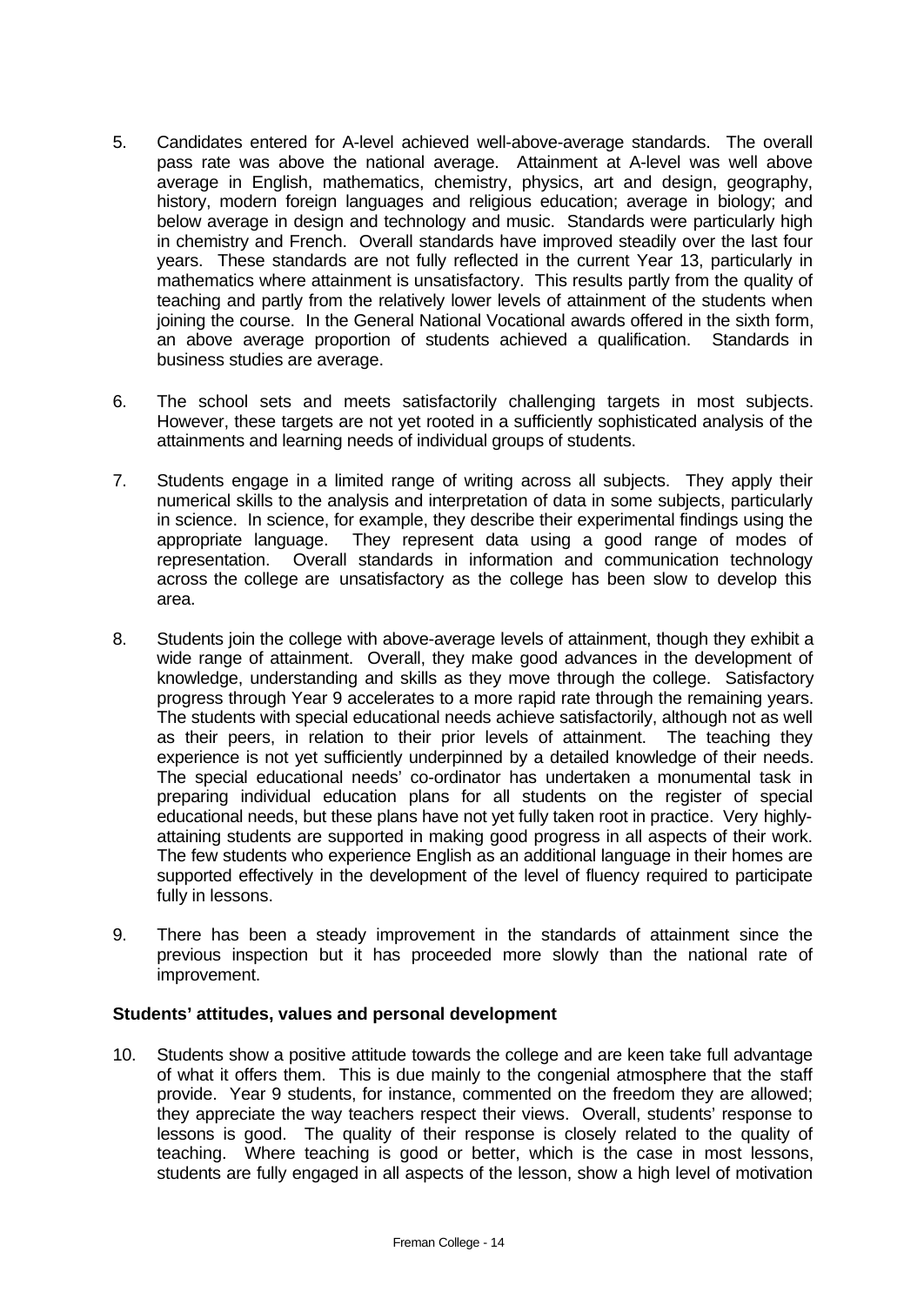and respond positively to the enthusiasm of the teacher. In the minority of lessons where teaching is unsatisfactory, students tend to lose concentration.

- 11. Behaviour is generally good both in classrooms and around the college, with students responding well to the high expectations of the staff. Most of the time they act as responsible young adults, showing courtesy and consideration to one another. Just occasionally there is some inappropriate horse-play. Students show respect for the property of the college. For example, there is no evidence of litter or graffiti anywhere around the site: this in spite of the fact that many of the corridors and public areas are not in good decorative order. The college is an orderly community, generally free from bullying and racism, with those from minority cultural and religious backgrounds, both students and staff, fully integrated into its life. However, instances both of bullying and racism do occasionally occur and are a cause of concern for some parents. When incidents of bullying do occur, the college has generally effective procedures in place to deal with them, mainly through the tutor group system. There were no exclusions over the year preceding the inspection.
- 12. The quality of relationships within the college, both amongst students and between students and teachers, is very good. A major contributory factor to this is the effectiveness of the tutor group system, which attaches each student to a member of staff for the whole of their time in college, thus enabling them to get to know each other well. These arrangements encourage friendships to be formed across the year groups. This results in older students helping the younger ones. For example, sixth form students sometimes help those with special educational needs during free periods. Students show initiative and responsibility for their own learning, especially in the sixth form. For example, two students determined to take A-level in information and communication technology, even though this is not offered as an option at the college, bought their own textbooks, entered themselves for the examination and built the necessary equipment from spare parts supplied by support staff.
- 13. Attendance levels at the college are broadly comparable with the national average for secondary schools. At the time of the inspection, however, it was much lower than usual, in some classes down to 80 per cent, due to illness. There is no significant variation in attendance across the year groups. Family holidays taken during term time are a major contributor to authorised absence, which is higher than average. Unauthorised absence is consistently below the national average. Overall, attendance is satisfactory. Virtually all students arrive at college punctually; hence, lessons start and end on time, even though there are no bells to indicate lesson changes. A small number of students, however, persistently arrive late and this has a detrimental effect on their learning.

#### **HOW WELL ARE STUDENTS TAUGHT?**

14. The overall quality of teaching is good. Of the lessons seen, 17 per cent were very good, 38 per cent good, 32 per cent satisfactory and 9 per cent unsatisfactory. There was a small measure of outstanding teaching and teaching that was poor. The quality of teaching varies from satisfactory in Year 9 to good in Key Stage 4 and the sixth form. This is broadly similar to the judgements about teaching made at the previous inspection.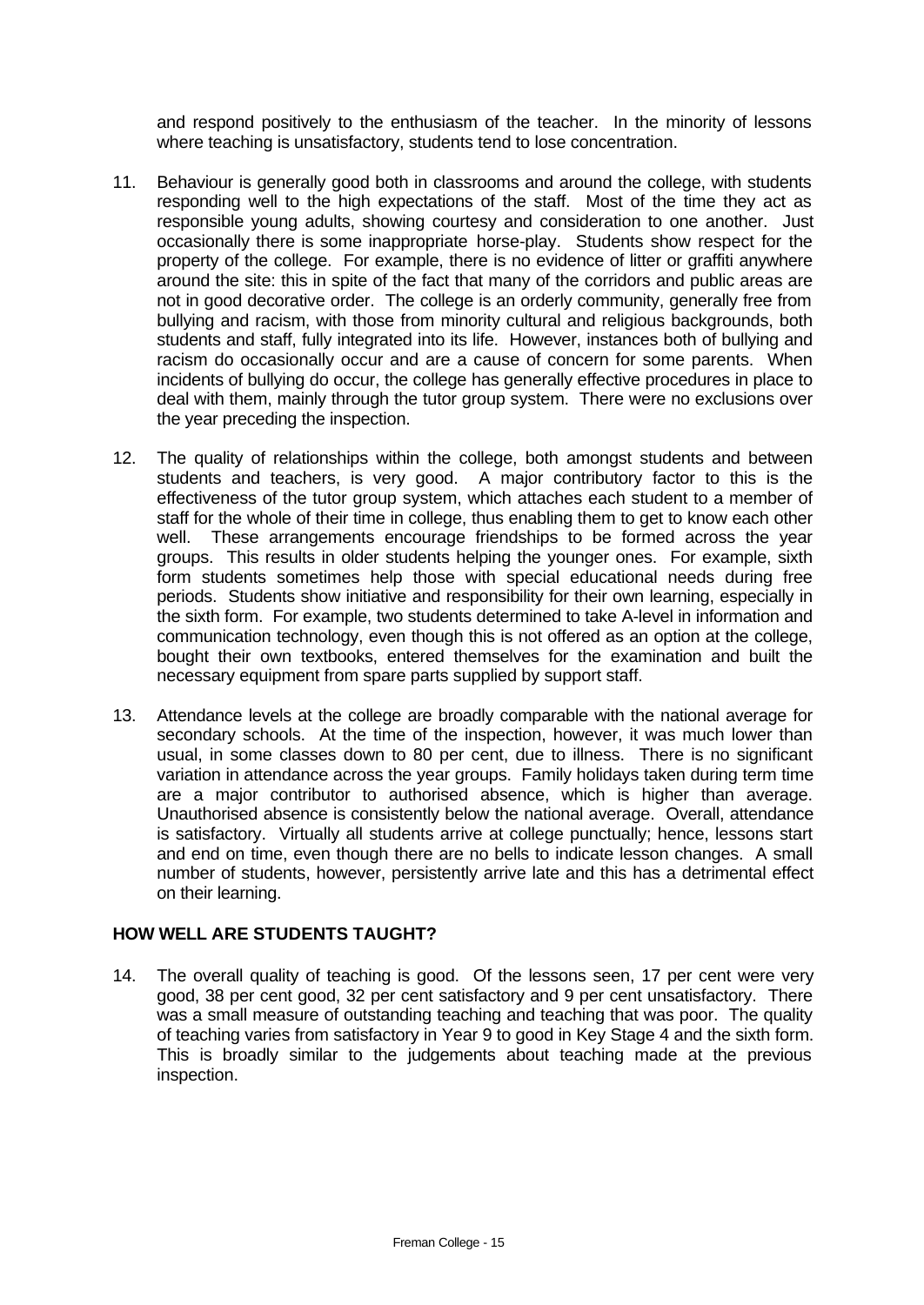- 15. Teaching is very good in Latin and good in English, science, business, geography, modern languages, music, physical education and the GNVQ courses. It is satisfactory in mathematics, art, design and technology, history, information and communication technology. Teaching is unsatisfactory in art in Year 9. In religious education, whilst teaching is good in Year 9 and in the sixth form, it is unsatisfactory in Key Stage 4. Literacy is taught satisfactorily; though the college has a sound policy it has not been implemented fully in the teaching of all subjects. The teaching of numeracy is in a similar position. In this respect, the college has much ground to make up in relation to national developments.
- 16. Effective planning of lessons is rooted in the teachers' good knowledge of what they teach. There is often a liveliness and good humour in lessons allied to a clear sense of purpose. The students respond to this positive atmosphere and work hard to achieve to the full extent of their competence. A marked feature of many lessons is the clarity with which teachers explain what the students are to do and to learn. This leads to a crisp start to lessons, with the students settling down quickly to their work and making good advances in learning. At the heart of much of the best teaching lies the teachers' skill in providing a progressively demanding series of stimulating activities that embody essential concepts and skills. In some cases, the students almost unwittingly reach some high levels of understanding. This was clearly the case, for instance, in an outstanding English lesson in Year 10 when the students were exploring the text of Dickens' 'Hard Times'. The teacher, through very skilled prompting, steadily led the students to some excellent analysis of the text, whereby their ideas reached higher and higher levels of sophistication. The teacher's unobtrusive but well-defined interventions were key features, too, in a mathematics lesson in Year 11. In this instance, the students all felt involved in the lesson, as all their ideas were valued. This increased their confidence in offering solutions to demanding problems and led to significant advances in learning. This level of purposeful, positive intervention by teachers was a strength of many other lessons.
- 17. High expectations of behaviour are revealed in the generally rigorous adherence to classroom routines. This leads students to develop a commitment to learning that becomes firmly rooted as they move through the years. Students experience an appropriate mixture of whole-class teaching, group and individual work. Teachers are usually adept at matching the teaching style to the purpose of the lesson. Homework is used well to support learning, but there are occasional inconsistencies in the way it is provided and in the extent to which it is related to the pupils' learning, particularly in Year 9.
- 18. The main weaknesses in lessons lie in poor planning and imprecise objectives, whereby the lesson proceeds and ends in a rather blurred way, leaving the students to wonder about the point of it all. In these cases, the students have difficulty becoming involved in the lesson and make little progress. Occasionally, too, the lack of pace, urgency or challenge leads students to settle for a modest pace to their work which is matched by very modest achievement. Often, too, key concepts are not explained sufficiently or tied in to what the students already know.
- 19. The teaching of students with special educational needs is satisfactory in all subjects apart from science, where it is good, and Latin, where it is very good. In these subjects, teachers are familiar with students' individual targets and set work at an appropriate level. In other subjects the provision is less consistent. Where extra support is provided in lessons, there is good teamwork between teachers and classroom assistants and this is a contributory factor towards raising standards.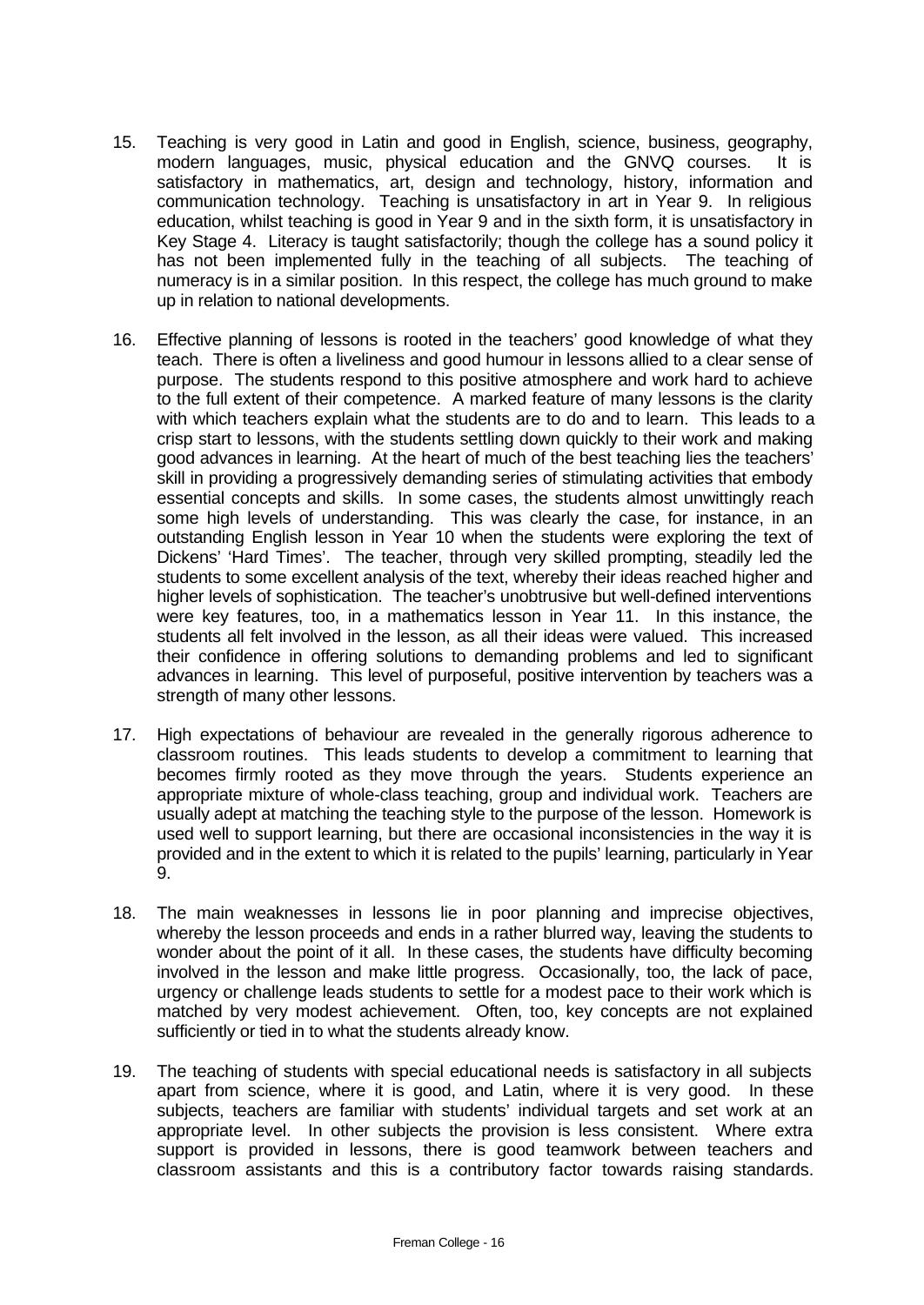There are very detailed and specific individual education plans for students with special educational needs, but these are not yet consistently used to inform teaching. The few students for whom English is an additional language are well supported where appropriate. The progress they make in their work in relation to their prior attainment is not significantly different from that made by their peers. This is also true of the higherattaining students and the students with exceptional skills.

- 20. In the best lessons, teachers are quick to detect barriers to learning and provide individual students with well-targeted support. The teachers' knowledge of the individual students is often a strength, leading to appropriate adjustments to lessons to include those who struggle with some of the more demanding concepts. The success of many lessons comes from the ease with which the teachers relate to the students. They, in turn, respond by seeking help and talking easily about what they find difficult. This strong bond of trust between the students and the teachers is seen by the students as a defining feature of the college.
- 21. The quality of teaching is reflected in the students' rapid acquisition of skills, knowledge and understanding. The students respond readily to lessons, particularly when the teachers' enthusiasm for the subject is evident and the point and purpose of the lesson are clear. They have a fair idea of the extent of their achievements and how best to refocus their efforts in order to do better. However, information about students' attainment is not always sufficiently organised to help teachers make refined judgements about the help they need to give in individual cases.

#### **HOW GOOD ARE THE CURRICULAR AND OTHER OPPORTUNITIES OFFERED TO STUDENTS?**

- 22. Students enjoy a good range of curricular opportunities both formal and informal. The National Curriculum, in Year 9, is enriched by the addition of Latin and drama. At Key Stage 4, students are offered a good range of courses. They are all required to study English, mathematics and science, design and technology, a modern foreign language and physical education. This provides a good balance between the arts, humanities and sciences. The choice of four additional subjects, including business studies and religious education, and the opportunity to continue the study of two languages enrich the students' experience further. The number of subjects studied for GCSE has increased since the last inspection, thus providing a wider choice to suit the interests and enthusiasms of the students. The curriculum in the sixth form is rich and varied. All students are required to take A-level general studies. This course broadens students' horizons and works well in preparing them for the next stage in their lives. They extend their interests through the opportunity to choose two, three or four additional subjects from the good range offered at both AS and A-level. The curriculum is further broadened through the opportunity to work towards General National Vocational Qualifications in leisure and tourism and business. Many extend their skills further by working towards the Community Sports Leaders' Award.
- 23. The requirement for the acquisition and development of skills in information and communication technology in all curricular areas is not met, with the consequence that students' knowledge and skill in this area are unsatisfactory. In religious education, the treatment of world faiths in Year 9 is too shallow.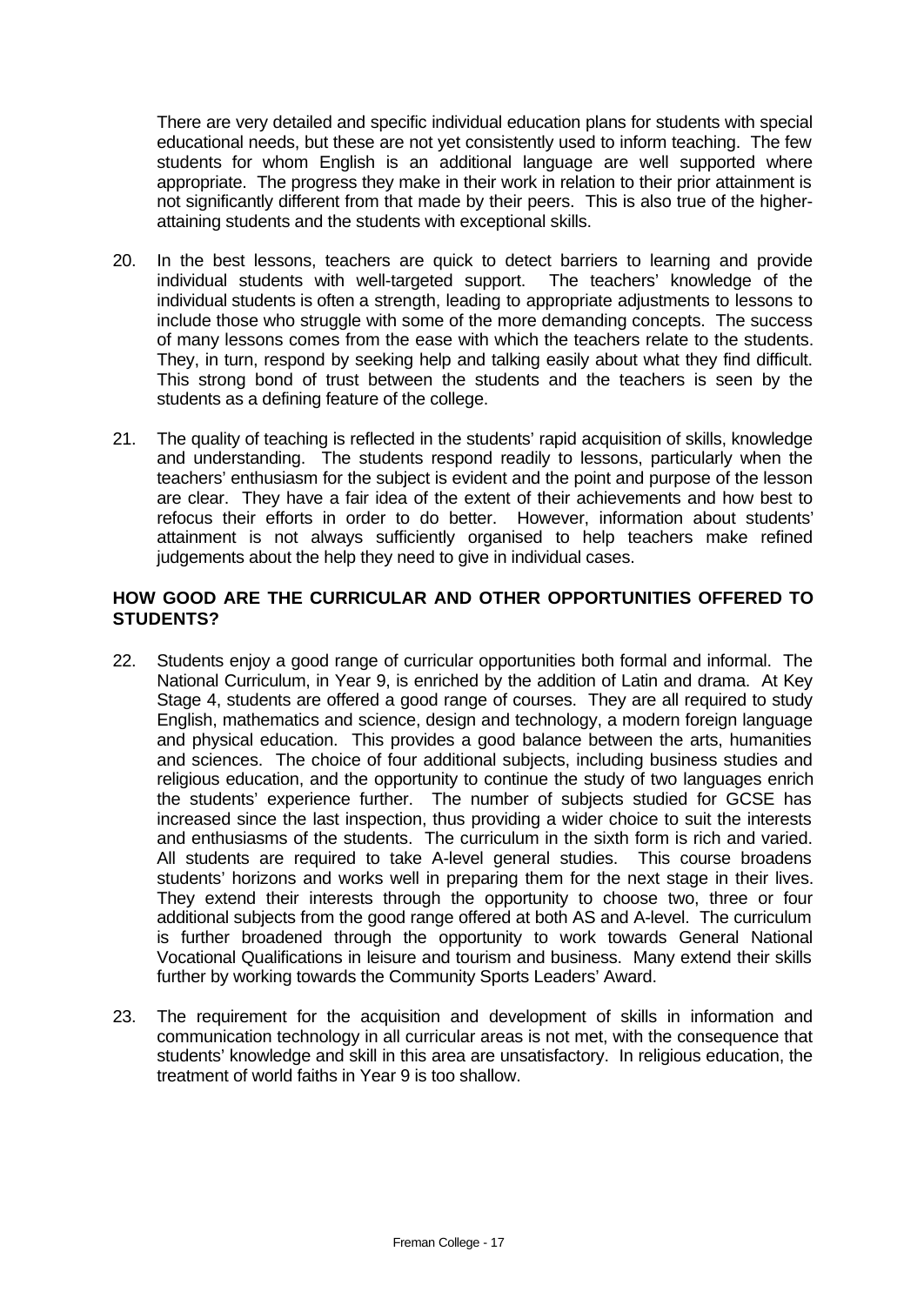- 24. Strategies for teaching literacy and numeracy skills are satisfactory. However, the arrangements by which individual departments are responsible for the monitoring and the maintenance of standards of literacy and numeracy across the curriculum at both key stages do not work well. There is a lack of rigour in correcting errors in workbooks. There is evidence of good practice in science, geography and design and technology. In these subjects there is a strong awareness of the importance of language and number. No opportunity is missed to extend and apply pupils' knowledge of number and to encourage accurate writing.
- 25. There is a good range of learning activities outside the classroom. These are often integral parts of GCSE, AS-level, A-level and GNVQ coursework, involving field studies, work experience and educational visits both day and residential. These activities make a good contribution to the standards achieved and to students' personal development.
- 26. A rich array of extra-curricular activities allows students to pursue new interests, acquire or improve existing skills and to compete and engage in personal challenge. These activities make a substantial contribution to students' personal and social development. They also bring together students of all ages, providing older students the opportunity to exercise leadership in organising college events. For example, they organise concerts for charity. Good planning ensures a high participation rate in these activities. House activities promote a sense of belonging to the school community and foster healthy competition as well as providing opportunities for fun. The college is well known for excellence in music and drama.
- 27. The college encourages students to make considered decisions about their future careers and to work towards their personal aspirations. The students receive sound careers advice. There are good arrangements for providing personal guidance to students in the sixth form. Students engaged in GNVQ courses make good use of work-related opportunities. The careers programme is currently under review and has been steadily enriched.
- 28. The college works hard to ensure that all students benefit fully from their experience there. Tutors know their students and provide a good first point of contact should difficulties arise. In many cases older students support their younger peers. The formal guidance provided by a course entitled 'Learning for Life' is poor and, in its present format, is unproductive.
- 29. The college provides satisfactorily for students with special educational needs, though developments in this area are considerably behind most other schools nationally. The special education needs co-ordinator has done an outstanding job in establishing a register of pupils with special educational needs and in accelerating the development of very clear individual education plans for these students. She works closely with external agencies, representatives from each department, parents and students. Clear guidance and information are given to all staff. The use made of this information to support learning within the classroom is inconsistent; for example, it is unsatisfactory in art and very good in Latin. The use of work set at different levels for pupils of differing levels of attainment is also inconsistent; for example, the same materials and methods are used in a middle and lower set in French.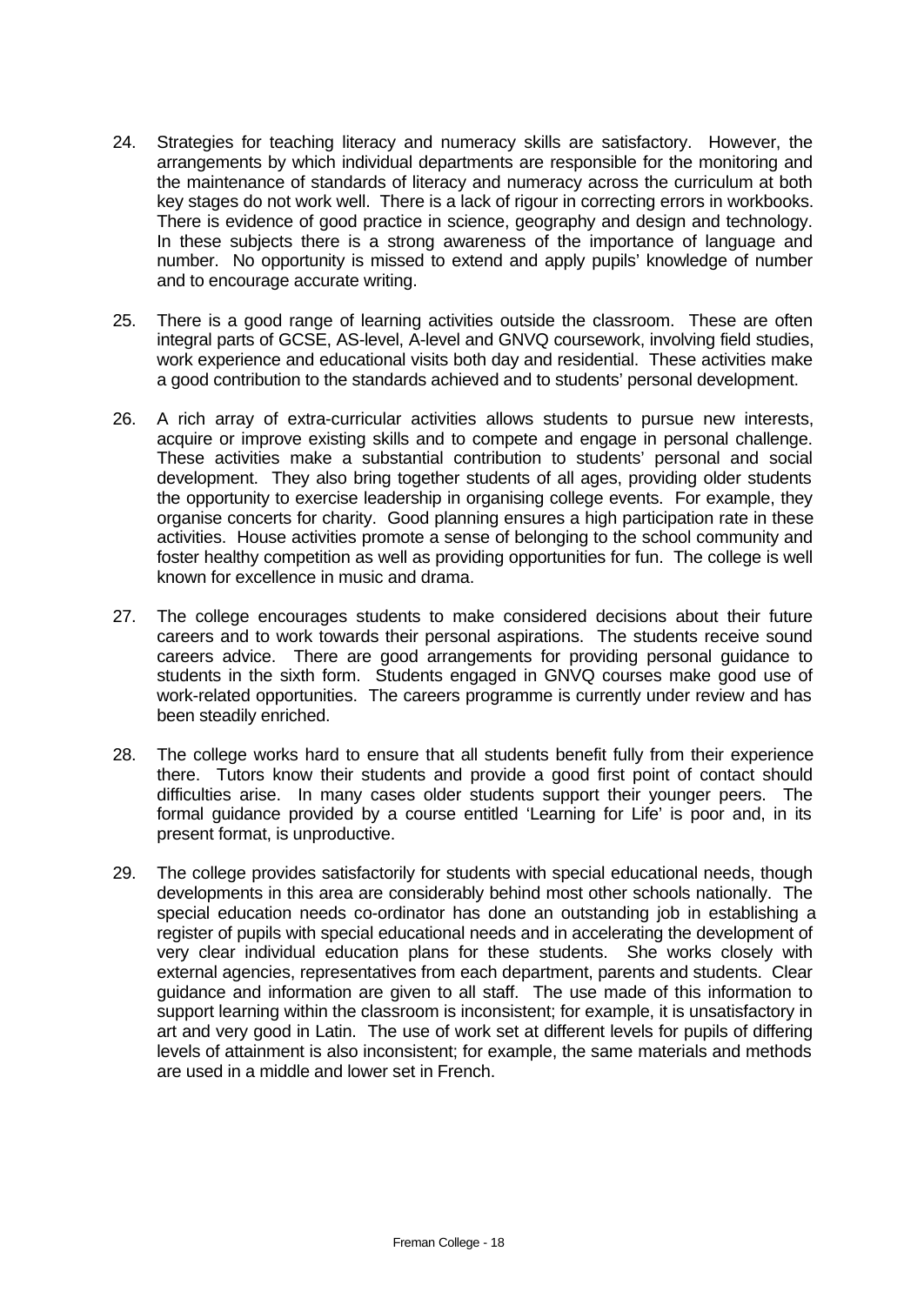- 30. The college offers a soundly based programme of personal and social education, including health education. Students are provided with clear information on drugs and substance abuse. There is a comprehensive programme of sex education. Students are encouraged to make positive decisions in the way they conduct their personal lives.
- 31. The college has established positive links with the local and wider community and these are used effectively to support learning. Students benefit from work experience placements in the town and elsewhere in the county. Representatives of local industry make a good contribution to careers guidance. There are well-organised visits to places of worship. Through its music and drama productions, the college provides a much-appreciated venue for entertainment for the surrounding area. There are positive links with social services and with the local police. The college makes a strong contribution to sporting achievement regionally and at county level in providing skilled sportsmen and women. College teams compete effectively in the local area and within the county.
- 32. Teachers work well in partnership with colleagues in the middle schools in order to ensure that what is learned there links with work in Year 9. This collaboration is well established in some subjects but is tenuous in others. Tutors in the sixth form and senior staff have established valuable links with institutions of higher education.
- 33. All students have equal access to all subjects of the National Curriculum at Year 9 and in Key Stage 4. Through their careers education programme and discussions with their form tutors, students are clearly guided in making option choices in Year 9, sixth form choices in Year 11 and decisions about higher education in Year 13. The majority of students are satisfied with their option choices and sixth form choices. Students are set in Year 9 and placed in two bands in Key Stage 4. These arrangements generally work to the benefit of all students. There is good curricular provision for gifted and talented students and for students with English as an additional language.
- 34. The wide-ranging curriculum in the sixth form ensures that all students pursue courses relevant to their aspirations. Students also have good opportunities to extend their sporting skills to new activities such as badminton.
- 35. The college does not satisfy the statutory requirements for the provision of a daily act of collective worship, although moral issues are treated helpfully at assemblies. The college makes a clear statement in its prospectus on its commitment to the spiritual, moral and social development of the students. This commitment is reflected in the quality of what it provides. This area was identified as a strength in the previous inspection report; it continues to be so.
- 36. The deeply reflective way that most religious education is taught encourages a sense of spiritual awareness and also contributes positively to the students' moral, social and cultural development. In other subjects, too, good use is made of opportunities for reflection beyond immediate and particular concerns. This is clearly evident in English and music, where appropriate issues are discussed in relation to the students' personal beliefs and concerns. The feelings and attitudes conveyed by war poets in an English lesson and, in geography, the predicament of whole populations destroyed by flooding are explored as cases touching our most fundamental moral concerns. Students are encouraged to see in science an expression of the human spirit in search of meaning. They are led to see the implications of their behaviour for their peers. Moral issues are further explored in geography when looking at the consequences of changes in consumer demand to the economies of less economically developed countries. There are missed opportunities in religious education, in Year 9, to explore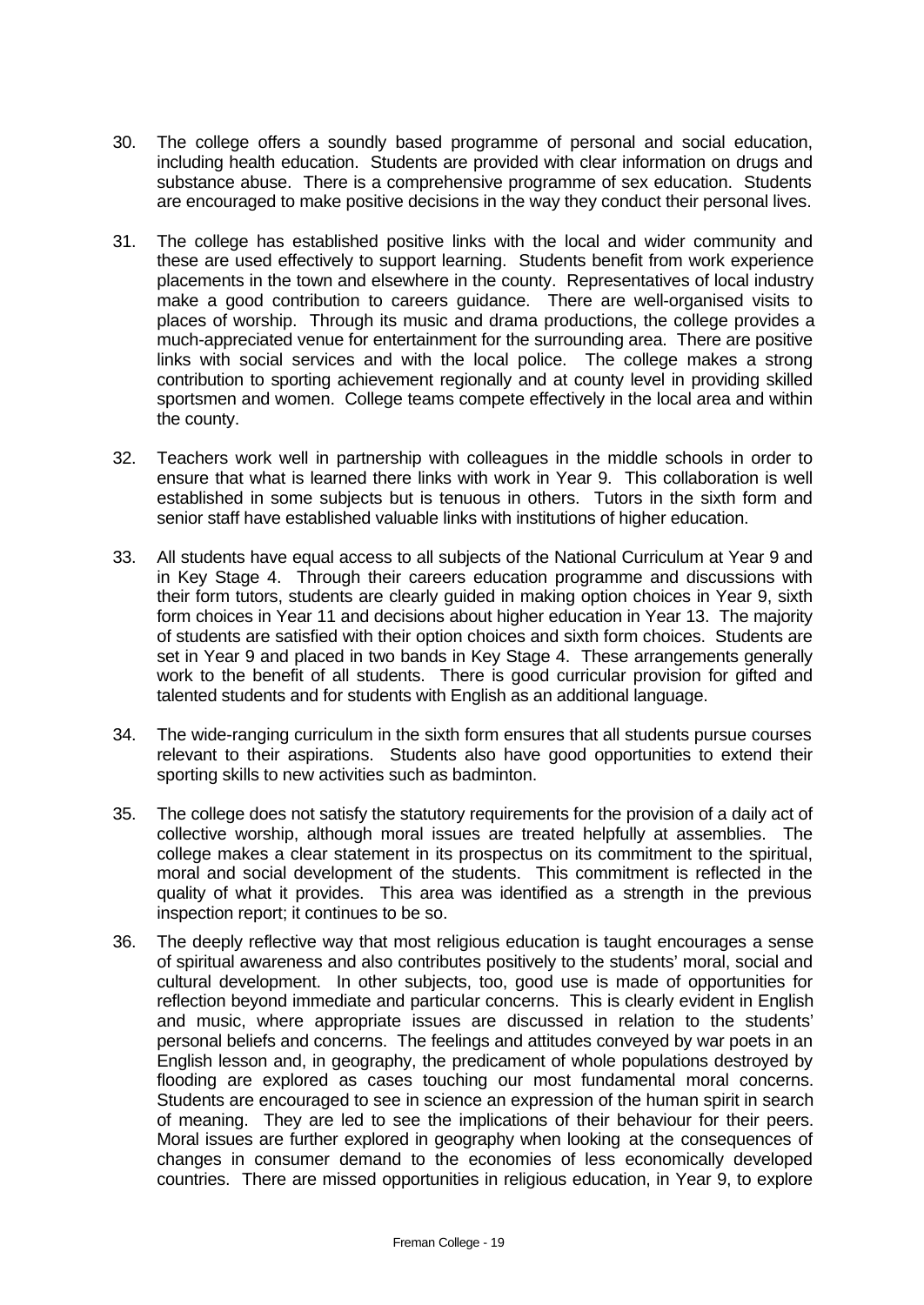the diversity of religious beliefs.

- 37. The college provides very well for students' social and cultural development. Students' social development is encouraged by the successful creation of a sense of community. Social attitudes are encouraged by an accepted code of behaviour and by the effective use of group and paired work in many lessons. Self-reliance is developed by encouraging students to take increasing responsibility for their own learning as they move through the years. The good level of extra-curricular provision also makes a significant contribution to the students' social development.
- 38. The curriculum makes good use of opportunities to relate to the cultural diversity of British society and celebrates the diversity of culture around the world. This is achieved in music, for instance, by using musical instruments from other cultures. Students' sensitivity to cultural diversity is further developed through the experience of up to three modern foreign languages and two classical languages. In Latin, for example, the students are made vividly aware of the cultural setting of the language and see in classical civilisation many of the values and beliefs to which we adhere today. College visits and trips to Germany, France, Italy and Belgium enable students to learn about other European cultures. Students' attention is particularly drawn to their own cultural heritage through English and history. The annual camp at Stratford-upon-Avon promotes this appreciation and provides an opportunity to share an experience with visitors from other nations.

#### **HOW WELL DOES THE COLLEGE CARE FOR ITS STUDENTS?**

- 39. Overall, the college discharges its duty of care very well. It has very good procedures in place to ensure the welfare of its students, with senior members of staff taking personal responsibility for specific areas; for example, a head of department, who is also a teacher governor, is responsible for health and safety. He conducts a useful annual 'safety week' during which a thorough health and safety audit is carried out. He ensures that electrical equipment is tested each year and regularly reviews the college's health and safety policy. Risk assessments are carried out appropriately by departments. Governors are well informed about health and safety issues through relevant items placed on the agenda of their meetings. There are very good arrangements for responding to the outbreak of fire. A dedicated medical room is administered well by one of the office staff. There is a sufficient number of staff with first aid qualifications and all staff receive some basic training. Additionally, Year 9 students are taught basic first aid through house group sessions. The only significant deficiency in the college's provision is the toilet facilities for students. Most of these are in urgent need of refurbishment and, in the shorter term, of more regular servicing.
- 40. Procedures for child protection are all in place. They are clear and understood by the staff who are kept up to date and fully informed about how to identify students at risk. Good links have been established with social services staff and with the educational welfare officer with responsibility for child protection.
- 41. The college has good procedures in place to monitor and improve students' attendance. Registers are marked appropriately. There is a quick and efficient response to absence: tutors follow up any unexplained absences by phoning home or asking the office staff to do so. There are effective measures to deter internal truancy.
- 42. Overall, the provision for promoting good behaviour is satisfactory. An appropriate policy lists the sanctions imposed if students misbehave, but it is rather thin on rewards for good behaviour. Classroom behaviour is generally well managed, especially in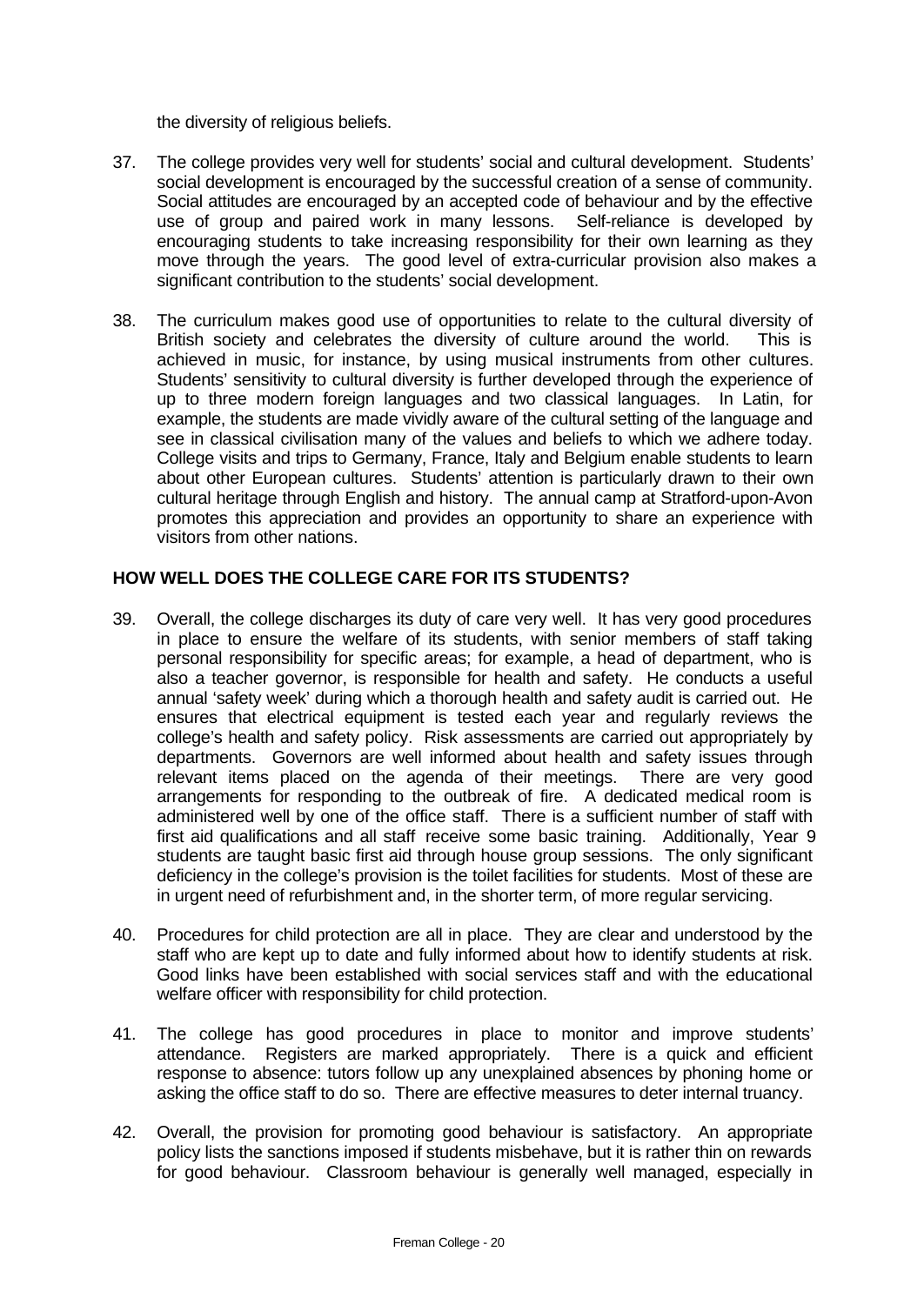lessons where the teaching is good. The college treats cases of oppressive behaviour seriously. Discussions take place between the group tutor and the parents of the students involved and good strategies are in place for dealing with both the offender and the victim.

43. The induction of new students is well managed, and supported by ample information about each student supplied by the providing middle schools. However, as the transfer takes place in the middle of a key stage there is some uncertainty about the level of students' attainment on entry, with the consequence that the assessment of students' progress in Year 9 is difficult. The college is aware of this problem and is addressing it in collaboration with the middle schools. Despite these difficulties, the assessment and monitoring of students' academic progress are satisfactory. Indeed, students report that they find the procedures in place are helpful in enabling them to know how well they are doing and where they need to improve. There is some variation in practice across subjects. For example, students' progress is clearly tracked in science, but less so in physical education. Evidence gathered through assessment is not used well to guide curricular planning.

#### **HOW WELL DOES THE COLLEGE WORK IN PARTNERSHIP WITH PARENTS?**

- 44. Overall, the parents' views of the college are satisfactory. Most parents are supportive of the college and recognise its many strengths. They value the fact that their children are happy in the college and that they make good academic progress. They also see great strengths in the tutor group system in that it encourages good relationships and contributes strongly to the welfare and guidance of students. However, there is a significant minority of parents who are dissatisfied with aspects of the college's work. These include the variability in the quality of teaching in some subjects, poor standards of behaviour in some classes and instances of bullying which they allege the college did not handle competently. Other aspects of concern include the amount of homework and the consistency with which it is set, the way the college works with parents to support their children's learning and the amount and quality of the information supplied by the college. The findings of the inspection in these areas are recorded in detail elsewhere in this report, but it is the sheer range and variety of the complaints, albeit from a minority, that indicate an undercurrent of parental concern. During the time of the inspection it was not possible to determine the root cause of this concern, but the governing body is aware of its existence and has already initiated measures to deal with it.
- 45. Parents are kept well informed about their children's progress and about the life of the college. There is an annual written report on each student at the end of the academic year, which is of good quality. It covers comprehensively the standard of the student's performance across the curriculum and in other areas of college activities. Reports are positive and encouraging in that praise is given for what the student has done well and also some indication of what they now need to do to improve. The governors produce an informative annual report for parents. However, it does not contain attendance data or the results of examinations and end-of-key-stage tests. Although this information is made available in separate documents at the annual meeting between governors and parents, and is also sent to parents who specifically request it, these procedures do not fully meet the legal requirements. There are several wellorganised parents' evenings throughout the year at which parents have the opportunity to discuss their children's progress with class teachers or group tutors. Parents find these meetings useful.
- 46. Overall, the contribution made by parents to the life and work of the college is very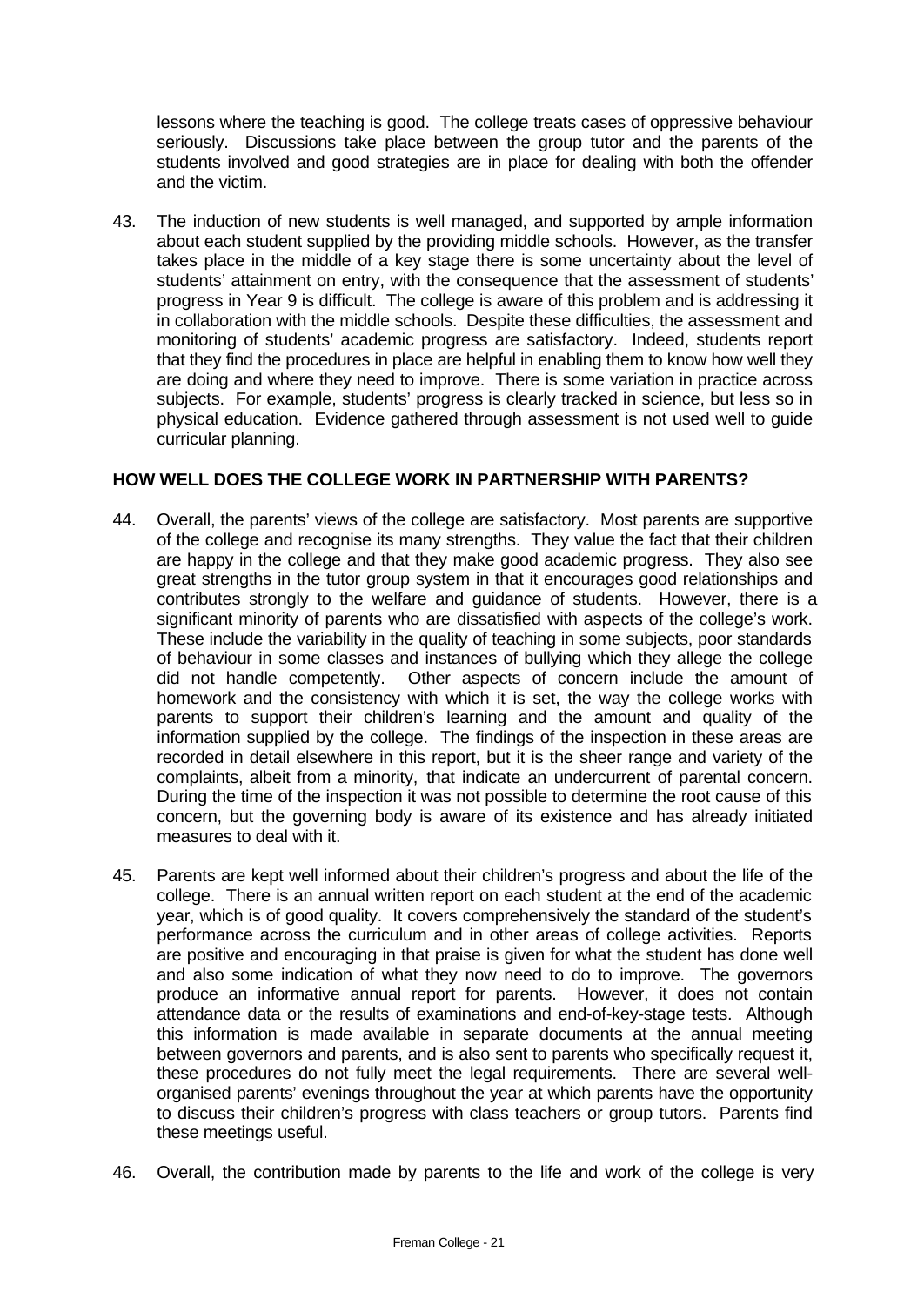limited. For example, there is no parent teacher association and vacancies for parent governors are difficult to fill. However, when the college asks for help, for example, with the refreshments at college events, an adequate number of parents respond positively. Also, parents make some contribution to their children's learning. They help with homework and finding information for their project work, and they take them on educational visits. Parents, however, feel less competent to help as their children approach GCSE examinations.

#### **HOW WELL IS THE COLLEGE LED AND MANAGED?**

- 47. The college is clearly led. The headteacher, supported by a dedicated team of teachers, has done much to take the college to its current high standing in the area. His distinctive vision and his own often exemplary teaching have been the key factors in the college's success. The college has worked hard to create an ethos for learning where students are happy. Over the years the management of the college has sought to adjust and adapt to the rapid changes in the world of education, particularly the demand for more systematic accountability for the use of teachers and resources. In some respects the college has adapted successfully. For example, the opportunity to introduce vocational courses has been grasped imaginatively: some of the initiatives in this area are a strength. The sixth form has developed in leaps and bounds despite some strong competition from other providers. In some other areas, developments have been slow. This is true, for instance, of the creation of a register of students with special educational needs, although development is now gathering pace through the very good management of the special educational needs co-ordinator.
- 48. The overall management of the college is satisfactory. Senior managers have a good range of complementary skills and generally use them well to support teachers in their work. The current management structure and procedures do not serve the college's purpose as well as intended. This is acknowledged by the college. There is considerable unevenness across the college in the implementation of key policies, with the result that the level of support that teachers receive varies from department to department. Departments tend to operate in isolation from one another, developing their own response to their understanding of the college's key objectives. In some cases, for instance, there are very good records and helpful documentation. In others there are insufficient records of what has been taught or of students' attainments. There is considerable variation, too, in the extent to which knowledge of the students' attainments helps to shape their future learning, although there is some very good practice, for instance, in science. The standards achieved are not monitored effectively, nor are the reasons behind the drop in standards in some areas analysed appropriately. All this stems from the lack of clear formal policies and procedures relating to the monitoring and support of teaching. Some departments feel too far removed from central decision-making. Those departments that have direct links to the first level of senior management are in a stronger position to affect policy and practice than those that do not.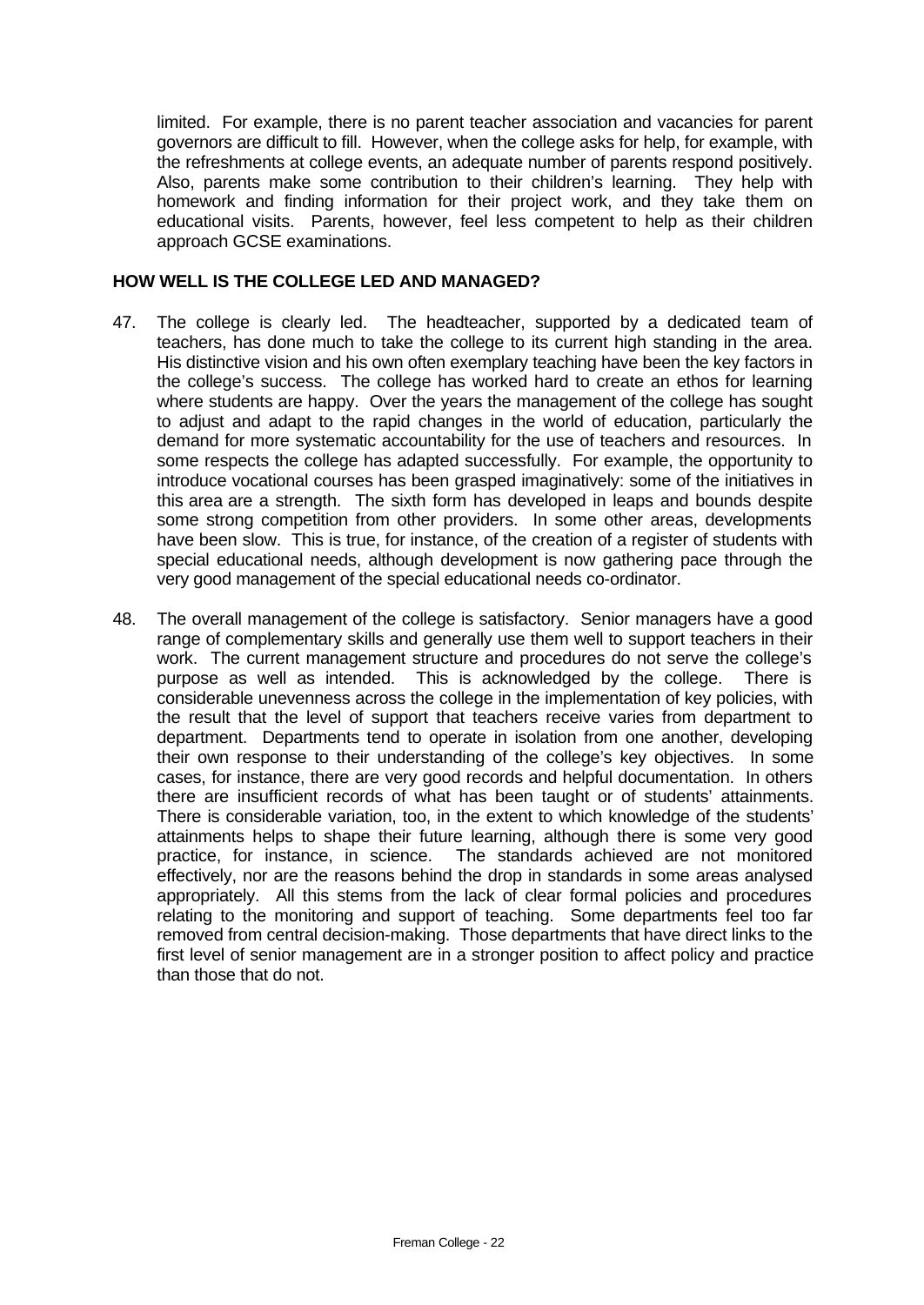- 49. The quality of management is inconsistent. It must be said that there has been a growing awareness within the college of these difficulties in management. For example, whilst the management of science, modern foreign languages, music and classics is very good, information and communication technology is managed unsatisfactorily. The college has worked confidently with informal systems of exchange. This level of informality, whilst still supporting good relationships, is inadequate to ensure the effective running of the college in the complexities of the context in which it now functions. There are acknowledged difficulties emerging from the teachers' experience of the current system of management. Communication across the different levels of management is not effective. Additionally, the way that responsibility allowances have been allocated does not mark clearly the levels of responsibility exercised by post-holders. The faculty/departmental structure lacks a clear rationale, with the consequence that many teachers do not feel that it supports them effectively in their work.
- 50. The governors have only recently begun to establish a relationship with the college that makes it possible for them to hold it to account for the standards and quality of education it achieves. They are now very well led in the exercise of their responsibilities but have considerable ground to make up. Their current evaluation of the college's management systems and procedures has done much to forge a more critical, yet supportive, relationship with senior managers. The governors and the headteacher have yet to work out clearly the best ways to define and exercise their mutual responsibilities. However, the governors' very good knowledge of the college's strengths and weaknesses puts them in a strong position to begin to manage the college more effectively.
- 51. Development planning identifies some of the key priorities for the college's future. It is not based on a thorough analysis of current needs so has not responded fully to the acknowledged weaknesses in management systems. There is a will to change and look more closely at the perceptions of all staff of how the college is currently run. The college's budget is well managed. The governors are provided with clear information about expenditure. They know the extent to which the college's priorities are at the heart of significant decisions about expenditure. Financial planning is very good, having improved considerably since the previous inspection. Funding designated for specific purposes, particularly that related to the support of students with special educational needs, is spent appropriately. The college is very well served by an efficient office. Daily routines are clearly established and consistently maintained.
- 52. The commitment to improvement and capacity to succeed are revealed in the quality of the senior managers, in the teachers' expectations for attainment, in the quality of leadership in many departments and in the college's readiness to respond to the findings of the inspection. The impetus to improve is impeded to some extent by a lack of secure systems of communication within the college. However, this does not weaken the teachers' resolve to raise standards. For example, the identification and dissemination of good practice in lessons have recently been conducted to good effect, by some departments, on the basis of the most recent examination results.
- 53. There are sufficient qualified and experienced staff to teach most subjects. There is insufficient expertise to teach religious education to all the classes in Key Stage 4, with the consequence that some classes make slower progress than others in the development of religious knowledge and understanding. The management of staff is satisfactory. There are strengths in the ways that some departments identify the needs of teachers and respond to them. In other areas, monitoring of teaching is not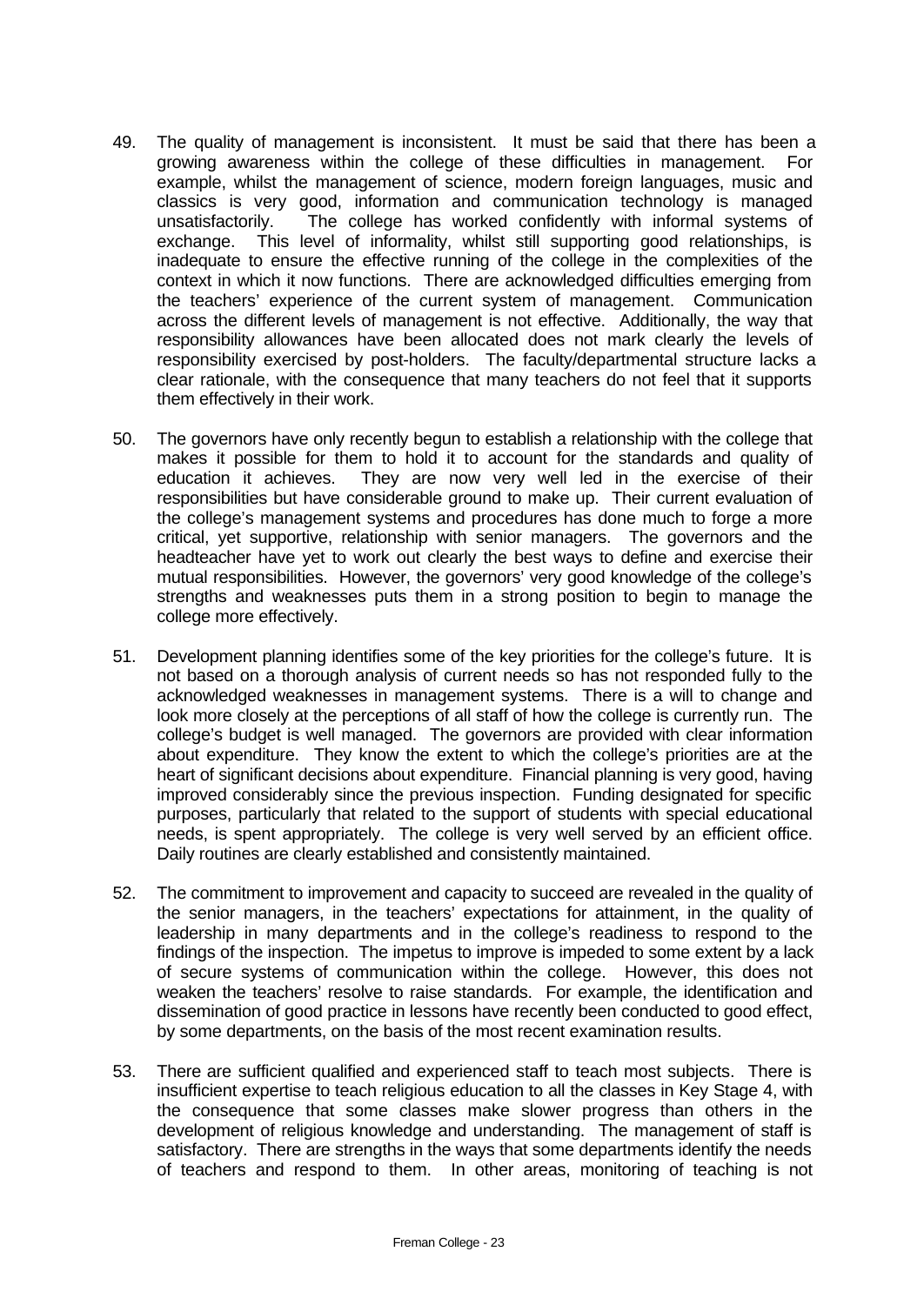sufficiently refined to identify needs and provide the right level of support.

- 54. Staff new to the college are looked after sufficiently to ensure that they know what is required of them. They are aware of the most effective ways of seeking support for their work and are encouraged to undertake appropriate training when they feel they need it. The programme of appraisal and performance management has been effective to some extent in identifying the needs of staff and in managing their professional development. Not all staff have job descriptions and so are occasionally left unclear about the full extent of their responsibilities.
- 55. The college ensures that appropriate consideration is given to cost and value in decisions about all key items of expenditure. It compares its costs and results with other schools in similar circumstances. It is beginning to improve the sophistication with which it relates students' attainments as they join the college with what they achieve as they move through the years. Information and communication technology is used satisfactorily for administrative purposes, but it is not used well in most subjects. Funding received by the college for specific purposes is appropriately spent. This is also true of funding and resources set apart for provision for students with special educational needs.
- 56. Resources for learning are generally adequate and are used effectively, supporting learning and enabling students to make good progress.
- 57. Overall, the college has adequate accommodation. Most teaching areas are light and airy with modern furniture in a good state of repair. However, the mathematics and English departments are housed in temporary buildings that are substandard. Work is due to start on one of these areas. There are sufficient specialist rooms such as laboratories, computer suites and workshops, and the library with its good range of books and other resources is particularly attractive. However, the dining area, although providing students with the opportunity to obtain food of high quality at both break and lunch times, is rather depressing and gets seriously overcrowded. The corridors and communal areas are somewhat gloomy and do little to lift the spirits. The college has a rolling programme of maintenance and redecoration, but it is apparent that there are several areas in need of urgent attention, for example some of the toilet facilities and changing rooms.
- 58. The accommodation for the sixth form is very good. The students are well served by a good range of information and communication technology facilities, a generous social area and sufficient areas for quiet study.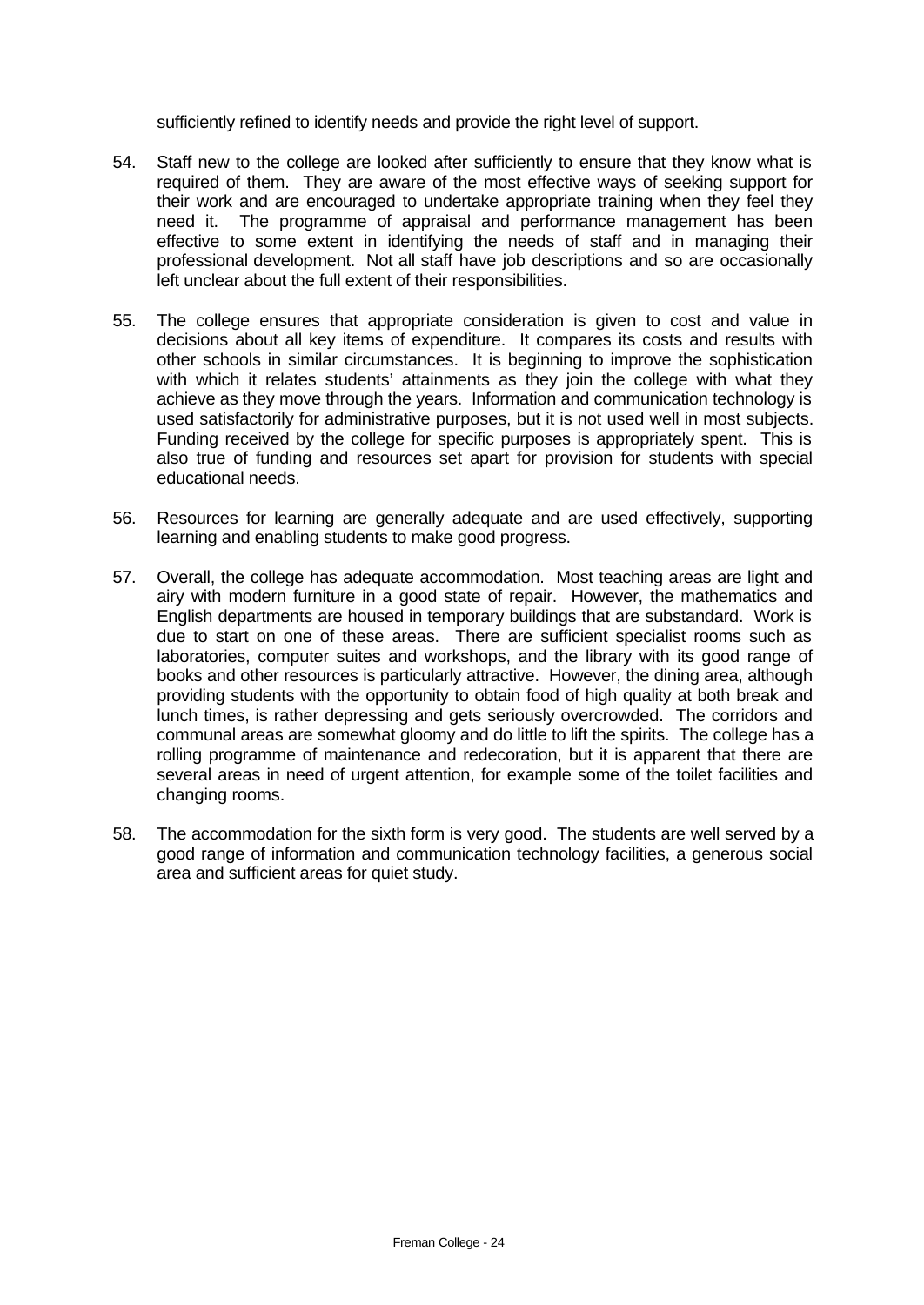## **WHAT SHOULD THE COLLEGE DO TO IMPROVE FURTHER?**

- 59. In order to take the school further forward in its development and improve the quality of the students' experience, the following actions should be taken:
	- (1) Raise standards in information and communication technology by:
		- meeting the National Curriculum requirements for the subject;
		- providing all teachers with the appropriate level of knowledge, skill and confidence to teach information and communication technology through their subjects;
		- identifying the good practice that already exists and disseminating it across the school;
		- ensuring that all departments plan for the inclusion of the use and applications of information and communication technology that relate specifically to their subject. (Paragraphs 126-128)
	- (2) Raise standards in mathematics in the sixth form by:
		- addressing weaknesses in teaching that lie at the heart of the drop in standards evident in current work;
		- implementing rigorously the departments policy on marking students' work;
		- engaging students more actively in lessons. (Paragraph 80)
	- (3) Raise standards in religious education in Years 10 and 11 by:
		- providing sufficient time to cover the syllabus in depth;
		- providing more opportunities for writing;
		- providing appropriate training for the non-specialist teachers of religious education.
			- (Paragraph 159)
	- (4) Further address weaknesses in teaching and consolidate good practice by:
		- setting targets for improvement for individual teachers;
		- monitoring progress towards these targets;
		- sharing the good practice in teaching that exists within the school. (Paragraph 18)
	- (5) Make better use of the information about the students' attainment by:
		- ensuring that all departments work to the same standards in the recording of assessment data;
		- that the data collected is managed centrally;
		- appropriate use is made of information communication technology in the analysis of the available data. (Paragraph 43)
	- (6) Address weaknesses in the way the school manages the monitoring and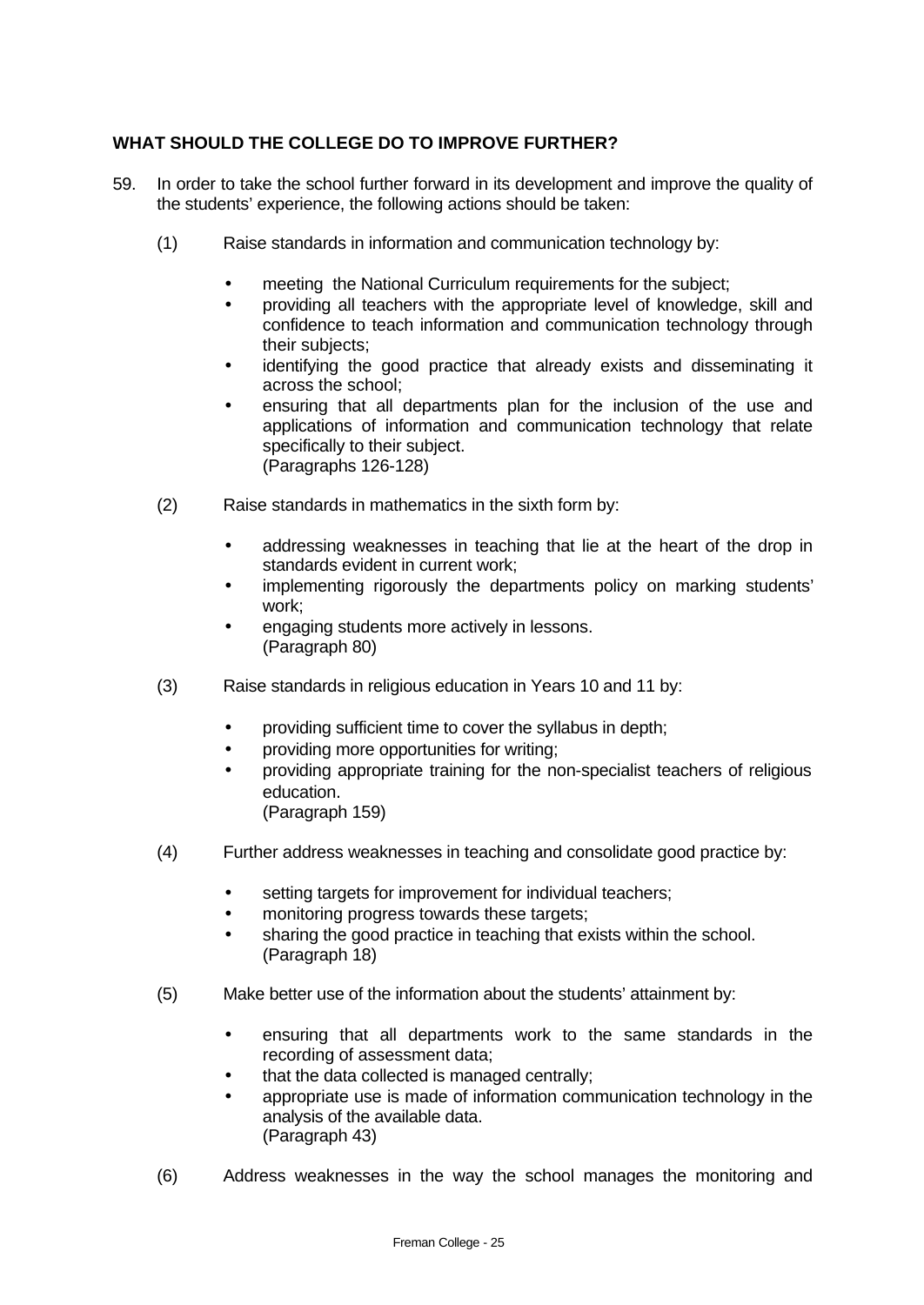evaluation of its performance by:

- exploring ways of rectifying the acknowledged difficulties in the exercise of the different layers of management, looking particularly at the relationship between faculties and departments;
- ensuring that greater priority is given on the agenda of the governors' meetings to matters related to the monitoring of the curriculum and the quality of teaching;
- improving communication across the school by, for example, providing more regular briefings for all staff;
- address the anomalies in the distribution and rewarding of responsibilities. (Paragraphs 48-50)
- (7) Extend the partnership between parents and the college by:
	- reviewing the current ways of communicating with parents;
	- identifying more precisely the main areas of parental dissatisfaction;
	- continuing to seek the parents' views on what they see as the school's strengths and on how to improve provision further;
	- seeking ways of working more closely with parents in supporting students' learning. (Paragraphs 44, 46)

Other issues for the attention of the school and governors:

- reading remains a weakness for some lower-attaining students; (Paragraph 66)
- the basic skills of literacy and numeracy are not consistently well taught in all subjects;
	- (Paragraphs 15, 77, 89)
- not enough emphasis is given to the teaching of practical skills in design and technology, particularly in Years 9 and 10; (Paragraphs 110, 111)
- some of the projects in design and technology, particularly in graphics and resistant materials, are too narrow in their scope; (Paragraph 112)
- staffing difficulties in art continue to affect standards of attainment; (Paragraph 108)
- religious education for Year 9 does not deal adequately with world religions;

(Paragraphs 23, 157)

• the school does not meet the requirement for the provision of a daily act of collective worship for all students; (Paragraph 35)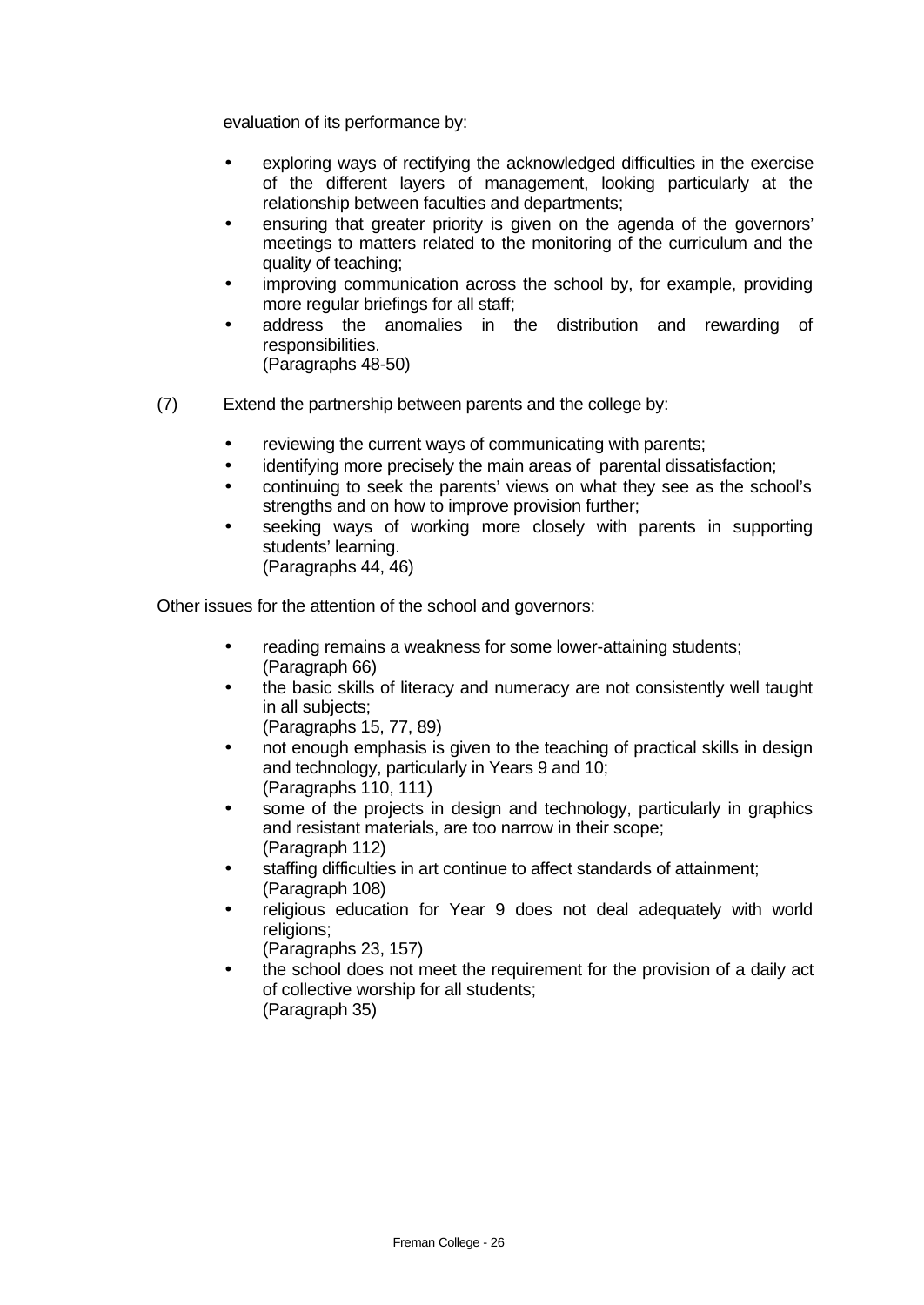- there are weaknesses in note-taking in geography and history that adversely affect standards;
	- (Paragraphs 115, 120)
- the governors' annual report for parents does not contain attendance data or the results of examinations and end-of-key-stage tests as required by statute. (Paragraph 45)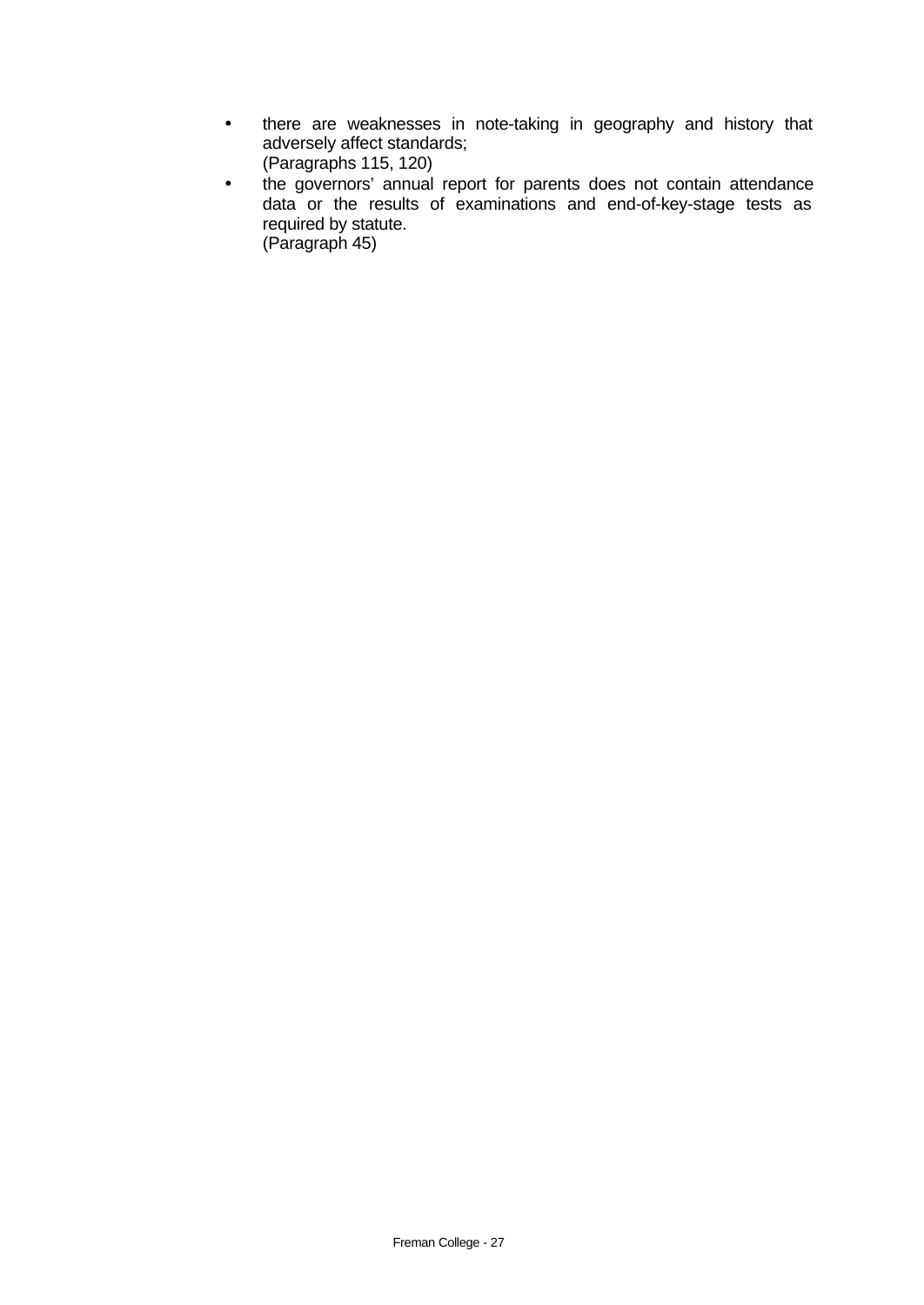# **PART C: COLLEGE DATA AND INDICATORS**

#### *Summary of the sources of evidence for the inspection*

Number of lessons observed 135

Number of discussions with staff, governors, other adults and students 63

# *Summary of teaching observed during the inspection*

| Excellent | Very good | Good | Satisfactory | Unsatisfactory | Poor | Very Poor |
|-----------|-----------|------|--------------|----------------|------|-----------|
|           |           | 38   | nn<br>ັ      |                |      |           |

*The table gives the percentage of teaching observed in each of the seven categories used to make judgements about lessons.*

#### *Information about the college's students*

| Students on the college's roll                              | $Y9 - Y11$ | Sixth form |
|-------------------------------------------------------------|------------|------------|
| Number of students on the college's roll                    | 556        | 174        |
| Number of full-time students eligible for free school meals | 22         | na         |

| Special educational needs                                              | $Y9 - Y11$ | Sixth form |
|------------------------------------------------------------------------|------------|------------|
| Number of students with statements of special educational needs        | 13         |            |
| Number of students on the college's special educational needs register | 96         | 16         |

| English as an additional language                         | No of<br>students |
|-----------------------------------------------------------|-------------------|
| Number of students with English as an additional language |                   |

| Student mobility in the last college year                                       | No of<br>students |
|---------------------------------------------------------------------------------|-------------------|
| Students who joined the college other than at the usual time of first admission | 11                |
| Students who left the college other than at the usual time of leaving           | 33                |

#### *Attendance*

|                           | %   |
|---------------------------|-----|
| College data              | 7.3 |
| National comparative data | 5.9 |

#### **Authorised absence Unauthorised absence**

|                           | %   |                           | %   |
|---------------------------|-----|---------------------------|-----|
| College data              | 7.3 | College data              | 0.1 |
| National comparative data | 5.9 | National comparative data | 0.4 |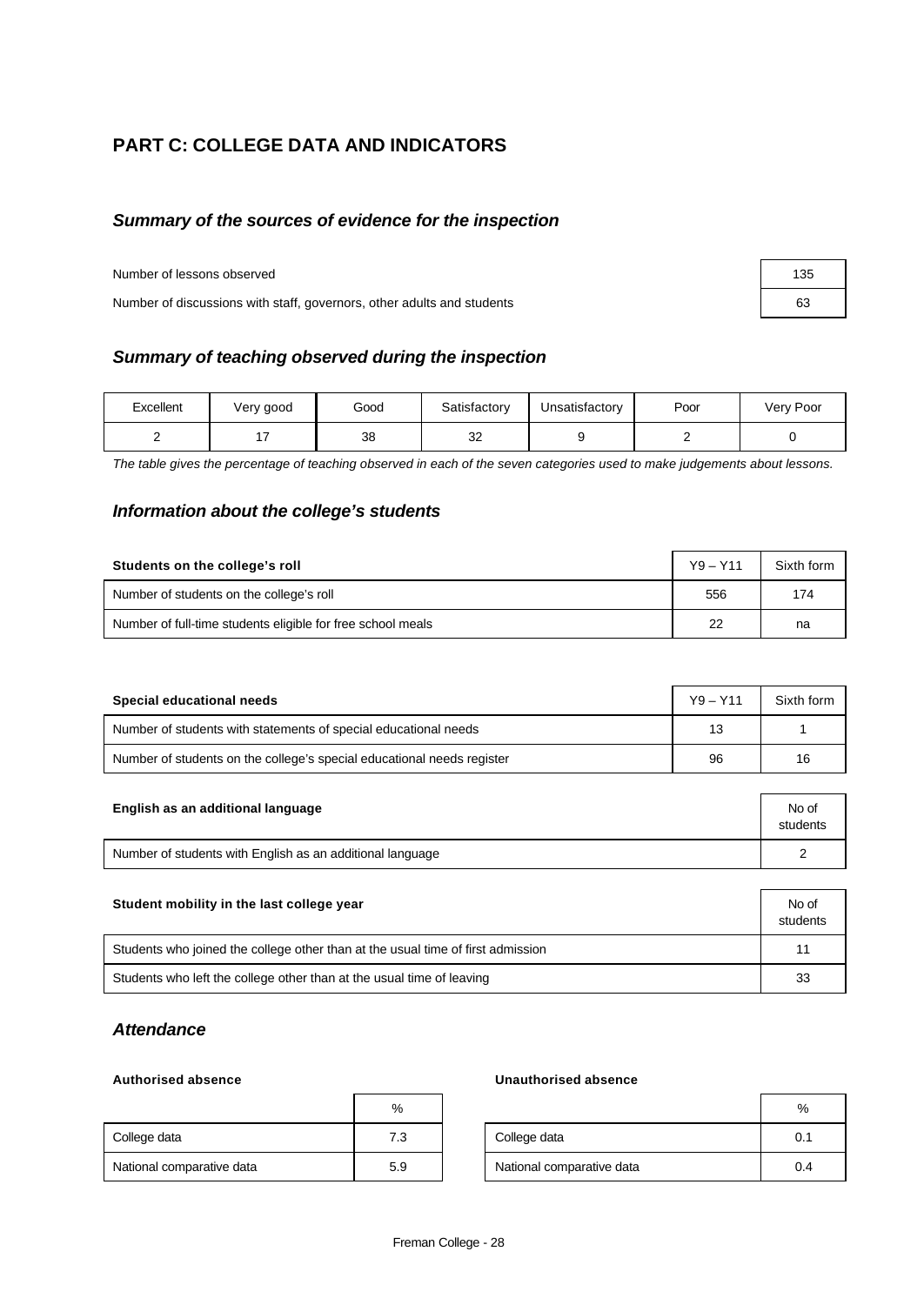*Both tables give the percentage of half days (sessions) missed through absence for the latest complete reporting year.*

#### *Attainment at the end of Year 9*

|                                                                                     | Year | <b>Bovs</b> | Girls | Total |
|-------------------------------------------------------------------------------------|------|-------------|-------|-------|
| Number of registered students in final year of Year 9 for the latest reporting year | 2000 | 90          |       |       |

| <b>National Curriculum Test/Task Results</b>     |             | English | <b>Mathematics</b> | <b>Science</b> |
|--------------------------------------------------|-------------|---------|--------------------|----------------|
| Numbers of students at NC level<br>5 and above   | <b>Boys</b> | 68      | 75                 | 71             |
|                                                  | Girls       | 73      | 68                 | 63             |
|                                                  | Total       | 141     | 143                | 134            |
| Percentage of students<br>at NC level 5 or above | College     | 82 (74) | 83 (77)            | 78 (71)        |
|                                                  | National    | 63 (63) | 65 (62)            | 59 (55)        |
| Percentage of students<br>at NC level 6 or above | College     | 48 (32) | 54 (47)            | 48 (40)        |
|                                                  | National    | 28 (28) | 42 (38)            | 30(23)         |

| <b>Teachers' Assessments</b>                     |             | <b>English</b> | <b>Mathematics</b> | <b>Science</b> |
|--------------------------------------------------|-------------|----------------|--------------------|----------------|
|                                                  | <b>Boys</b> | 65             | 68                 | 75             |
| Numbers of students at NC level<br>5 and above   | Girls       | 73             | 69                 | 73             |
|                                                  | Total       | 138            | 137                | 148            |
| Percentage of students<br>at NC level 5 or above | College     | 80 (82)        | 80 (77)            | 86 (82)        |
|                                                  | National    | 64 (64)        | 66 (64)            | 62 (60)        |
| Percentage of students<br>at NC level 6 or above | College     | 36(45)         | 47 (56)            | 53 (47)        |
|                                                  | National    | 31(31)         | 39 (37)            | 29 (28)        |

*Percentages in brackets refer to the year before the latest reporting year.*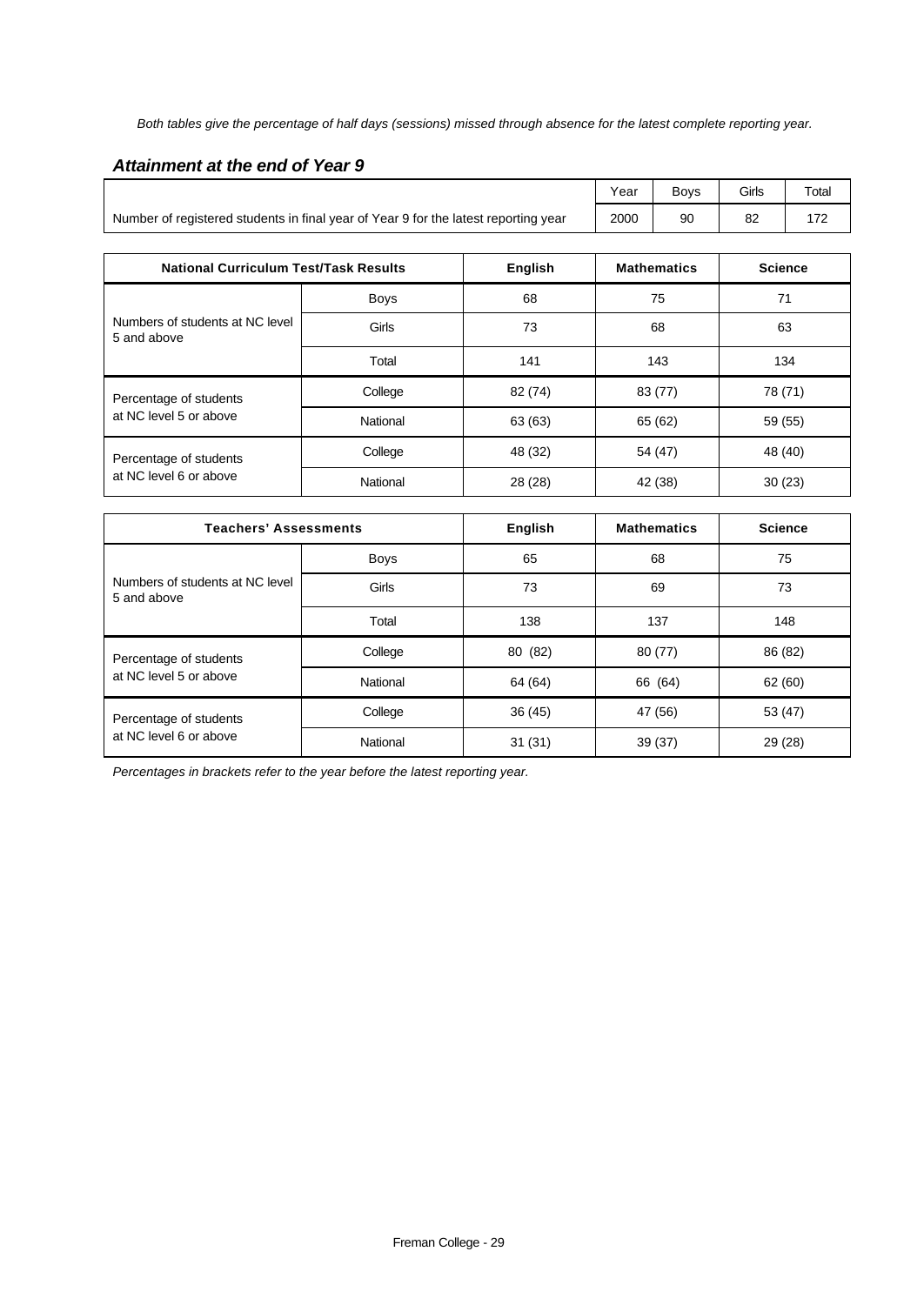#### *Attainment at the end of Key Stage 4*

|                                                                        | Year        | <b>Boys</b> | Girls      | Total                        |                              |  |  |
|------------------------------------------------------------------------|-------------|-------------|------------|------------------------------|------------------------------|--|--|
| Number of 15 year olds on roll in January of the latest reporting year | 2000        | 77          | 82         | 159                          |                              |  |  |
|                                                                        |             |             |            |                              |                              |  |  |
| <b>GCSE results</b><br>5 or more grades<br>$A^*$ to $C$                |             |             |            | 5 or more grades<br>$A^*$ -G | 1 or more grades<br>$A^*$ -G |  |  |
| Numbers of students<br>achieving the standard<br>specified             | <b>Boys</b> | 39          | 73         |                              | 75                           |  |  |
|                                                                        | Girls       | 59          | 81         |                              | 82                           |  |  |
|                                                                        | Total       | 98          | 154        |                              | 157                          |  |  |
| Percentage of students<br>achieving the standard<br>specified          | College     | 62 (64)     | 97 (95)    |                              | 99 (97)                      |  |  |
|                                                                        | National    | 47.4 (46.6) | 90.6(90.9) |                              | 95.6 (95.8)                  |  |  |

*Percentages in brackets refer to the year before the latest reporting year.*

| <b>GCSE results</b>                | <b>GCSE point score</b> |           |
|------------------------------------|-------------------------|-----------|
| Average point score<br>per student | College                 | 43 (42)   |
|                                    | National                | 38.4 (38) |

*Figures in brackets refer to the year before the latest reporting year.*

#### *Attainment at the end of the sixth form*

| Number of students aged 16, 17 and 18 on roll in January of the latest reporting year |      | <b>Bovs</b> | Girls | $\tau$ <sub>otal</sub> |
|---------------------------------------------------------------------------------------|------|-------------|-------|------------------------|
| who were entered for GCE A Level or AS Level examinations                             | 2000 |             |       | 73                     |

| Average A/AS<br>points score |      | For candidates entered for 2 or more A Levels<br>or equivalent |             |      | For candidates entered for fewer than 2<br>A Levels or equivalent |          |
|------------------------------|------|----------------------------------------------------------------|-------------|------|-------------------------------------------------------------------|----------|
| per candidate                | Male | Female                                                         | All         | Male | Female                                                            | All      |
| College                      | 21.5 | 22.3                                                           | 22(21)      | na   | na                                                                | na       |
| National                     | 17.7 | 18.6                                                           | 18.2 (17.9) | 2.6  | 2.9                                                               | 2.7(2.8) |

| <b>Vocational qualifications</b>                                        | <b>Number</b> | $%$ success<br>rate |    |
|-------------------------------------------------------------------------|---------------|---------------------|----|
| Number studying for approved vocational qualifications or units and the | College       | 13                  |    |
| percentage of those students who achieved all those they studied        | National      |                     | 73 |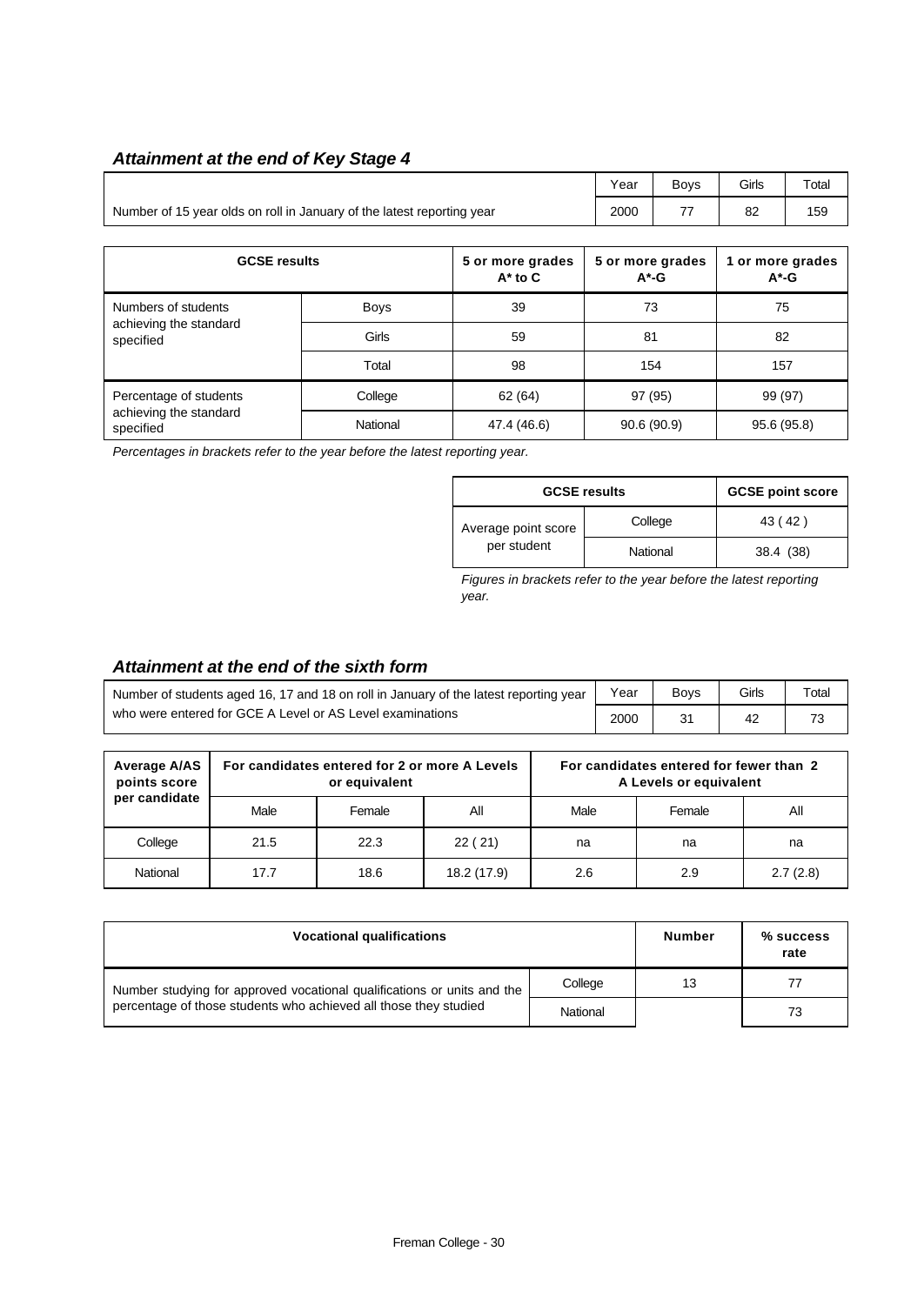|                                 | No of<br>students |                              | Fixed period | Perma |
|---------------------------------|-------------------|------------------------------|--------------|-------|
| Black - Caribbean heritage      |                   | Black - Caribbean heritage   | 0            | 0     |
| Black - African heritage        | 3                 | Black - African heritage     | 0            | 0     |
| $Black - other$                 | $\Omega$          | $Black - other$              | 0            | 0     |
| Indian                          | 0                 | Indian                       | 0            | 0     |
| Pakistani                       | $\Omega$          | Pakistani                    | 0            | 0     |
| Bangladeshi                     |                   | Bangladeshi                  | 0            | 0     |
| Chinese                         | $\Omega$          | Chinese                      | 0            | 0     |
| White                           | 723               | White                        | 0            | 0     |
| Any other minority ethnic group | 2                 | Other minority ethnic groups | 0            | 0     |

## *Ethnic background of students Exclusions in the last school year*

|                              | Fixed period | Permanent |
|------------------------------|--------------|-----------|
| Black - Caribbean heritage   | O            | Ω         |
| Black - African heritage     | O            | U         |
| $Black - other$              | O            | ŋ         |
| Indian                       | O            | O         |
| Pakistani                    | U            | U         |
| Bangladeshi                  | O            | U         |
| Chinese                      | U            | ი         |
| White                        | ი            | Ω         |
| Other minority ethnic groups | Ω            | Ω         |

*This table gives the number of exclusions, which may be different from the number of students excluded.*

## *Teachers and classes Financial information*

| <br>$\overline{\phantom{a}}$<br>Total<br>' teachers<br>number of<br>qualified | ∟48 | vear<br>Financial<br>- - - | 1999/2000 |
|-------------------------------------------------------------------------------|-----|----------------------------|-----------|
|                                                                               |     |                            |           |

| FTE means full-time equivalent.                |  |                   |                                            |         |
|------------------------------------------------|--|-------------------|--------------------------------------------|---------|
| Education support staff: Y9 - Y13              |  |                   | Total income                               | 1970313 |
| Total number of education support staff<br>11  |  | Total expenditure | 2001138                                    |         |
| 257.5<br>Total aggregate hours worked per week |  |                   | Expenditure per student                    | 2888    |
|                                                |  |                   | Balance brought forward from previous year | 48299   |
| Deployment of teachers: Y9 - Y13               |  |                   | Balance carried forward to next year       | 17474   |

#### **Qualified teachers and classes: Y9 – Y13**

| Total number of qualified teachers (FTE) | 48.5 |
|------------------------------------------|------|
| Number of students per qualified teacher | 15   |

#### Education support staff: Y9 - Y13

| Total number of education support staff | 11    |
|-----------------------------------------|-------|
| Total aggregate hours worked per week   | 257.5 |

#### **Deployment of teachers: Y9 - Y13**

| Percentage of time teachers spend in | 80.0 |
|--------------------------------------|------|
| contact with classes                 |      |

#### **Average teaching group size: Y9 – Y11**

| Year 9      | 21.6 |
|-------------|------|
| Key Stage 4 | 19.4 |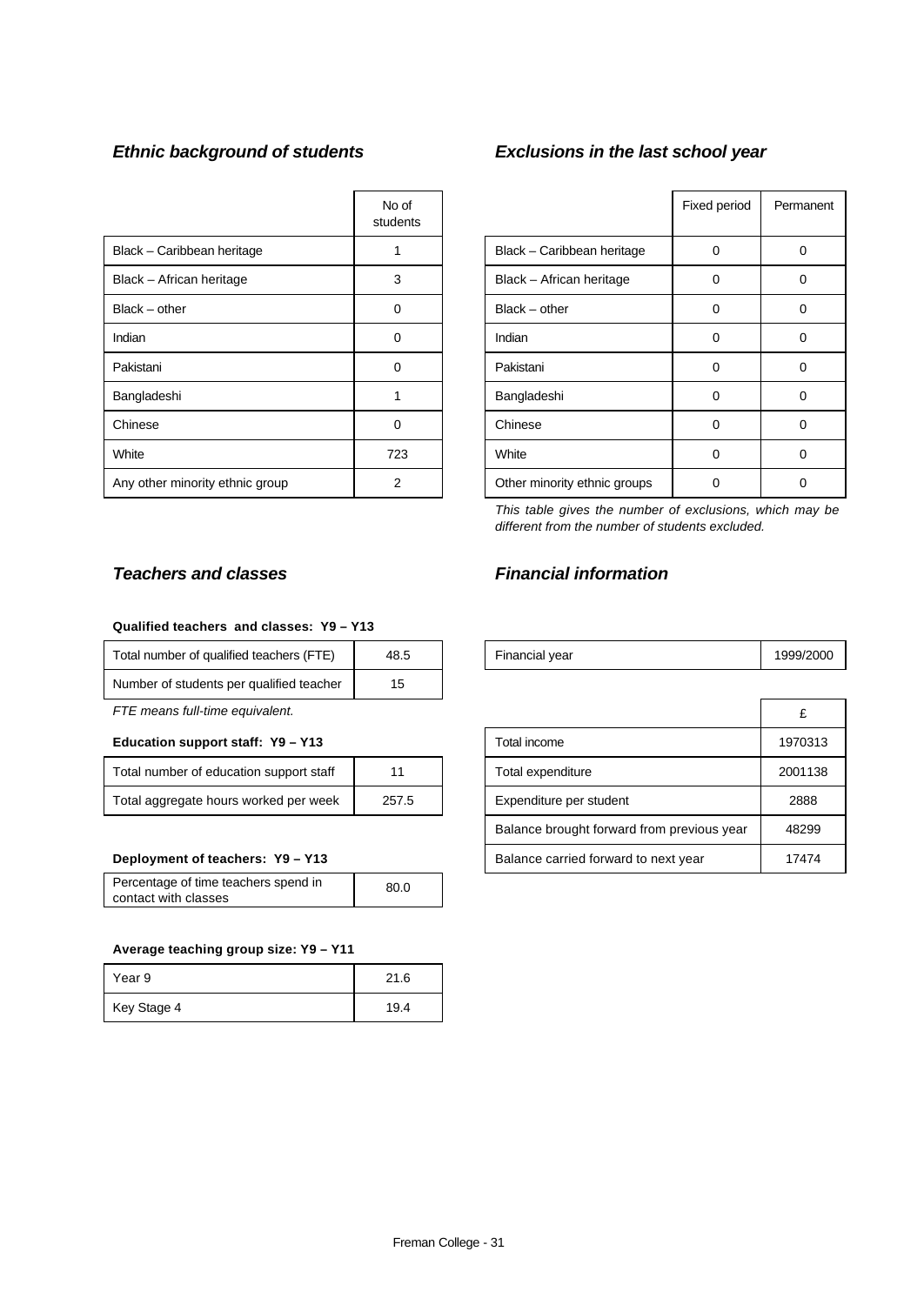#### *Results of the survey of parents and carers*

**Questionnaire return rate**

Number of questionnaires sent out 609

Number of questionnaires returned | 180

#### **Percentage of responses in each category**

#### **Other issues raised by parents**

There were some anxieties expressed about incidents of bullying and oppressive behaviour. The teaching of mathematics was also a particular area of concern for parents.

| ו טוסטוונעקט טו וטסטטווסטס ווו טעוטוו טעוטקטו                                          |                   |                  |                     |                      |                |
|----------------------------------------------------------------------------------------|-------------------|------------------|---------------------|----------------------|----------------|
|                                                                                        | Strongly<br>agree | Tend to<br>agree | Tend to<br>disagree | Strongly<br>disagree | Don't<br>know  |
| My child likes school.                                                                 | 40                | 52               | 5                   | 3                    | $\Omega$       |
| My child is making good progress in school.                                            | 42                | 50               | $\overline{7}$      | 0                    | 1              |
| Behaviour in the school is good.                                                       | 16                | 60               | 10                  | $\overline{2}$       | 12             |
| My child gets the right amount of work to do at<br>home.                               | 21                | 55               | 17                  | 3                    | 4              |
| The teaching is good.                                                                  | 26                | 62               | $\overline{7}$      | $\mathbf{1}$         | 4              |
| I am kept well informed about how my child is<br>getting on.                           | 27                | 53               | 14                  | 3                    | 3              |
| I would feel comfortable about approaching the<br>college with questions or a problem. | 40                | 47               | 11                  | $\mathbf{1}$         | 1              |
| The college expects my child to work hard and<br>achieve his or her best.              | 50                | 44               | 5                   | 0                    | 1              |
| The college works closely with parents.                                                | 21                | 51               | 18                  | 6                    | 4              |
| The college is well led and managed.                                                   | 24                | 50               | 12                  | 8                    | 6              |
| The college is helping my child become mature<br>and responsible.                      | 38                | 53               | 4                   | $\overline{2}$       | 3              |
| The college provides an interesting range of<br>activities outside lessons.            | 36                | 46               | 9                   | $\overline{2}$       | $\overline{7}$ |
|                                                                                        |                   |                  |                     |                      |                |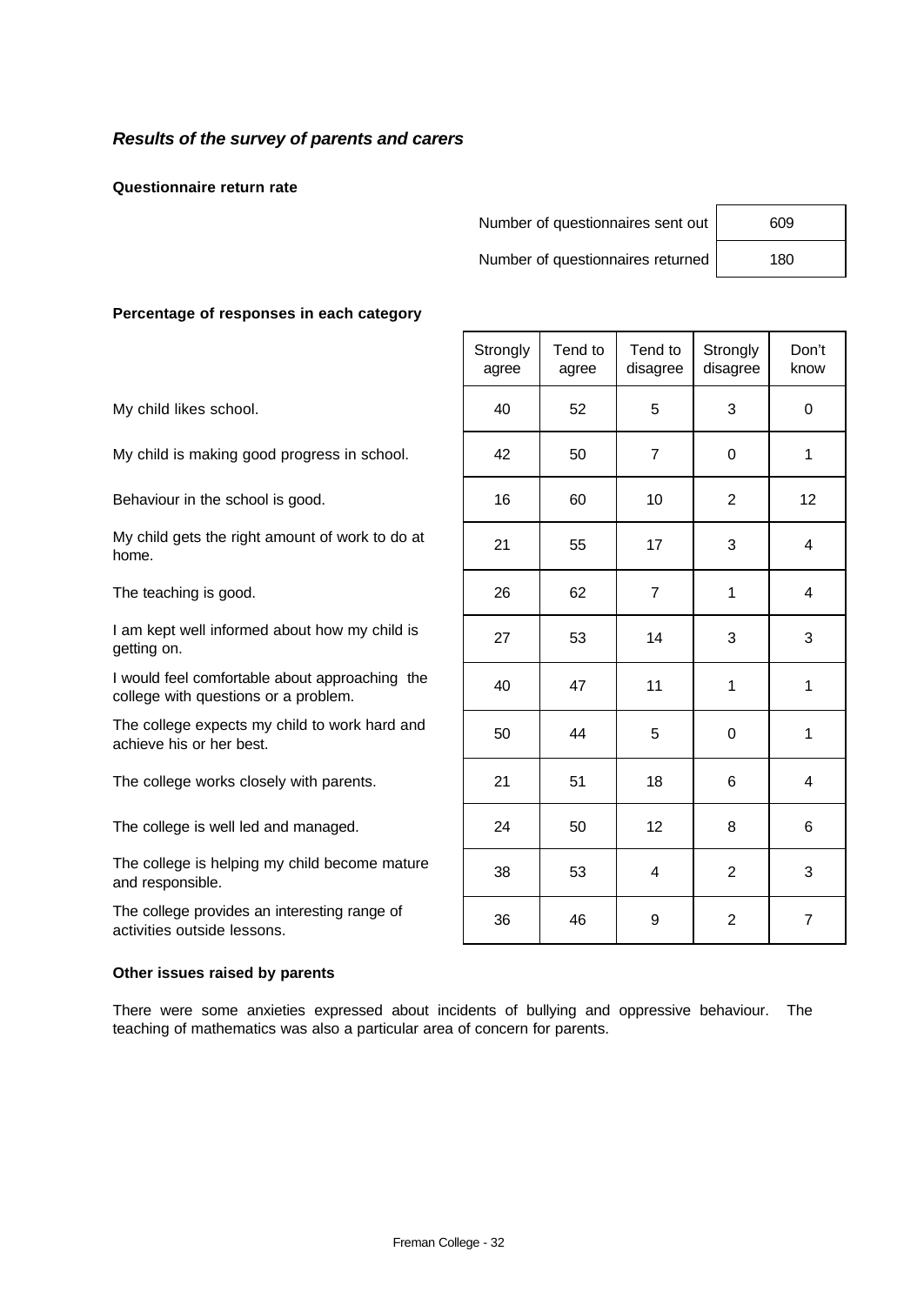# **PART D: THE STANDARDS AND QUALITY OF TEACHING IN AREAS OF THE CURRICULUM, SUBJECTS AND COURSES**

#### **ENGLISH**

- 60. The proportion of 14-year-old students achieving the expected Level 5 in the 2000 end of Year 9 tests was well above the national average and above the average for similar schools. There has been a steady improvement in the proportion of students achieving Level 5 and the higher Levels 6 and 7 over the past three years, as a result of good teaching and the students' interest in their work. Boys and girls reach comparable standards. Inspection evidence reflects these test results, with attainment in English above the national average for boys and girls by the end of the key stage.
- 61. The proportion of 16-year-old students achieving A\*-C grade passes in the GCSE English language and literature examinations in 2000 was well above the national average. The proportion of boys and girls achieving these grades has risen steadily over the past three years. A particular feature is the well-above-average proportion of boys and girls achieving A\* and A grades last year in English language. Last year's GCSE results indicate that students have made good progress since taking the end of Year 9 tests in 1998, a finding reflected by inspection evidence.
- 62. In the GCE A-level English literature examination in 2000, the proportion of sixth form students achieving the higher A and B grade passes was well above the national average. There has been a steady improvement in the proportion of students achieving these higher grades over the past three years and all students entered for the examination have passed. Inspection evidence reflects these examination results: students make good progress and achieve good standards by the end of their sixth form studies. All five sixth form students entered for the GCSE English language examination in 2000 gained passes, with four gaining C grade passes. One student entered and passed the GCSE English literature examination.
- 63. The college entered students for GCSE drama for the first time in 2000. The seven sixth-formers entered all passed with A\* to B grades. Drama is now taught as a discrete subject in Year 9 and is an optional GCSE subject in all other years. By the end of each key stage, attainment is at a satisfactory standard, as is the progress students make in the development of knowledge and skills. A reason for this more limited attainment and progress, in comparison with English, is that most students do not begin discrete drama lessons until they enter the college in Year 9; they thus lack sufficient experience in developing their own drama performances.
- 64. Students with special educational needs make good progress throughout Key Stages 3 and 4 and in the sixth form. These students are taught within mainstream English and drama lessons and support is provided appropriately. As a consequence, by the end of each key stage and in the sixth form, these students achieve well in relation to their prior attainment levels.
- 65. The majority of students enter the college with literacy levels above the national average. Speaking and listening skills are good by the end of all three key stages. Students are fluent and confident in both formal and informal settings. They listen carefully and respond clearly and confidently in lessons. They make good progress in the development of speaking and listening skills as they move through Years 9, 10 and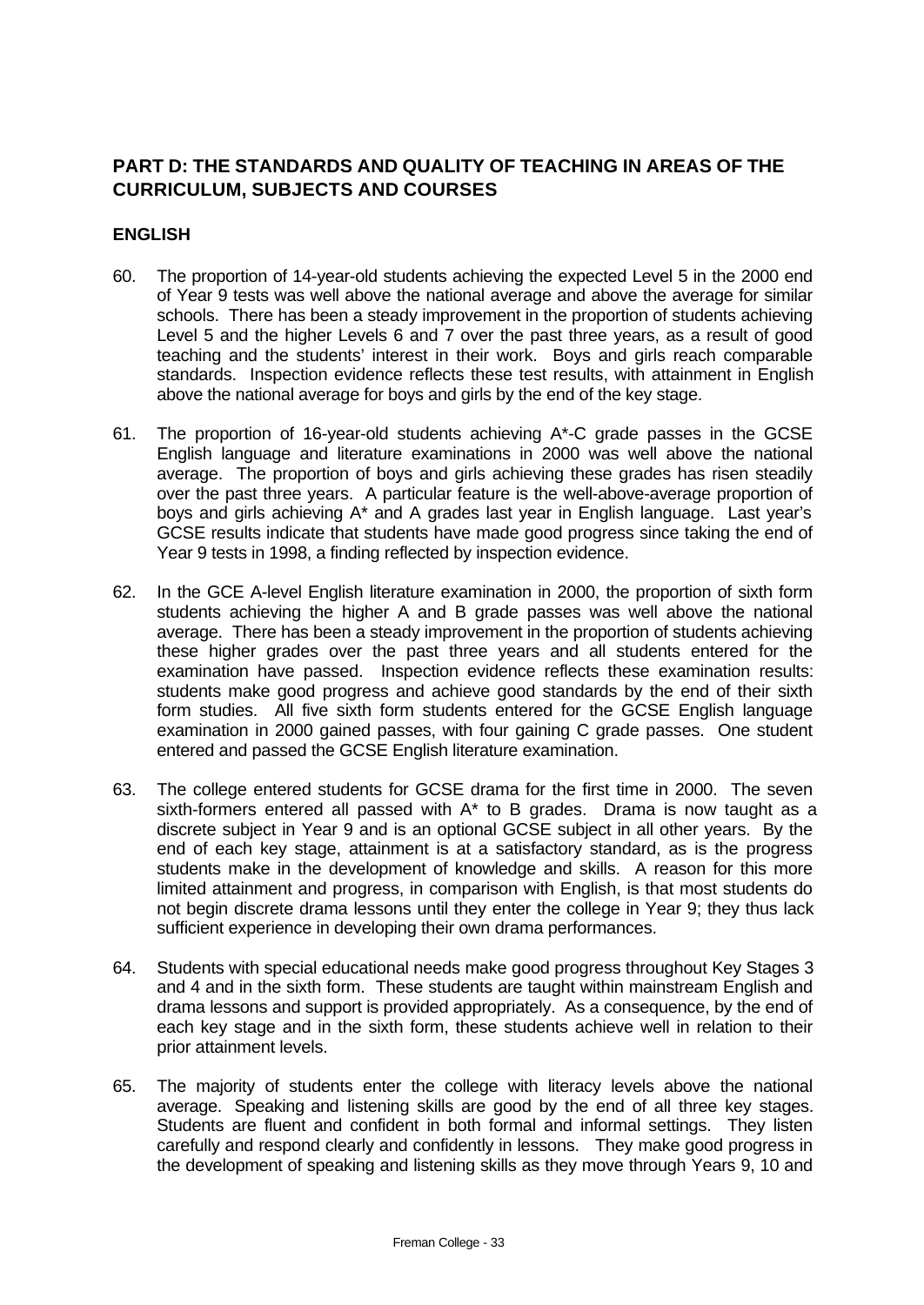11, by which time most are confident in presenting and sustaining well-reasoned arguments.

- 66. By the end of Year 9, attainment in reading is in line with national expectations for the lowest-attaining students and is above expected levels for the remainder. The development of reading was judged to be a weakness in the previous inspection, and although the college has developed strategies to encourage reading, the approach is not sufficiently systematic to ensure that all students read sufficiently widely and appropriately, particularly in Year 9. By the end of Key Stage 4, the standard of reading is above the national expectation for most students. However, for some lower-attaining students reading with understanding remains a weakness.
- 67. The quality of students' writing is above the national expectation by the end of Key Stages 3 and 4. Development of style and fluency in writing for a range of readers is a strength. However, most lower-attaining students and many average and higherattaining students make basic errors that affect overall standards of writing. For example, weak spelling affects students at all levels of attainment. Most Year 9 teachers do not provide a systematic and progressive programme of basic skills teaching, related to individual and group needs, as part of their planning. As a consequence, many students move into Key Stage 4 with basic writing skills at variance with the well-structured and well-argued essays they consistently produce.
- 68. The overall quality of teaching and learning is good. There is some good teaching throughout the key stages, but there are marked differences in the quality of teaching across the school. For example, almost all of the GCE A-level teaching is very good. In Key Stage 4, there is some excellent teaching, whilst in Year 9 there is some unsatisfactory teaching.
- 69. Much of the teaching is imaginative and creative. Teachers' enthusiasm for the subject is reflected in the students' enjoyment of the variety of approaches and activities they experience. The students' response to lessons and their eagerness to participate in discussion and class activities is revealed, for example, when Year 10 students explore responsibility for Duncan's death in 'Macbeth', or consider perceptions of the value of water from the poem 'The Blessing' in relation to the recent earthquake disaster in India. The creation of such positive learning environments is due to a combination of factors: teachers have a very good grasp of their subject, have high expectations of students and establish positive working relationships. This enables students to rise to the challenges set, giving them the confidence to explore ideas. For example, in a Year 10 lesson on Dickens' novel 'Hard Times', students led the class in a close analysis and appreciation of the text. The teaching of literature is a particular strength of the department.
- 70. Not all the teaching is as successful. Some lessons are weakened through a lack of clear objectives, with the result that the students are not clear about what they are expected to learn: the teachers, in turn, are unclear about what the students achieve. In these lessons, teachers tend to stray from the point or fail to provide clear classroom expectations for students. Lessons are occasionally weakened, too, when teachers fail to reinforce the main ideas at the end of the lesson or to assess securely the progress students make. In a few cases, this unsatisfactory teaching leads to unsatisfactory behaviour.
- 71. There is some inconsistency in setting and marking homework. For the most part, it is set regularly and extends and complements the work of the classroom. A feature of teaching is the effective use of drafting and redrafting of assignments. These are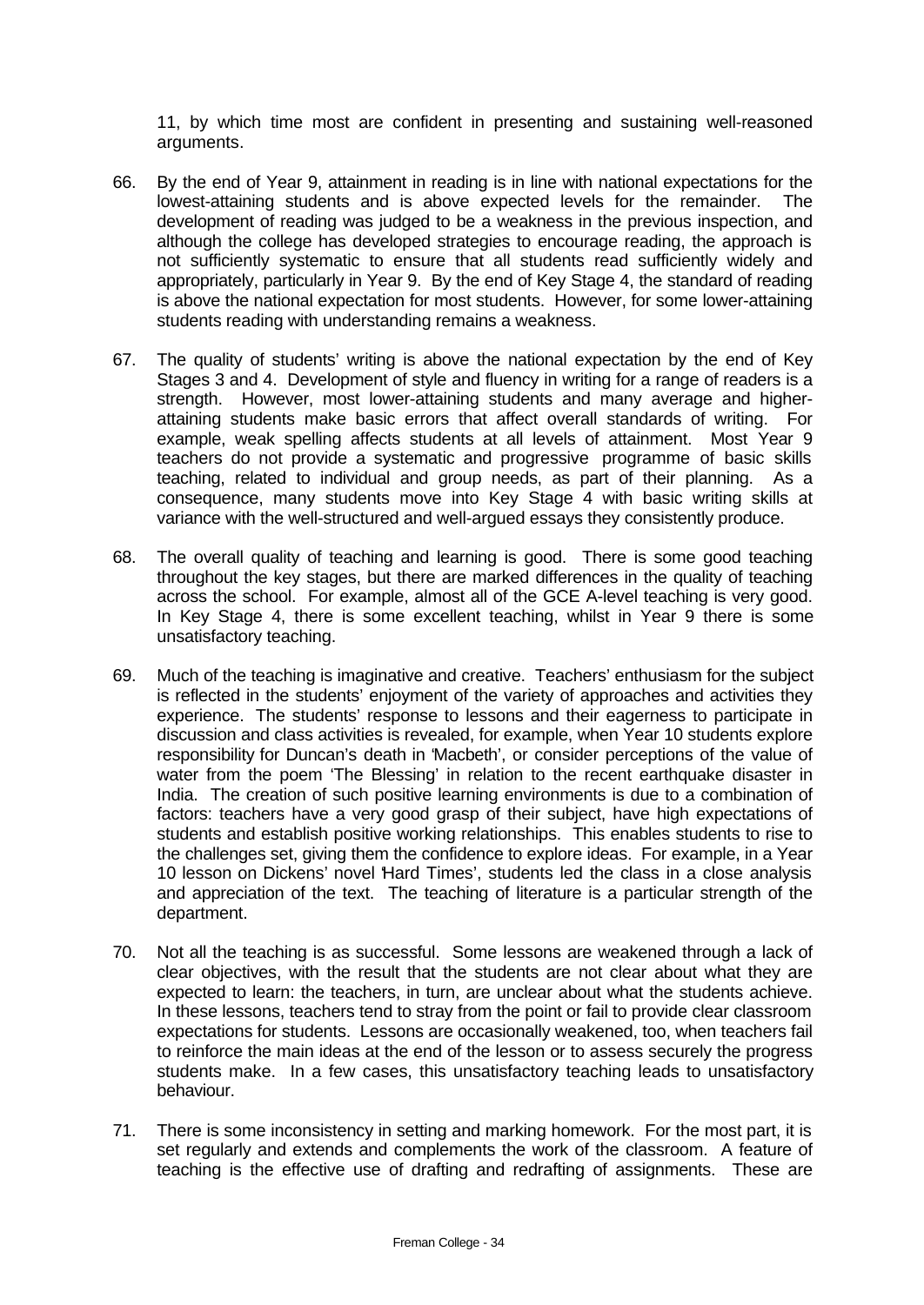marked assiduously and enhance the development of style, structure and an appreciation of literature. Less effective is the general marking of spelling and grammar. This is often minimal and does not sufficiently support this aspect of students' learning.

- 72. Most of the teaching in drama is satisfactory, with a small measure both of good and of poor teaching. Lessons are generally well structured, with students building up drama skills progressively. A particular feature is the appropriate place given to constructive criticism of students' group drama through class discussion. Learning is much more effective in the scripted element of the curriculum, where students' knowledge is supported by what they learn in English lessons. Improvisation is less successful: the lack of sufficient previous experience impedes students' learning. In these lessons, teachers are not sufficiently clear about the skills to be taught.
- 73. The faculty has yet to integrate fully information and communication technology into the curriculum. The difficulty is the lack of computers in English classrooms and the distance of the English teaching area from the relevant facilities.
- 74. The department does much to support the spiritual, moral, social and cultural development of students. Most teachers take opportunities to discuss issues of deep significance as they arise in literature. For example, sixth-formers discussed the nature of pride as part of their reading of 'The Remains of the Day', and Year 11 students discussed the decline into primitive behaviour of the characters in 'Lord of the Flies'.
- 75. The English and drama curriculum is particularly enriched by the excellent contribution of extra-curricular drama. It is an outstanding feature of the college, with three major drama productions each year that include a Shakespeare play, a musical and a further two plays or cabaret production. There is also an annual house drama competition. There are numerous visits to the theatre and an annual sixth form summer camp at Stratford-upon-Avon for a fortnight, devoted to the study of Shakespeare's plays.
- 76. The department is well led and well organised. A number of effective changes have been introduced since the last inspection; these include oral assessments, the teaching of drama, new GCSE and GCE syllabuses, a comprehensive test for students entering the college in Year 9, a literacy policy and some strategies for the teaching of reading. However, planning for the future development of the department is not sufficiently directed to the areas of greatest need. For example, there is a one-year development plan that does not meet the need to develop resources for teaching information and communication technology throughout the department. With the exception of provision for this subject, resources are good. The department lacks a central base for housing stock and to provide a working area for teachers. Accommodation for drama is good. The department has made very good progress since the last inspection, with significant improvements in examination results in all three key stages.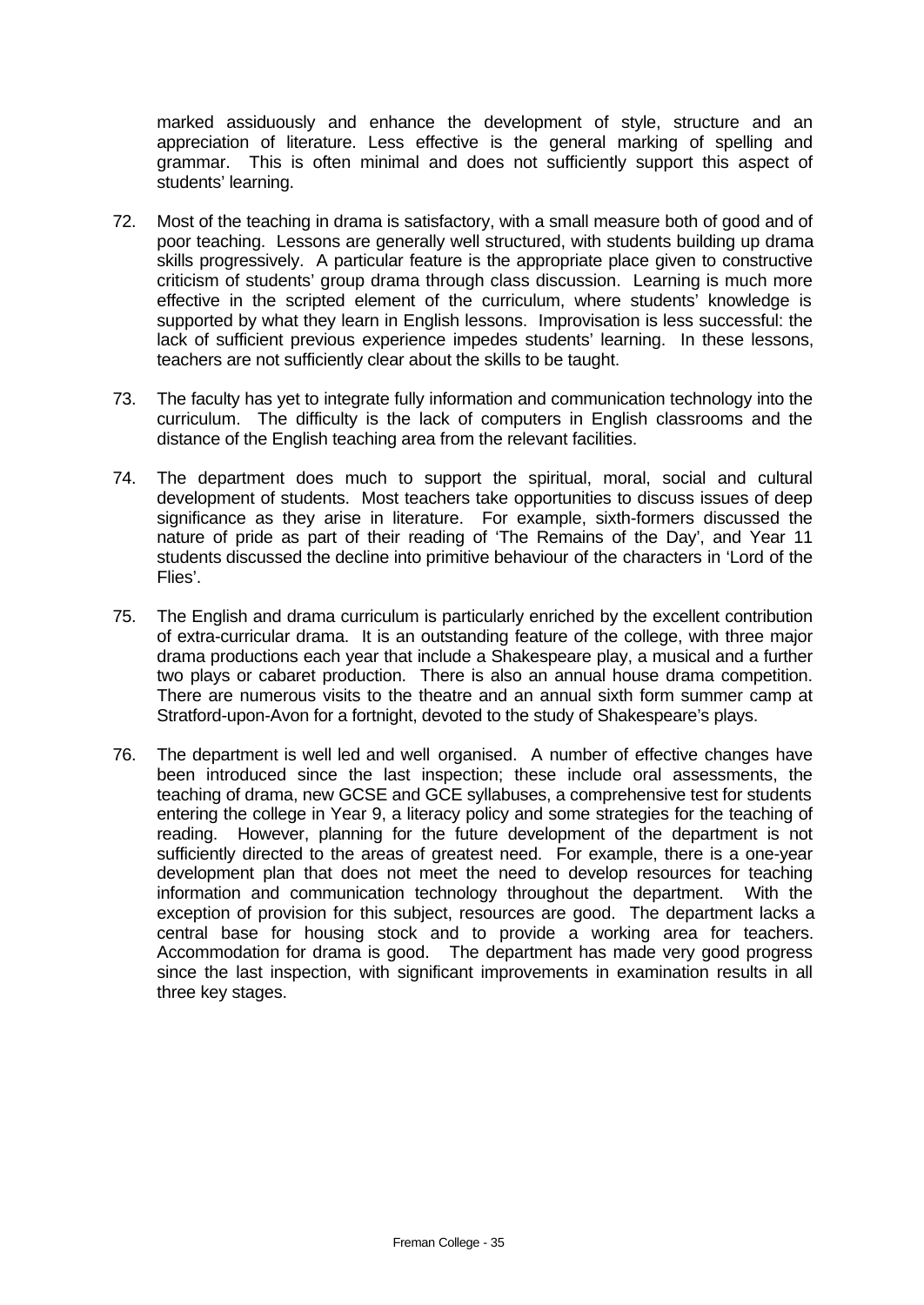## **Literacy**

77. The majority of students enter the college with above average skills in reading, writing and listening, and for most students literacy standards are sufficiently high to support learning in all subject areas. Since the last inspection, the college has made some progress towards the development of a policy for extending students' skills in reading and writing in all subjects. There remains much more to be done. There is insufficient common understanding across the school about how to proceed. The literacy policy has omitted reference to the development of discussion and debate and fails to provide sufficient guidance and support to departments to develop language within their subjects.

#### **MATHEMATICS**

- 78. Standards in mathematics at the end of Year 9 are high. In 2000 the overall attainment of 14-year-olds in the National Curriculum tests was well above the national average. Improvement since 1997 has reflected the national trend. The proportion of students achieving Level 5 and above was also well above the national average. Although girls' results were better than boys', both boys and girls exceeded national standards. However, attainment overall, and for those students achieving Level 6 and above, is below that of schools in similar circumstances. The majority of Year 9 students are working at or above a typical standard for their age. Students achieve high standards in topics involving number, algebra and geometry, in measurement and in data handling. They justify their solutions, showing considerable insight, using graphs and spreadsheets well. Good use of information and communication technology is evident in the work of students of all levels of attainment.
- 79. Students do well in GCSE mathematics examinations. The proportion achieving grade C and above in 2000 was significantly above the national average and nearly all students in the year group achieved a GCSE grade. The profile of results was similar to that of each of the previous two years. No students achieved the highest grade of A\*, but only a very small proportion achieved the two lowest grades. For higherattaining students the results indicate satisfactory progress compared with their overall attainment two years earlier. Students enjoy success in the full range of mathematical topics studied. Students of average attainment are introduced to more advanced trigonometry, while lower-attaining students extend their understanding of number by studying standard index form. This additional work underpins GCSE success and enables students to strive for the highest appropriate grade in the examinations. The standard of mathematics coursework develops well from students' achievement in previous years.
- 80. In 2000, standards attained in the A-level examinations were well above average. Results at A-level have been steadily improving. However, the standard of A-level work currently observed at the college is below that of the three previous years. A suitable range of work is covered but there is not always rigorous development, building upon understanding of concepts previously studied.
- 81. The overall quality of teaching is satisfactory. Teaching in Year 9 is satisfactory overall with some good features. Teaching is good when the teacher uses a range of mathematical language and judges the pace of the lesson well to build upon students' knowledge. This is evident when, for example, in the study of linear graphs, higherattaining students learn by refining their ideas when considering questions posed by the teacher. Lower-attaining students develop understanding of angle properties when the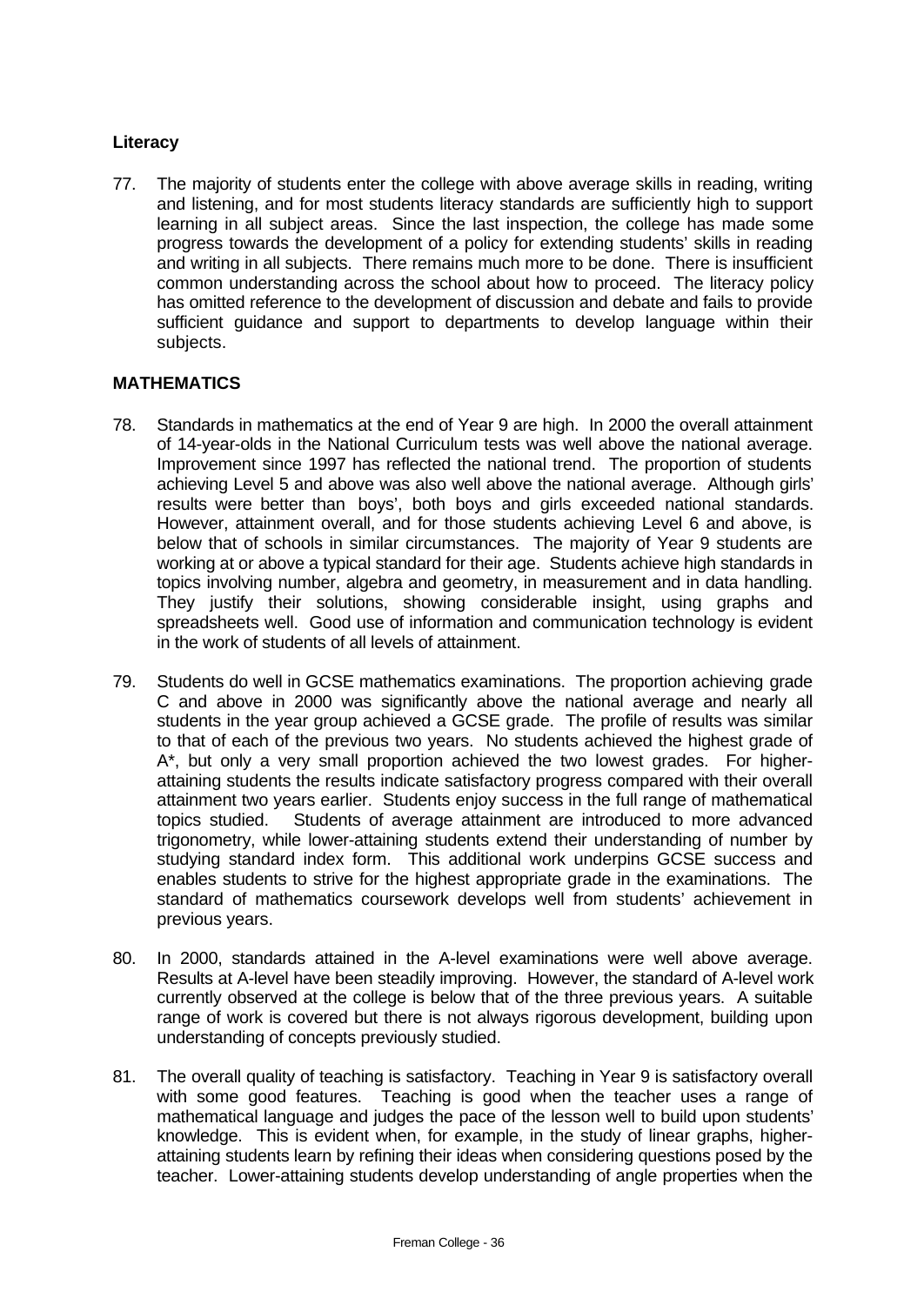teacher guides learning through discussion with individual students. In a few lessons students learn at an unsatisfactory rate. These students' current work has been marked on two or three occasions at most; answers are very rarely given and students have no concept of how successful they are at their work. The homework set is usually concerned with finishing work begun in lessons: it does not extend students' understanding.

- 82. Key Stage 4 students acquire skills, knowledge and understanding at a good pace as a result of good and very good teaching. Students of average attainment show real curiosity as they develop concepts of gradient from their everyday experiences. Higher-attaining students, working effectively in small groups, describe problems using algebraic notation, learning well through clear direction. Teachers give careful support for the improvement of literacy to students with special needs, to ensure that questions are correctly interpreted.
- 83. There is a very small measure of unsatisfactory teaching. This occurs when students are introduced to a number of topics without being guided logically through them. Since the beginning of the college year, no work has been marked nor have the solutions to questions been provided.
- 84. Sixth-form teaching is good in lessons where the teacher has planned a sequence of progressively challenging activities. This was evident, for example, when concepts of standard deviation unfolded from a range of approaches based on students' previous knowledge. Teaching is occasionally weakened when students are confused about key concepts. This was evident, for example, when students' understanding of mechanics had not been revised in the lead up to the study of projectiles.
- 85. There are particular teaching strengths at the college. Management of students and good student/teacher relationships secure an environment in which students generally work at a brisk pace. The teachers' knowledge of the students' prior attainment in national tests and college examinations is generally used well to decide which topics need revision, to form suitable teaching groups and to monitor the progress of individual students. However, a weakness of much teaching is that teachers do not adhere to policies of marking and assessment specified in the departmental handbook. A significant proportion of many students' work is unmarked. There is a lack of marked and assessed homework, individual questions and short tests, the outcomes of which could be used to inform teaching and raise the level of students' understanding. There is also a lack of consistency in the range, quality and timing of homework set. For example, one Year 9 class was set a substantial piece of work to extend concepts of data handling. In a parallel class, a few examples of rounding numbers to a given number of decimal places merely repeated skills which students had already very successfully demonstrated in the lesson.
- 86. Students' attitudes to mathematics are good; they work at a good pace, thriving in the good and sometimes excellent relationships with their peers and teachers. They are courteous in asking appropriate questions of teachers, who respond with warmth and encouragement. Students in Year 9, Year 10 and Year 11 work co-operatively and engage in lively discussion when in small groups. In contrast, sixth form students are often passive and lack confidence.
- 87. Students do not have access to computers to support their work during lessons, with the consequence that they do not make sufficient progress in their understanding of the applications of computers to mathematics, particularly in Key Stage 4.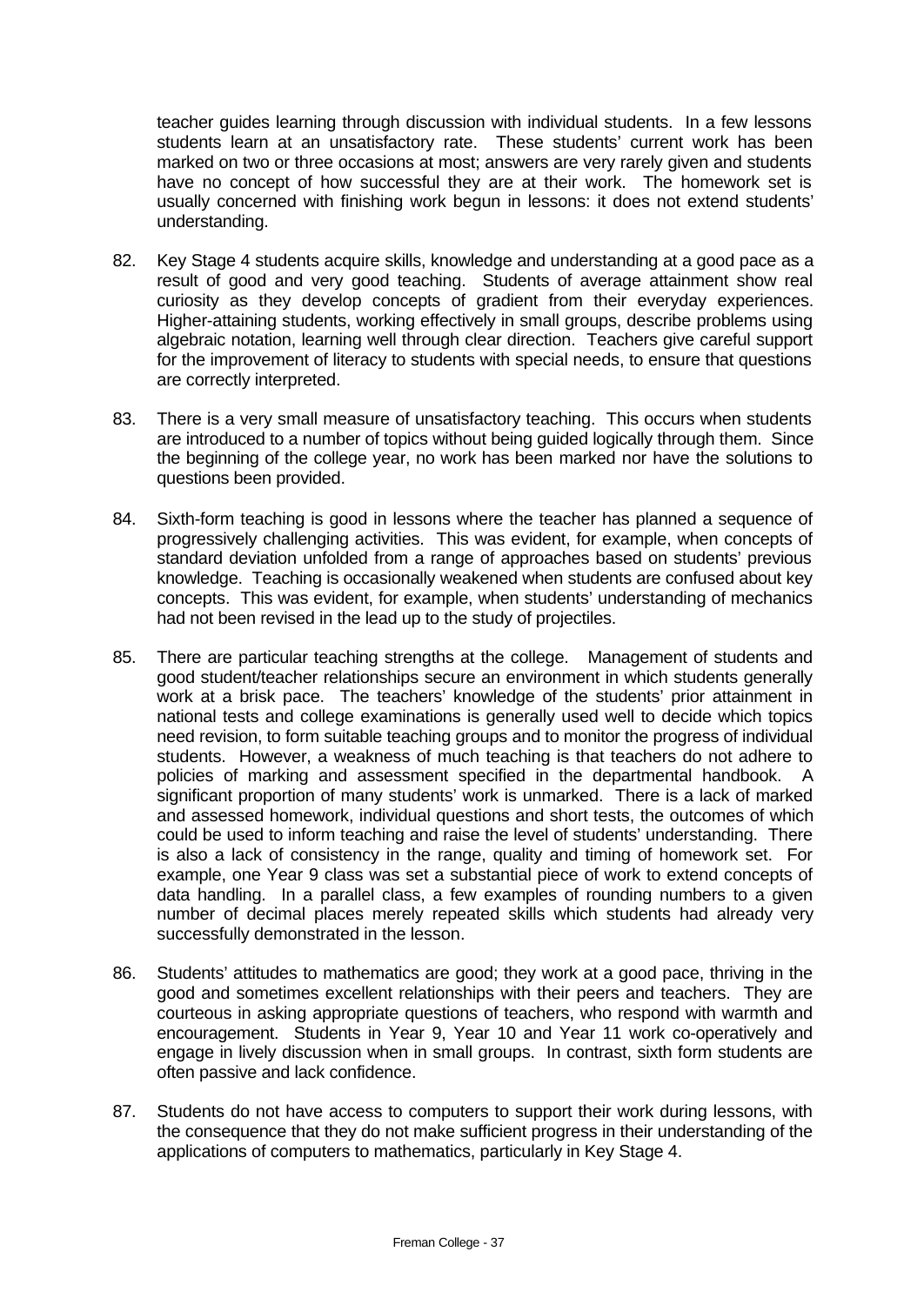88. Since the last inspection, high standards have been achieved in public examinations for all students. Weaknesses in marking students' work remain. Recent developments, which are very supportive of teaching, include new departmental documentation and a database that is used well to track students' performance and set targets for achievement.

#### **Numeracy**

89. The application of numeracy and its development across the curriculum are satisfactory. Students are already competent in using number and measures when they join the college and as they progress through Year 9 their confidence in applying these skills in different subjects develops well. In mathematics lessons, students of all attainment levels make good progress in using percentages, graphs and spreadsheets and applying their knowledge to the solution of problems. The college does not have an overall numeracy policy, with the consequence that there is some unevenness in what teachers offer students across the subjects. Numeracy skills are developed and applied well in science lessons. For example, Year 9 students use percentages when studying germination; Key Stage 4 students are competent in the use of calculators and apply concepts of average with understanding. Numeracy supports studies effectively in geography: students are good at interpreting climatic graphs and population graphs; sixth-form geography students also use graphs with confidence. Pie charts and bar charts are used to good effect in technology in Year 9. However, there is very limited use and promotion of numeracy in the remaining subjects.

#### **SCIENCE**

- 90. Students aged 14 and 16 reach above-average standards overall. This is as a result of good specialist teaching in all years. Standards of attainment have improved in tests and examinations since the last inspection. In national tests in science over the last four years, 14-year-olds achieved well above the average for all schools in terms of the proportion of students reaching or exceeding the expected Level 5. Though there was some very high attainment, the average attainment of each student was below that of most other schools. Lower-attaining 14-year-olds do not achieve as well as they could.
- 91. By the age of 16, the standards achieved by boys and girls in GCSE double and single science examinations have been consistently well above average over the last three years. There is no consistent pattern to the relative achievement of boys and girls in GCSE double science. Last year, girls reached higher standards than boys. In the previous year, boys achieved better than girls; and before that, boys and girls achieved similar standards. In single science, girls consistently achieve much higher grades than boys, although last year the girls attained far fewer GCSE A\*-C grades than usual.
- 92. In the 2000 A-level examinations, standards in chemistry were high, and there were well above average standards in physics. Standards in biology were average. In lessons and in work seen in the sixth form, the most active and challenging learning takes place in physics, because the pace of these lessons is brisker than in biology and chemistry. Students meet the course requirements for all three subjects.
- 93. The quality of teaching in science is good and has improved since the last inspection. In over eight out of ten lessons, teaching standards are at least good and occasionally very good or excellent. This high standard of teaching, consistent across the science teaching team, provides the challenge needed to promote the good progress of students over the full attainment range and across all years. No time is wasted in lessons, because: the standards of behaviour are very high; health and safety risk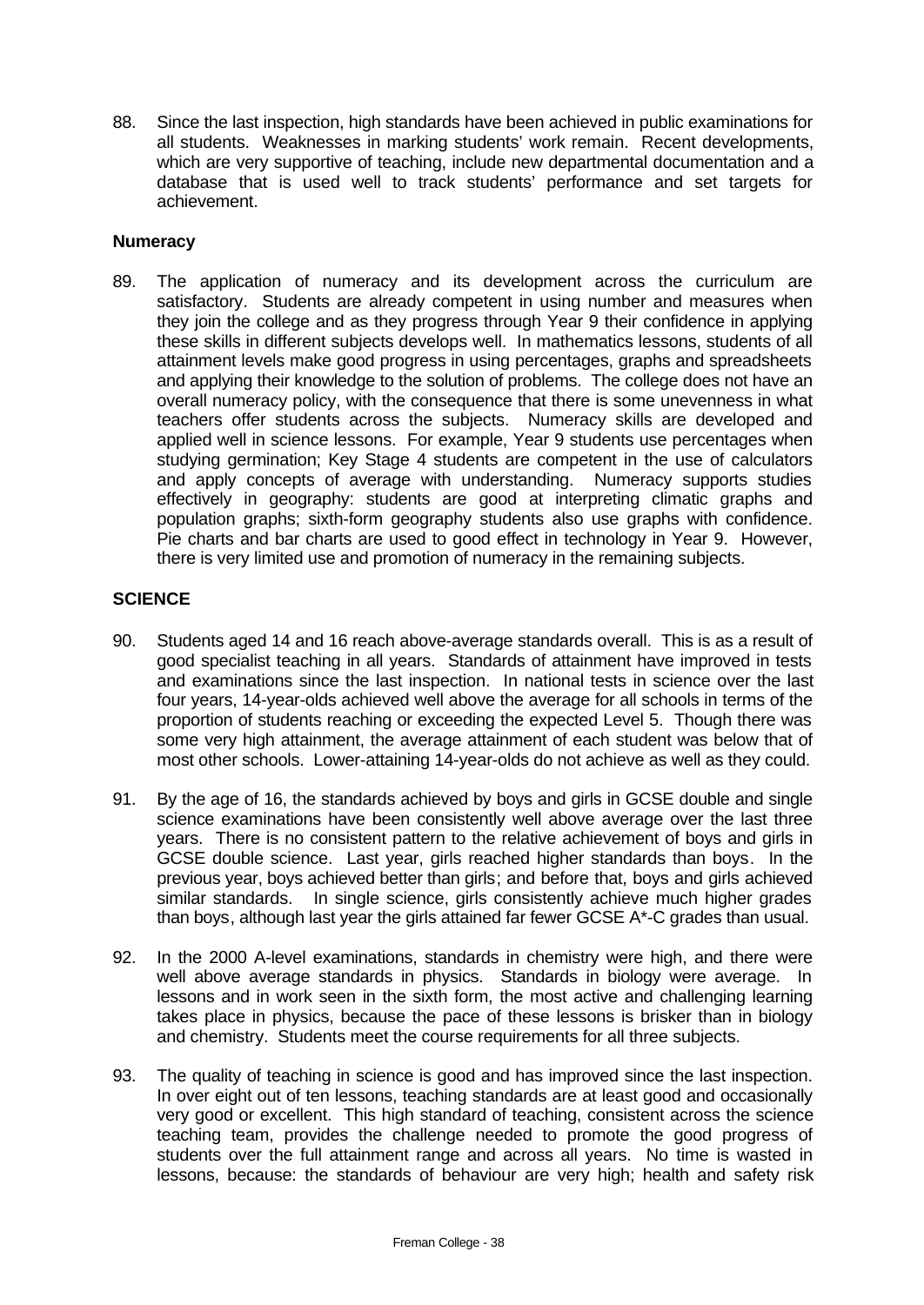assessments are firmly in place; the management of classes is very secure; and the planning and organisation of resources are very efficient. In this latter respect, a very good service is provided by the science technicians. Students have very good access to specialist science teaching. The very secure knowledge that teachers bring to science lessons makes a significant contribution to the good progress that students make. Teachers use their specialist skills enthusiastically to add breadth and interest to their teaching; often the lessons are fun, especially in physics. Through improved marking and assessment procedures, teachers monitor progress carefully, especially progress in the development of the full range of investigative skills. Through their assessments, teachers guide students to the most appropriate courses and groups. The central storage of assessment records on computer is highly effective in the monitoring of students' progress and students are kept well informed about their achievements. Teachers' use of praise raises students' self-esteem.

- 94. Science teaching makes a good contribution to the continuing development of students' literacy and numeracy skills, in the latter case through the many opportunities for carrying out mathematical calculations and graphical work. Students make good use of information and communication technology to support their learning, for example to research soil contamination using the Internet, to test and improve their knowledge and understanding of human and plant reproduction, and to record and analyse data from their experiments on sound. Very effective use is made of computer programs to demonstrate the dynamics of resistance in an electrical circuit. In the planning of science lessons, however, little attention is given to assessing and improving students' competence in information and communication technology, with the consequence that in a Year 10 physics lesson, for example, students' slow keyboard skills prevented completion of their task.
- 95. At its best the teaching is excellent. The results of very effective teaching were evident, for example, in a Year 10 GCSE single science lesson: students' first hand experience of enquiry into displacement reactions in chemistry developed their skills of analysis, interpretation and application. All listened carefully and asked questions to test out their explanations. The teacher's skilful use of both scientific and everyday language led all students to an understanding of displacement reactions. The higher-attaining students extended their understanding further by drawing independently on their prior learning about the periodic table and the reactivity series of metals. Lower-attaining students in the same class understood the results of their experiments. In a sixth form thermal physics lesson there were similar strengths: students enjoyed learning to think logically in order to evaluate proposed mathematical equations, because very skilful and highly enjoyable questioning techniques were used. Students with special educational needs generally show a great determination to succeed and they make good progress, overcoming literacy and organisational difficulties, and sensory and physical impairments. It is the norm for all students to attain a GCSE grade in science, mainly grade E and above.
- 96. There is no unsatisfactory teaching in science. Some teaching skills, however, are not uniformly developed to a high standard. The quality of questioning, for example, is not consistently effective. At best, questions are well matched to individual learning needs, challenge students to think, and inform teachers of the progress being made. In a significant number of lessons, however, there are missed opportunities to ask questions, either during or at the end of a lesson, to check how well students have understood. Except in the case of investigative reports, marking rarely includes a comment about how the standard of the written work could be improved. In Year 9, not enough demands are made on some of the quieter and lower-attaining students. They are not always asked sufficient questions during lessons, and they make slower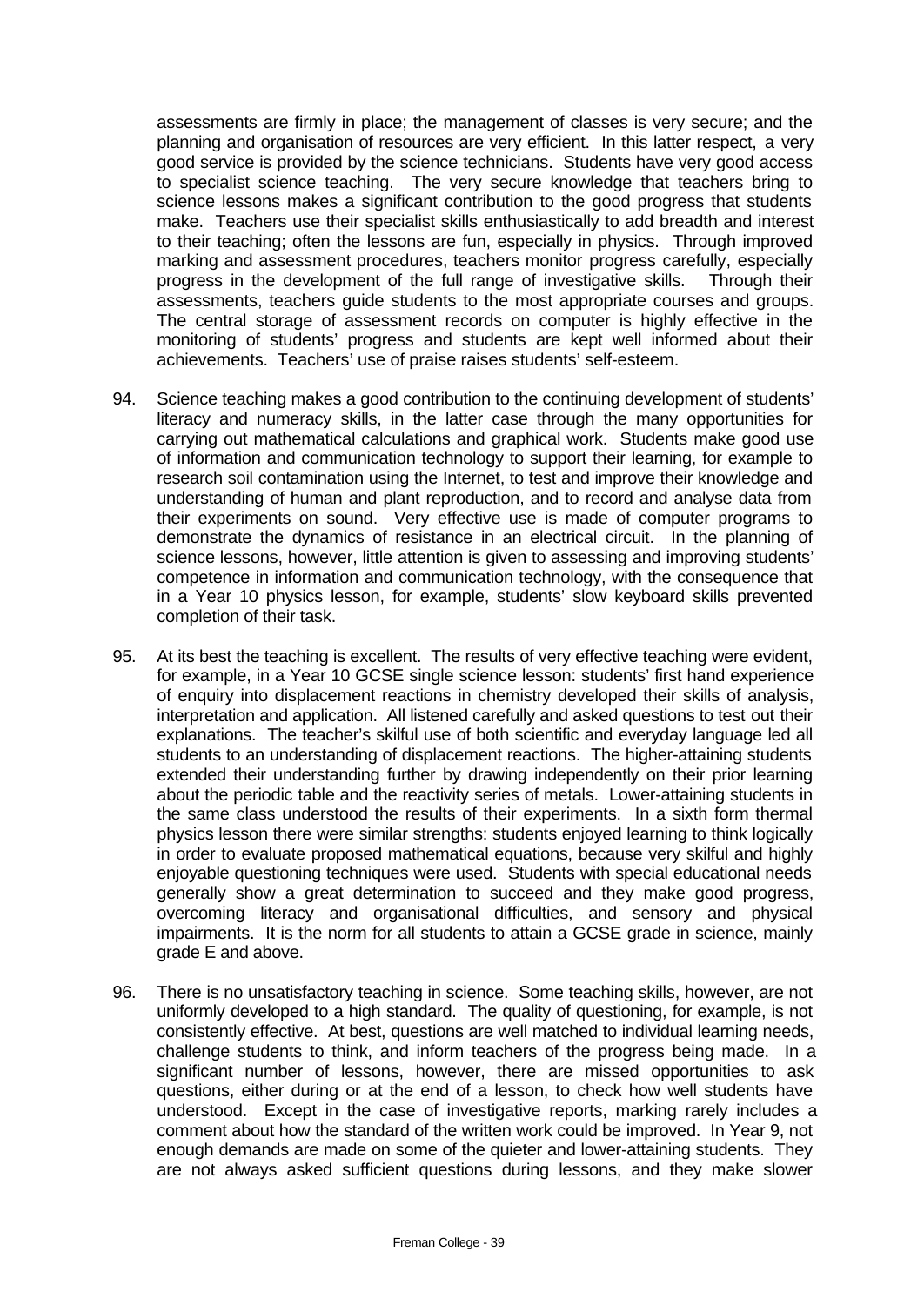progress than the other students. There are examples of uncompleted tasks, and less content, depth and explanation in their written work. There is insufficient rigour in planning the deployment of the learning support teachers and assistants, and in monitoring the progress of students on the register of special educational needs.

- 97. The pace of teaching and learning in biology and chemistry theory lessons in the sixth form is slow and teachers do much of the work; their dictated notes do not offer sufficient challenge or the opportunity for active participation. In contrast, the pace in sixth form physics is brisk and challenging. The quality of display in the science faculty has improved but is insufficient to motivate, add interest and extend learning in lessons.
- 98. The positive attitudes of the students to science make a most important contribution to the good progress and high standards achieved. Students accept that the onus is on them to make the intellectual effort in lessons and when completing homework. In developing investigative skills, the quality of students' thinking and application is high. Well-established, constructive relationships in lessons have engendered in students the confidence to ask questions, seek and listen to advice, and discuss tasks during group work. Students have a well-developed capacity to study quietly, individually and independently without fuss when required to do so. Through these good learning skills, students consolidate prior learning, test out new ideas, and develop new knowledge, understanding and skills.
- 99. The very effective leadership and management in the science faculty lie at the heart of its success.

#### **ART AND DESIGN**

- 100. Overall standards at the end of Year 9 are broadly in line with the national expectation. Standards at the age of 16 are overall below the national average in relation to the proportion of students achieving A\*-C grades in the GCSE examination. An average proportion of students achieved grades A\*-G in 2000. Results have not varied significantly over the last four years. Boys and girls reach comparable standards. Standards at age 18 are well above the national average and have been steadily improving due to the quality of teaching at this stage.
- 101. Students in Year 9 use pencil accurately to draw reproductions of pictures by famous artists; higher-attaining students write perceptively about them. Other students show how the work of the pop artist, Roy Lichtenstein, relates to their own work on cartoons. Though attainment on entry to the school is above average, work seen during the inspection indicates that attainment is just satisfactory. Progress during Year 9 is therefore unsatisfactory as a result of unsatisfactory teaching.
- 102. Attainment by the end of Key Stage 4 is below the national expectation overall. Attainment at GCSE is below the national average at grades A\*-C. The moderation of the GCSE was a source of dissatisfaction in summer 2000 and a re-mark was requested, which also proved to be unsatisfactory to the college. As a result of these depressed grades and the perception that there was a lack of justification for them, the acting head of department has changed the examination board, and predicted A\*-C grades at GCSE for the 2001 cohort are above the national average. Students in Year 10 research the work of famous artists using a variety of research techniques and showing some development of their ideas in sketchbooks. Students in Year 11 produce colourful lino-prints of buildings, landscapes and natural objects.
- 103. Attainment by the age of 18 is well above the national average. Students in Year 12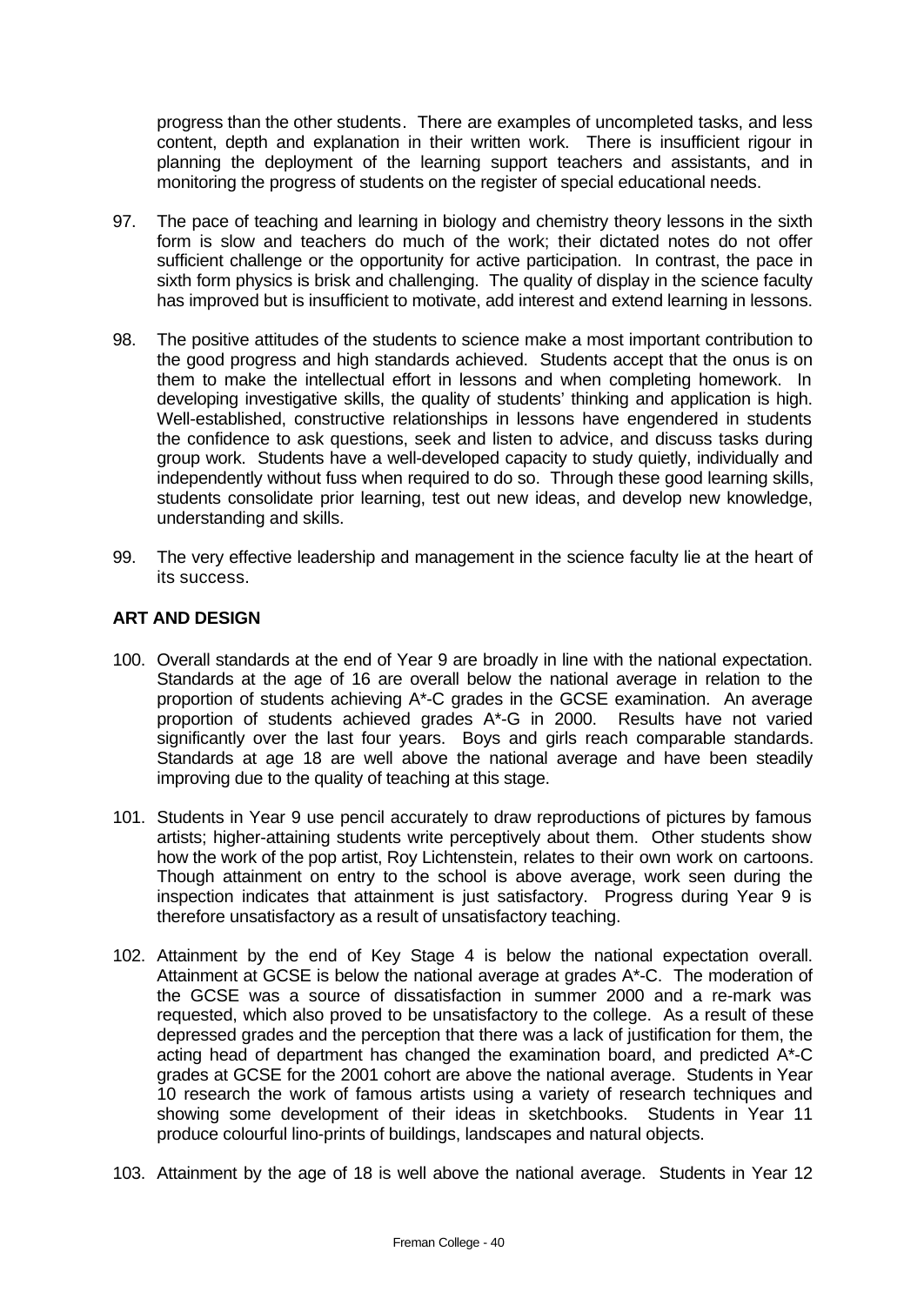draw sensitively in pencil from observation and develop their drawings into paintings and prints. Digital images provide a source of ideas for Year 12 and Year 13, resulting in striking compositions and high quality silk-screen prints. Some interesting photographs are produced on the one-year course taken by Year 12. Progress during Year 12 and Year 13 is very good.

- 104. Teaching and learning are overall satisfactory. However, half the lessons seen in Year 9 were unsatisfactory. This is due to low or, in some cases, too high expectations of the group. A lack of planning for the students' different levels of attainment results in poor progress for a significant proportion of students in the higher-attaining bands. Lack of challenge for students in groups in the lower bands means that a significant proportion of them do not achieve well. In these lessons, aims are not made clear to the students, with the consequence that they have difficulties settling down to the tasks and make slow progress. At Key Stage 4, teaching and learning in the great majority of lessons are satisfactory or better. Where teaching is strong, teachers plan well and convey the lesson objectives clearly to students. By making lessons lively and interesting they inject challenge and urgency into the students' work. For example, in a Year 11 lesson the teacher circulated, giving instruction and encouragement, inspiring and challenging students to achieve more, to try something new and extend their skills. The students in response were enthusiastic and focused and many produced work of a high standard.
- 105. Teaching and learning in the sixth form are good and often very good. Students are encouraged to work hard and are constantly challenged and urged to push themselves harder. The quality of interest, care and advice is very good and students enjoy art. They are self-motivated, but benefit from sensitive guidance and support in their work.
- 106. Attitudes and behaviour are overall satisfactory at Key Stages 3 and 4. Where teaching is weak students become bored and unfocused; this results in idle chatter and little work. Attitudes and behaviour in the sixth form are very good and often excellent. Students are well motivated to succeed and are happy in their work.
- 107. Progress since the last inspection is satisfactory. The department has successfully addressed the imbalance between the achievements of boys and girls. Departmental procedures have been developed to give feedback to students and parents, both orally and in written form. There are fewer single periods on the timetable, although they have not been eliminated fully. The time allocated to Year 12 is now more equally balanced with that in Year 13. A new purpose-designed studio has been built since the last inspection, although some lessons are still taught in non-specialist rooms due to the increase in numbers opting to take art at GCSE level. This limits the range of work that is carried out by students.
- 108. Though the leadership and management exercised by the present teacher in charge of the art department are satisfactory, there are weaknesses caused by uncertainties surrounding staffing. A feature of the department is the quality of the displays of students' work.

#### **DESIGN AND TECHNOLOGY**

109. Overall attainment is in line with the national expectation. However, attainment in Year 9 is unsatisfactory. This is largely due to the fact that the providing schools offer different courses in Year 7 and Year 8 and have limited resources to provide comprehensive coverage of all aspects of the subject. The department's liaison with the providing schools is good and it has a detailed knowledge of individual students'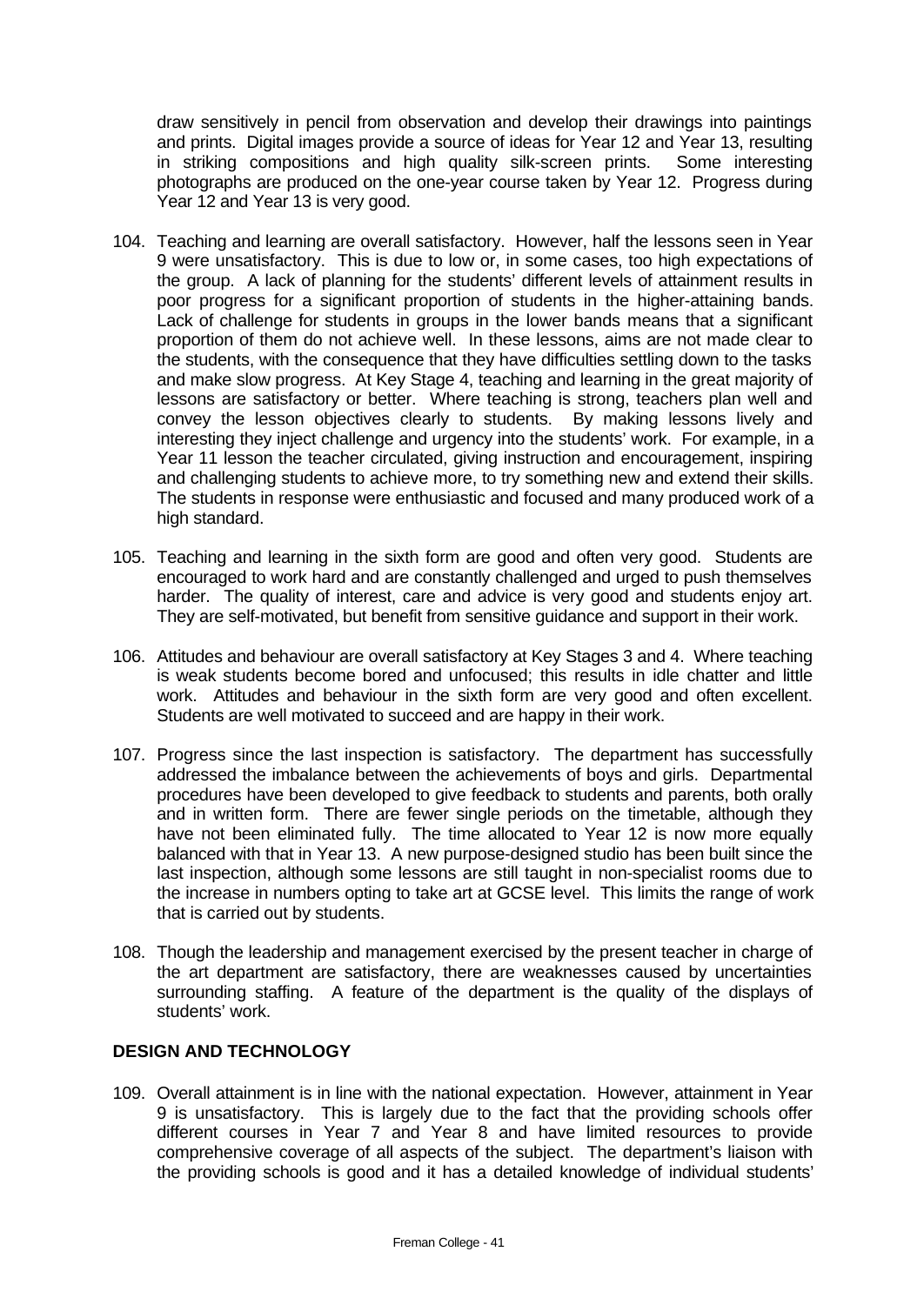attainment on entry to the college. The Year 9 course is designed to make up the deficiencies and complement the curriculum offered by the providing schools. It places appropriate emphasis on knowledge and understanding of systems and control. The college does not offer lessons on textile technology.

- 110. The teachers' assessments at the end of Year 9 show that over one-half of students reach the National Curriculum Level 5 or above. Whilst this is significantly below the national average, it is a satisfactory result in view of the relatively low attainment of students on entry. Girls perform better than boys. In the combined Year 9 course offered by the providing schools and the college there is insufficient opportunity to develop the range of practical skills needed to underpin the work at Key Stage 4 successfully, particularly in the area of resistant materials. This slows down progress in the development of skills. However, students with special educational needs are well integrated in lessons and perform well in relation to their prior levels of attainment.
- 111. The overall attainment at the end of Key Stage 4 is in line with the national expectation. In the combined GCSE examination in the year 2000, one-half the students attained A\*- C grades, and the proportions of boys and girls attaining these higher grades were exactly in line with the national trend, in that girls performed better than boys. There are variations in attainment in the various aspects of the subject. The GCSE results in food studies and graphics were in line with the national average, the results in electronics were well above the average and those in resistant materials were significantly below the average. The results in food studies and graphics were lower in the year 2000 than in the previous year. The poor results in resistant materials are due to the fact that most of the students taking the course were boys from the lower sets in Year 9: their performance was inhibited by the lack of earlier development of key practical skills. In the sixth form, small numbers of students take the AS-level and A-level courses in either design and technology: graphics or design and technology: food. In the year 2000 the A-level examination results were below the national average in both courses.
- 112. The standard of teaching varies considerably but is satisfactory overall. All teachers have clear plans for lessons and secure knowledge of the subject. There is good use of information and communication technology. When teaching is unsatisfactory the teachers do not have sufficient control over classes, allow students to wander off task, make unnecessary noise and engage in unnecessary movement in lessons. The department does not take full advantage of the setting arrangements either to provide extra challenge for the most able or to address the specific skill weaknesses of the less able in Year 9. There is insufficient emphasis on helping students improve their use of the English language and learn key words. There is insufficient focus, too, on neatness of presentation, the production of good quality sketches and drawings, or accuracy in making products. Too many of the projects are well within the capability of the students and do not give them enough challenge or scope to show their initiative. In the graphics course, there is a limit to what is learned from a week spent designing and making Christmas or Easter cards. Nearly all the projects in resistant materials use wood; there is insufficient use of metal and plastic, particularly in the major coursework in Year 11. Some good projects are undertaken, for example: improving the layout of a youth club to help the disabled; the development of a device to help someone with arthritis to turn a key; the design of a door 'bell' for a deaf person, and the creation of a menu for a celebration event. The practice of teaching GCSE classes in resistant materials and electronics together in the workshop lowers attainment. The assessment of students' work is comprehensive.
- 113. The department is well led by an experienced and well-qualified teacher. The department is in much the same position as it was at the time of the last inspection and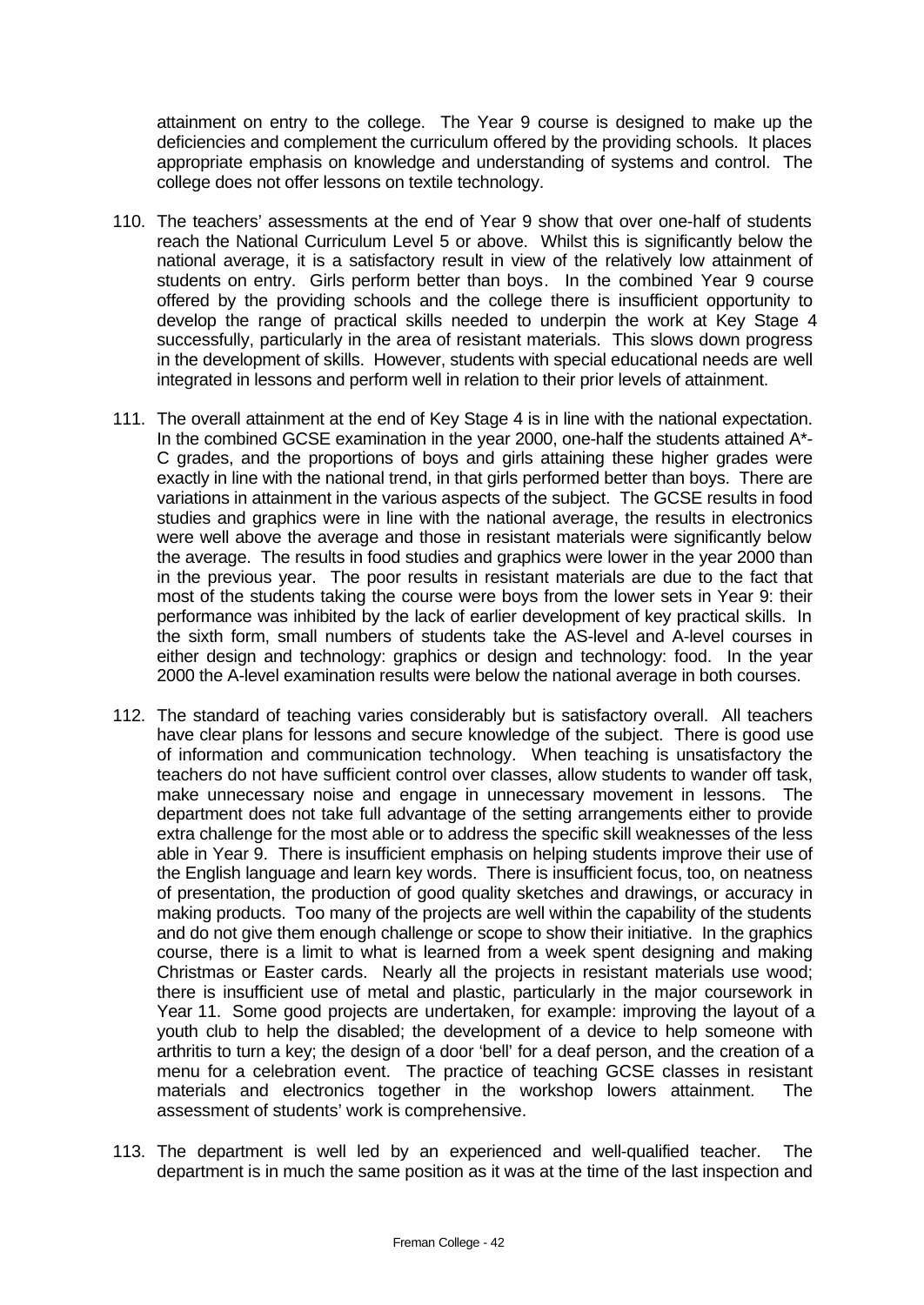the overall standards of achievement remain broadly in line with national expectations. All aspects of the National Curriculum are now covered. There remain some weaknesses in the provision of learning resources.

## **GEOGRAPHY**

- 114. The most recent examination results show that attainment in this subject is high at Alevel. Fifty-seven per cent of students achieved grades A and B and 43 per cent grades C and D. However, attainment at GCSE in 2000 is the lowest for many years, with results falling below the national average for all schools, even though an aboveaverage proportion of students achieved five or more A\*-G grades. In the most recent teachers' assessments for 14-year-olds, the proportion of students attaining at the expected Level 5 or above was high. In written work and oral work most 14-year-old students reach satisfactory standards, whilst good standards are reached by 16 and 18-year-olds. The progress made by a significant minority of both higher and lowerattaining students is very good in relation to their prior levels of attainment.
- 115. The overall quality of teaching is good across the years. Teaching is good in half the lessons at both key stages and in three-quarters of lessons in the sixth form. There is no unsatisfactory teaching. The strengths of the department lie in the expertise of all the teachers and the consideration given to the needs of students. Lessons are well planned and include a good variety of activities. For example, in a lesson in Year 11 a game was used to good effect: students assumed the roles of coffee producers and made decisions about supply and demand. This lesson ensured full participation, consolidated decision-making skills and contributed towards moral and social development. Teachers employ a good range of strategies to make students think. Questioning is particularly effective in probing understanding and is used well to challenge pupils and extend their language. Very good use of time was exemplified in a Year 9 lesson on Japan, where students completed five different activities and used three different skills in the allocated time. The change from one activity to the next was smooth and this led to significant advances in the students' learning. Occasionally there is some unproductive use of note taking.
- 116. Learning reflects teaching. Students' good understanding of the subject is apparent in current work. They enjoy the good range of learning opportunities provided. They empathised effectively with the plight of people suffering the aftermath of earthquakes and volcanoes. They show perseverance in practical work. For example, a challenging lesson on urban and rural links required students in Year 10 to match ordnance survey maps to aerial photographs and street maps. They carried out this task confidently and to a good standard. Students answer questions well and volunteer additional information. However, they are less enthusiastic about written work, and the quality of work and the productivity of the highest-attaining students are insufficient. This also applies to sixth form students.
- 117. Students' attitudes are positive: they are attentive and the majority of students willingly participate in lessons. Homework is done to a good standard. Most students show an interest in the subject and relate well to each other and to their teachers. They work with persistence, both collaboratively and independently. The majority, including students with special educational needs, show sustained concentration. The behaviour of all students is very good.
- 118. The department is well led and managed and has addressed effectively the issues raised at the time of the previous inspection. Work is now planned appropriately for the different levels of attainment; individual educational plans are used well to inform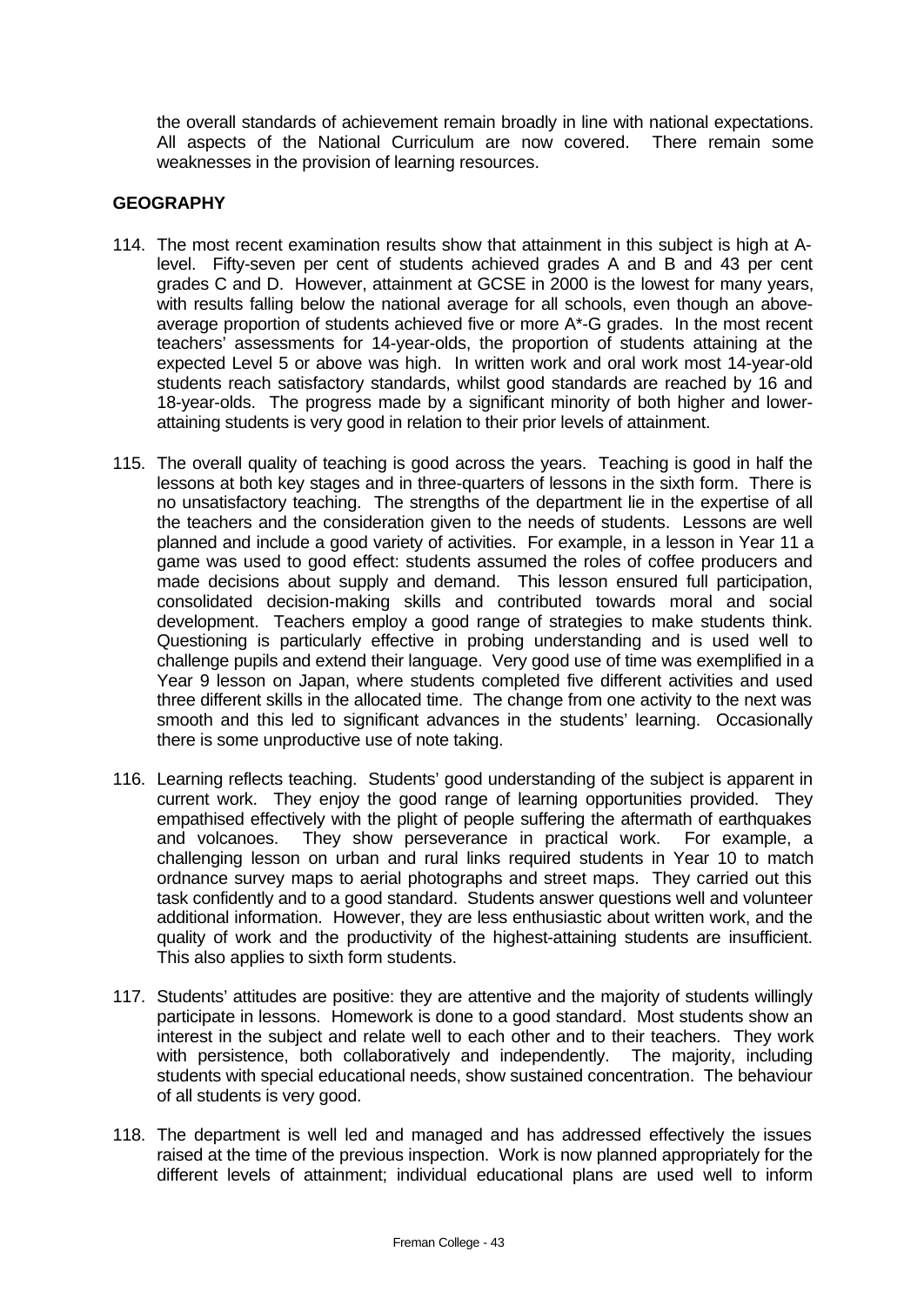planning; work is now marked rigorously and resources have improved considerably.

#### **HISTORY**

- 119. The department has made sound improvements since the last inspection in attainment and in most aspects of provision, but currently has the disadvantage of a very recent, and short notice, change of staffing. Half the lessons are taken by an unqualified teacher, which has adversely affected the overall quality of teaching and is having some impact on learning.
- 120. Overall attainment is around the national average. However, standards of attainment vary quite widely both in the work seen, and in test and examination results. At the end of Year 9, attainment in current work is marginally below national expectations, and the most recent teacher assessments of Year 9 students confirm this level of attainment. At Key Stage 4, work is around the level expected nationally, as are GCSE results in recent years, an improvement on the level previously reported. The proportion of grades A\*-C is above the national average, but the average points score, which takes into account the performance of all students taking the examination, is slightly below average. The most striking feature of the Year 9 assessments and the GCSE results is the relatively poor performance by boys. The difference in attainment is noticeably greater than that which occurs nationally. Given the prior attainment of the students on entry to the college, the overall level of achievement is below that expected, but it is the low achievement of boys that is bringing this about. The department is aware of the problem but has yet to find effective ways of solving it. Likely contributory factors to this unevenness are weaknesses in note-taking and the poor organisation of notes and files, particularly amongst lower-attaining students. Additionally, neither the teaching nor the monitoring of work sufficiently ensure that all students are making the full effort needed to fulfil their potential. Whilst some of the marking is regular and includes detailed comment and helpful suggestions for improvement, this high standard has not been consistently implemented across the department.
- 121. Imaginative writing, firmly based on historical knowledge and understanding, is a particular strength of the work of students at all levels of attainment. This stems from the strong and effective emphasis given in teaching, using such means as video images and poetry, on ensuring that students understand and relate to the circumstances of the subject they are studying, such as conditions in the trenches in the First World War. The levels of attainment reached in other historical skills, such as understanding of cause and chronology, and the ability to interpret sources and communicate understanding in writing, vary according to students' prior attainments, but are generally sound.
- 122. Attainment and achievement are better in the sixth form than in the younger age groups. A-level results in 1998 and 1999 were well above national averages, though falling slightly in 2000, and included a considerable proportion of the higher grades, an improvement on the performance previously reported. The fluctuations between years reflect the relatively small numbers of candidates and the variations in their prior attainment from year to year. Current A-level work in the sixth form ranges widely. Some of the essay writing is of a very high standard, focusing closely on the question set and providing a clear, concise and cogently argued case. Lower-attaining students show evidence of commitment in the shape of substantial notes, not always well put together, but they tend to describe when they should be explaining. They achieve satisfactorily in relation to their prior attainment.
- 123. Students' behaviour is unfailingly good. Even when the teaching is weak, students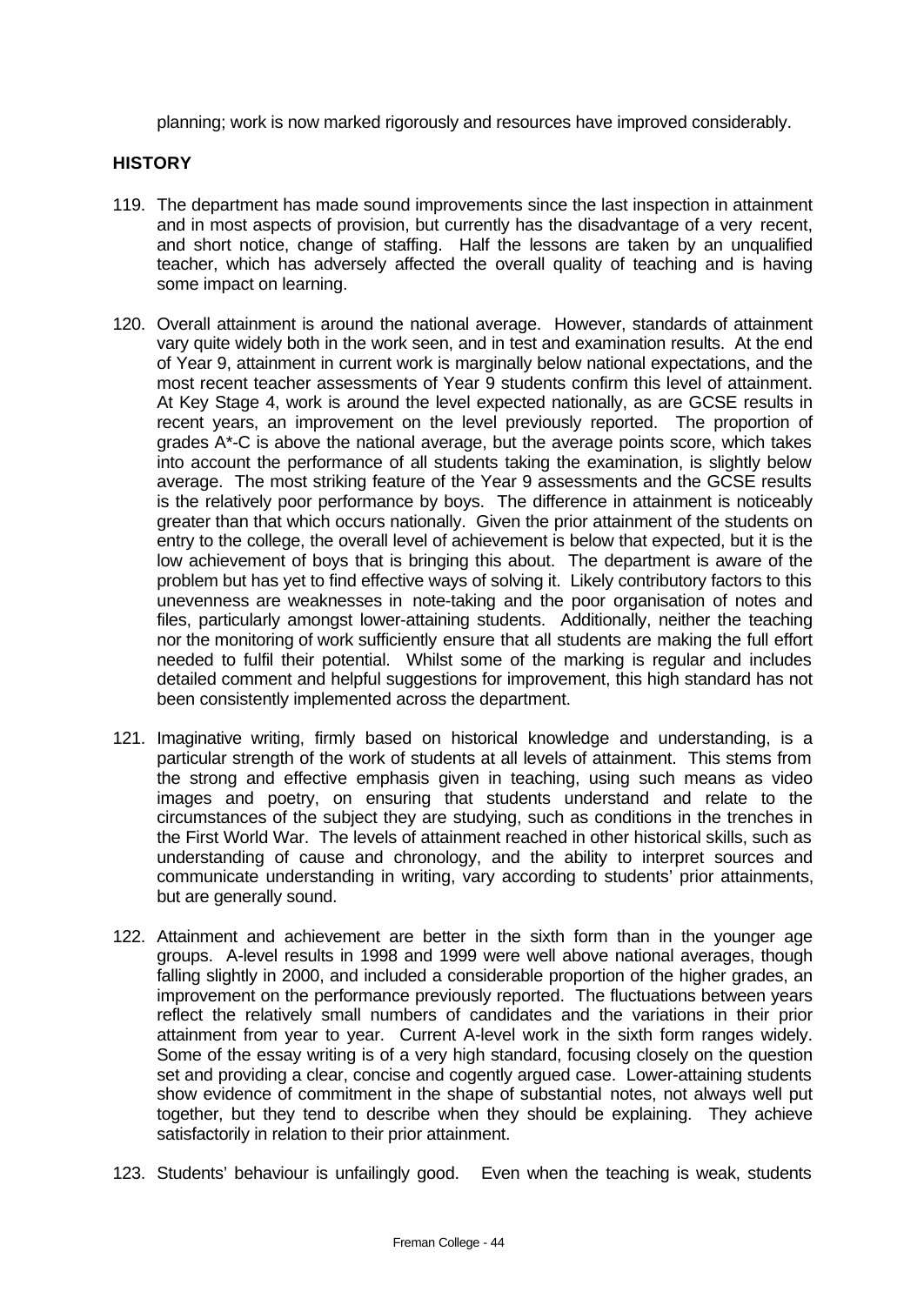continue to focus on what they are asked to do. The passivity of some students is usually the result of teaching that does not require them to make a positive contribution, though in one sixth-form lesson, uncharacteristically, it stemmed from insufficient preparation by the students rather than any shortcomings in the teaching. Students have mainly positive attitudes to their learning. This results from the very warm relationships established by the teachers with their classes, and ensures that some learning takes place even when the expectations of the teacher are low. For the most part, learning is good: students make significant progress with the tasks set and increase their knowledge, understanding and skills in line with the objectives of the lesson. Students with special needs also make good progress in lessons and in their written work, as a result of the success with which the class teacher recognises and meets their needs rather than of additional in-class support. This marks an improvement since the last inspection. Similar sensitivity was shown to the English language needs of a sixth-form student from overseas. Sixth-form students in particular show initiative and take considerable responsibility for their own learning, encouraged by the sensitive A-level syllabus.

- 124. The quality of teaching is satisfactory overall, but in the lessons seen ranged from good to poor. All teachers show at least sufficient, and usually good, command of the subject, and class management is always at least sound, but there are wide disparities in pedagogic skills and thus in the success of the lessons in enabling students to increase and reinforce their learning. The use of video, including some archive material, is nearly always effective. The degree of emphasis on the use of visual source material is unusual, and reflected in the GCSE syllabus chosen. It helpfully complements the use of written sources and provides an alternative form of learning for those to whom the interpretation of written text does not come easily. Whilst the department encourages some students, notably sixth-form students, to make use of the Internet to identify suitable source material within relevant web-sites, it makes little planned use of information and communication technology in lessons. It acknowledges that this is an area that requires further development and constitutes a weakness in the curricular opportunities offered. The spacious, well-furnished and well-used accommodation makes a considerable contribution to the creation of a positive learning environment.
- 125. Caring leadership rather than systematic management is the hallmark of the department. Documentation is relatively thin and of limited use to an incoming teacher, though syllabus documentation is being suitably updated. However, good support is being provided for the newly arrived teacher by the head of department, and considerable efforts are being made to minimise the disruption caused to students' learning by the mid-year change of staffing. The senior management of the college is considering what further support to give in order to safeguard the standards of provision that this department has consistently maintained over the years.

#### **INFORMATION AND COMMUNICATION TECHNOLOGY**

126. Although there are many examples of individual students undertaking good work, the overall attainment in the subject is unsatisfactory. The attainment of students at entry to the college is variable. The providing schools offer different courses in Year 7 and Year 8 and some students learn computing at home. The college does not have a detailed knowledge of individual students' attainment at entry or seek to test attainment at the beginning of Year 9. The departments of English, mathematics and science, together with departments in the faculties of humanities, languages and technology, use some computing in their courses. Applications of computer control, CD-ROMs, databases, data-logging, desktop publishing, Internet, spreadsheets and word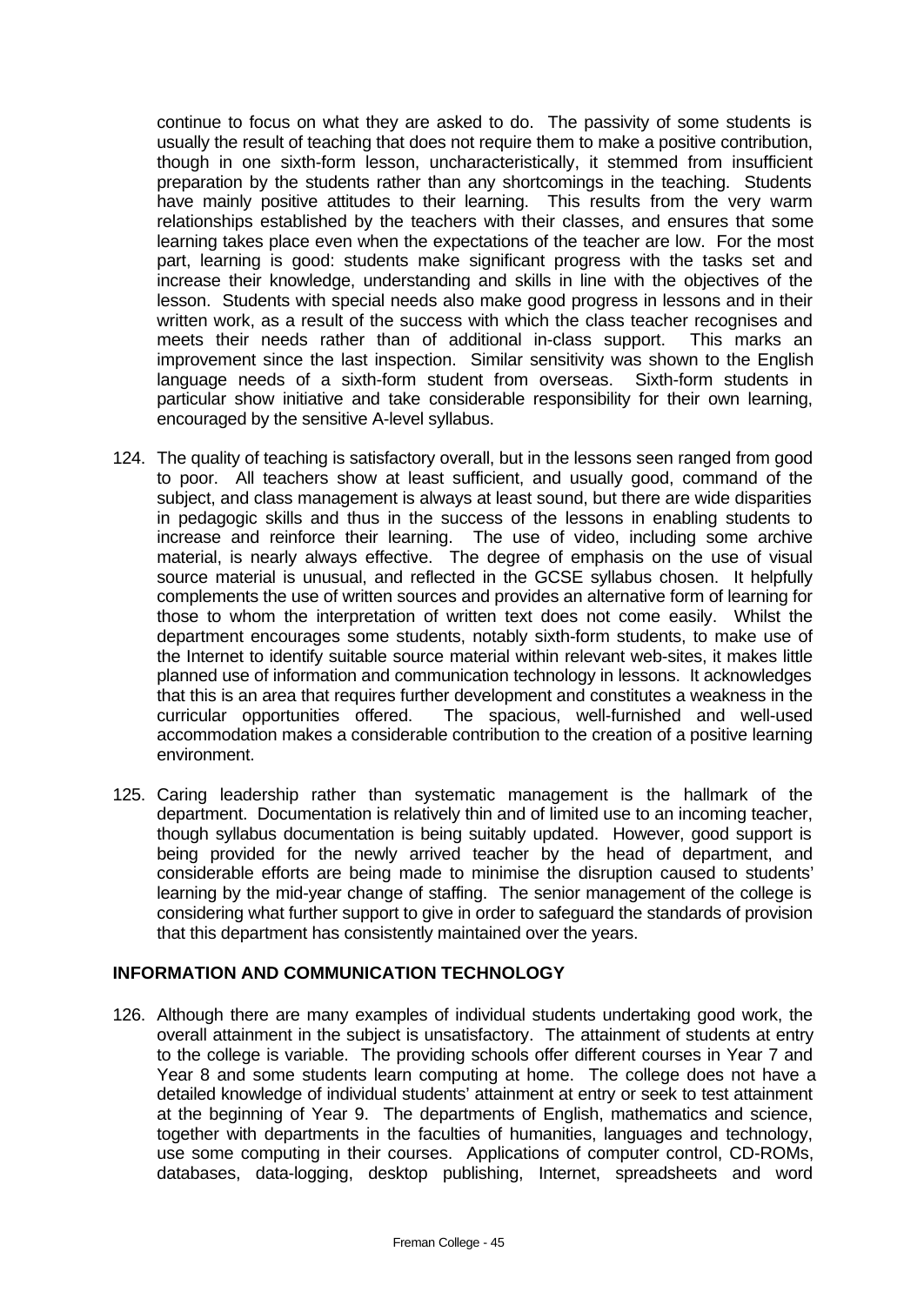processing are to be found in some students' work. These applications are as a result of the interest and at the discretion of individual teachers and students. The students who do apply information and communication technology learn techniques and approaches as the demands of their work in other subjects require. There is no systematic teaching of the subject in the college.

- 127. The sections in the National Curriculum on reviewing, modifying and evaluating work as it progresses and the section on breadth of study remain largely untaught. As a consequence, students' skill, knowledge and understanding of information and communication technology are very variable at the end of Year 9. The arrangements by which teachers grade students' work in terms of National Curriculum levels and convert these to an overall grade are flawed. The teachers' assessment in the year 2000 when almost nine out of ten students reached the National Curriculum Level 5 or above is a gross over-estimate of attainment. The assessment does reveal, however, that the attainment of girls is higher than that of boys. Students with special educational needs are well-integrated in lessons and perform well in relation to their previous attainments.
- 128. The overall situation at Key Stage 4 is no better. The college does not offer any examined course in information and communication technology. As in Year 9, departments are encouraged to apply computing in their courses and there are examples of individual students undertaking good work. In design and technology, a significant number of students use word processing, graphics and computer-generated charts to improve the presentation of their coursework, and use e-mail to obtain information on products as a part of their design research. In science, some students use programs effectively to learn about sound and other types of waves, refraction and the nature of light; they also use on-line self-assessment tests as a part of their revision work. In art, some students use scanners and computers well to manipulate images. In geography, some obtain information on regions and climate and obtain pictures using the Internet. There are other worthwhile applications of computing in drama, English, mathematics, modern languages, music, physical education and religious education. Not all students apply computing in their work and there is no systematic teaching of the subject in any department. The same two sections of the National Curriculum that are deficient at Year 9 are also not covered at Key Stage 4. Students' attainment and achievement at the end of Year 11 are not assessed. The college's arrangements at both Year 9 and Key Stage 4 meet neither the requirements of its own information and communication technology policy nor those of the National Curriculum.
- 129. No course is offered in the sixth form. There are two students who are attempting to take the A-Level course in information and communication technology privately. They have registered themselves, purchased books and built their own computer from parts. They are currently seeking help to have their coursework assessed before it is submitted to the examination board for moderation. The college does not offer the new key skills course in information and communication technology although it has plans to do so in the future. The GNVQ course in business and the GNVQ course in leisure and tourism involve considerable use of information and communication technology. There is a small number of students among those who regularly use computers at home who produce work that is outstanding and of professional standard. The standard achieved by most students at the end of their college lives, however, depends on their choice of courses and projects in other subjects.
- 130. The standard of teaching in lessons dedicated specifically to teaching information communication technology is satisfactory and occasionally good or very good. The teachers show enthusiasm for the subject and have a secure knowledge of what they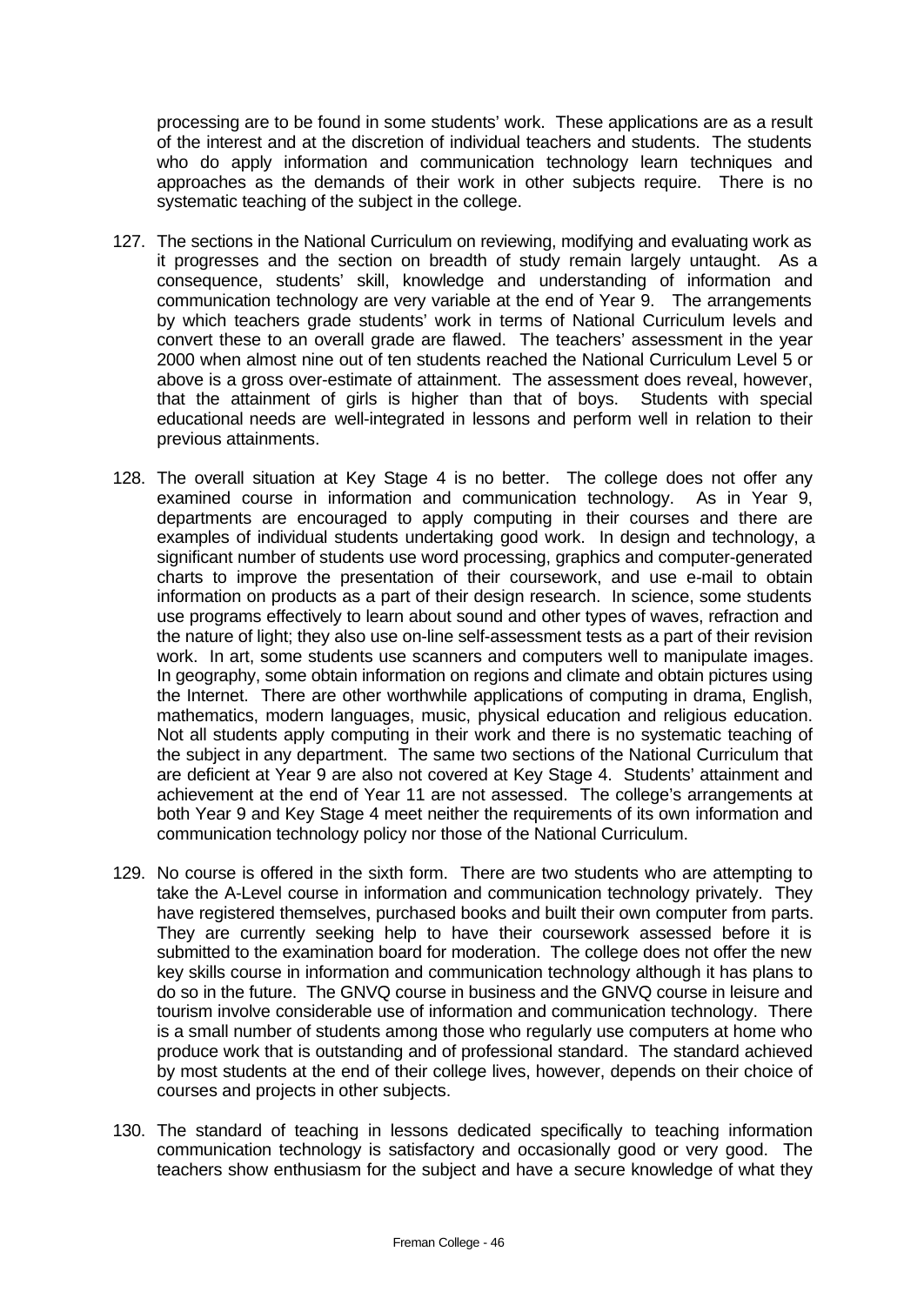teach. They give clear guidance to students on both the use of different applications and the use of the network. The response of students is always satisfactory and sometimes excellent. Teachers build upon the existing enthusiasm of students for computing and help them acquire new knowledge and skills. However, the teaching of applications of information and communication technology in individual subjects is unsatisfactory. Though the college has begun to offer all teachers internal training on the use of the network and available software, this training is not widespread, nor is it sufficiently focused on the teaching of the requirements of the National Curriculum.

- 131. The leadership and oversight of the subject are unsatisfactory. The co-ordinator's other duties as head of science, health and safety officer and staff governor do not allow him sufficient time to manage the subject properly. He is well supported by another teacher from the department of science who has the responsibility for staff training. The college's computer systems co-ordinator supervises the network and the main computer room well, but has had insufficient training to offer more comprehensive in-class support to teachers.
- 132. The college has installed new equipment and software, and the applications of computing in most courses have increased since the last inspection. However, the arrangements to teach the National Curriculum have deteriorated and the overall standards of attainment and achievement have fallen. Statutory requirements are no longer met at Year 9 and the new order at Key Stage 4 has not been introduced. Management and oversight remain inadequately co-ordinated.

#### **MODERN FOREIGN LANGUAGES**

- 133. In the 2000 teachers' assessments, the attainment of students at age 14 was below average. This is mainly because students' attainment in German is below average on entry. The proportion of students achieving A\*-C in the GCSE examinations in 2000 was well above the national average in French. However, it was mainly girls who attained the higher levels. Boys' results were more in line the national averages. Results in German were broadly average, with girls' results slightly above average and boys' results slightly below. All students passed at A\*-G in French and over 98 per cent did so in German. This represents a good level of overall attainment. There were too few students entered at GCE A-level to make valid statistical comparisons. In French, six students were entered and all passed, five obtaining higher grades. There were also six entries for German, and again all students passed, with five of the six gaining higher grades.
- 134. Inspection evidence suggests that attainment on entry is average in French and below average in German. The standards that students attain follow this pattern at age 14 and are accurately reflected in teachers' assessments carried out at that age.
- 135. At age 16, standards are above average in French and in line with the average in German. Students in the sixth form achieve standards that are in line with course expectations in German, but above course expectations in French. Although boys attain satisfactory standards against national averages, their attainment is still lower than that for girls. There are no wide differences in attainment across the four aspects of the subject. This is an improvement since the last inspection, when deficiencies in speaking and writing were reported. Students with special educational needs achieve well and make good progress. They receive good support from teachers in their lessons and, where additional support is provided, it is effective in raising attainment. Attainment in both French and German is rising and has done so since the last inspection. There has been some instability in staffing in German, which has slowed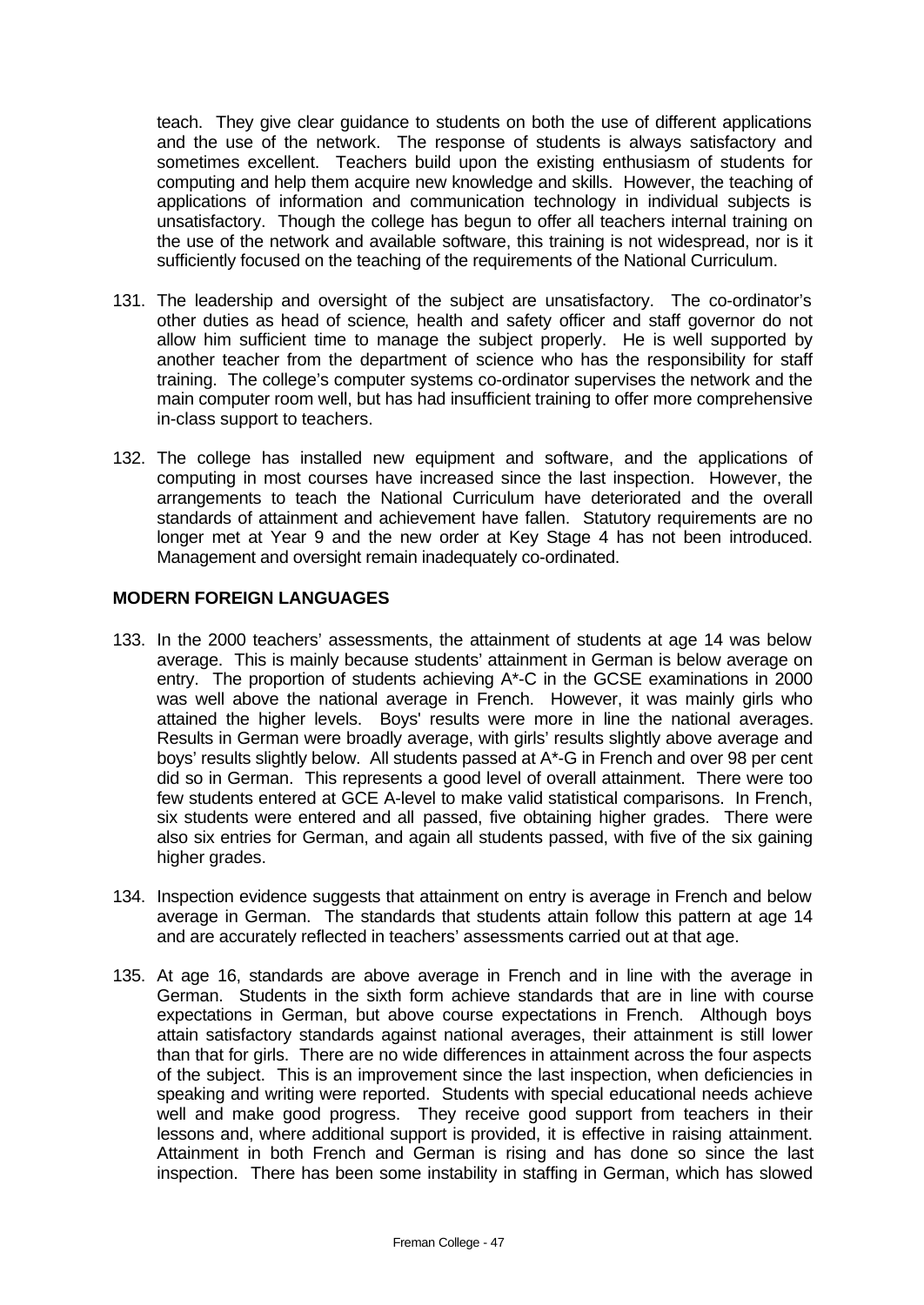progress. The situation is now more stable and attainment is rising quickly, especially in Year 9 and Year 10. German has been introduced into providing schools more recently than French and this has also previously had an effect on standards that is now being overcome.

- 136. By age 14, students answer questions about such topics as college and college subjects, travel and transport, the weather, their families and their holidays. Students listen carefully and show a high level of concentration when the teacher or other students talk and when they listen to audio tapes. Students have good opportunities to practise speaking. The majority are confident speakers of both French and German. They carry out basic conversations with three or four exchanges and talk about their likes and dislikes. Higher-attaining students vary their use of language and adapt it to fit new situations. This is seen in Year 9 German lessons, for example, where English is rarely spoken during the lesson and students enjoy using and experimenting with the spoken language. Students' speaking skills, seen as a weakness in the previous inspection, show considerable improvement. Students develop their reading skills mainly by reading textbooks and worksheets, which are often supplemented by more challenging reading material; students' reading skills are good overall. There is a good emphasis on grammar and punctuation in written work, with the result that students try hard to produce accurate writing. By age 14, the majority of students write three or four sentences, with a good level of accuracy, describing their family or their holidays. Higher-attaining students write longer paragraphs about their homes and family life, using a wide range of vocabulary and verb tenses.
- 137. By age 16, students extend these topics in preparation for examinations and add others such as the differences between life in towns and villages, the world of work, sport, television programmes and the weather. The sound base of skills developed previously is extended well in Year 10 and Year 11. The majority of students develop their speaking skills well enough to carry out longer conversations, and students in Year 10 discuss their preferences for living in the town or in the countryside, for example. Students' written work shows good progress in Year 10 and Year 11. Higher-attaining students write good extended coursework about themselves, their families and their leisure activities with good descriptive language and occasional touches of humour.
- 138. Students in the sixth form listen to authentic news broadcasts and comment about them. Up-to-date news broadcasts are regularly recorded on video, in both French and German, for students to watch. This is a strong feature in both their cultural development and in the extension of their listening and speaking skills. Students make good use of texts from magazines and newspapers to learn and write about important events in France and Germany.
- 139. The quality of teaching and the learning it promotes are good overall. There is satisfactory teaching in just under half of the lessons and good or better teaching in just over half. A quarter of the teaching is very good or excellent. There is no unsatisfactory teaching. A strong feature of all of the teaching is very good class control that is achieved without fuss and with quiet authority. In Year 12 and Year 13 particularly, teachers have a very good knowledge of what they teach, not only in terms of the level of grammatical content required, but also in terms of the culture and politics of the countries studied. This adds considerably to the quality of students' preparation for examinations. All teachers make good use of the language being taught. This was reported as being inconsistent in the last inspection and there has been a clear improvement since then. The range of teaching strategies used in lessons is generally good and usually includes paired or group work and reading, listening and writing tasks. Teachers make particularly skilled use of question-and-answer sessions to extend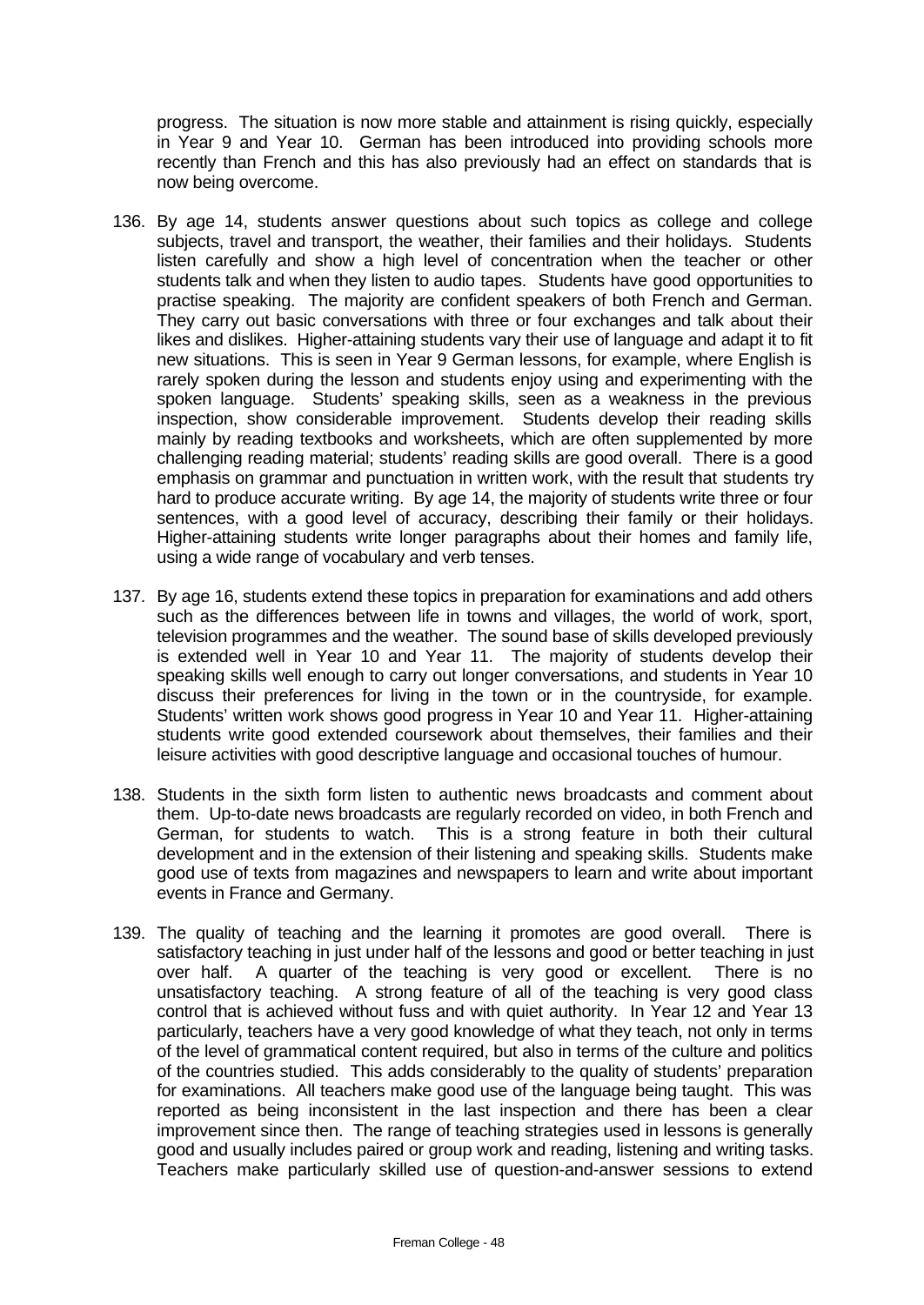students' vocabulary and to encourage them to vary their use of language. However, there is infrequent extension of teaching methods into more imaginative use of overhead projectors and the use of music, mime and poetry to further extend students' language development. Teachers provide a good range of challenging activities that are adapted to the needs of all the students. Relevant homework is regularly set. Teachers are conscious of the relative underachievement of boys and are developing a range of appropriate strategies to help overcome this. Students have good attitudes to work, especially in the sixth form where they show a high level of motivation and concentration. Behaviour in class is very good and there are very good relationships among students and with their teachers. This combination of good teaching, very good behaviour and good attitudes to work is the strongest contributory factor to steadily rising standards in the two main languages.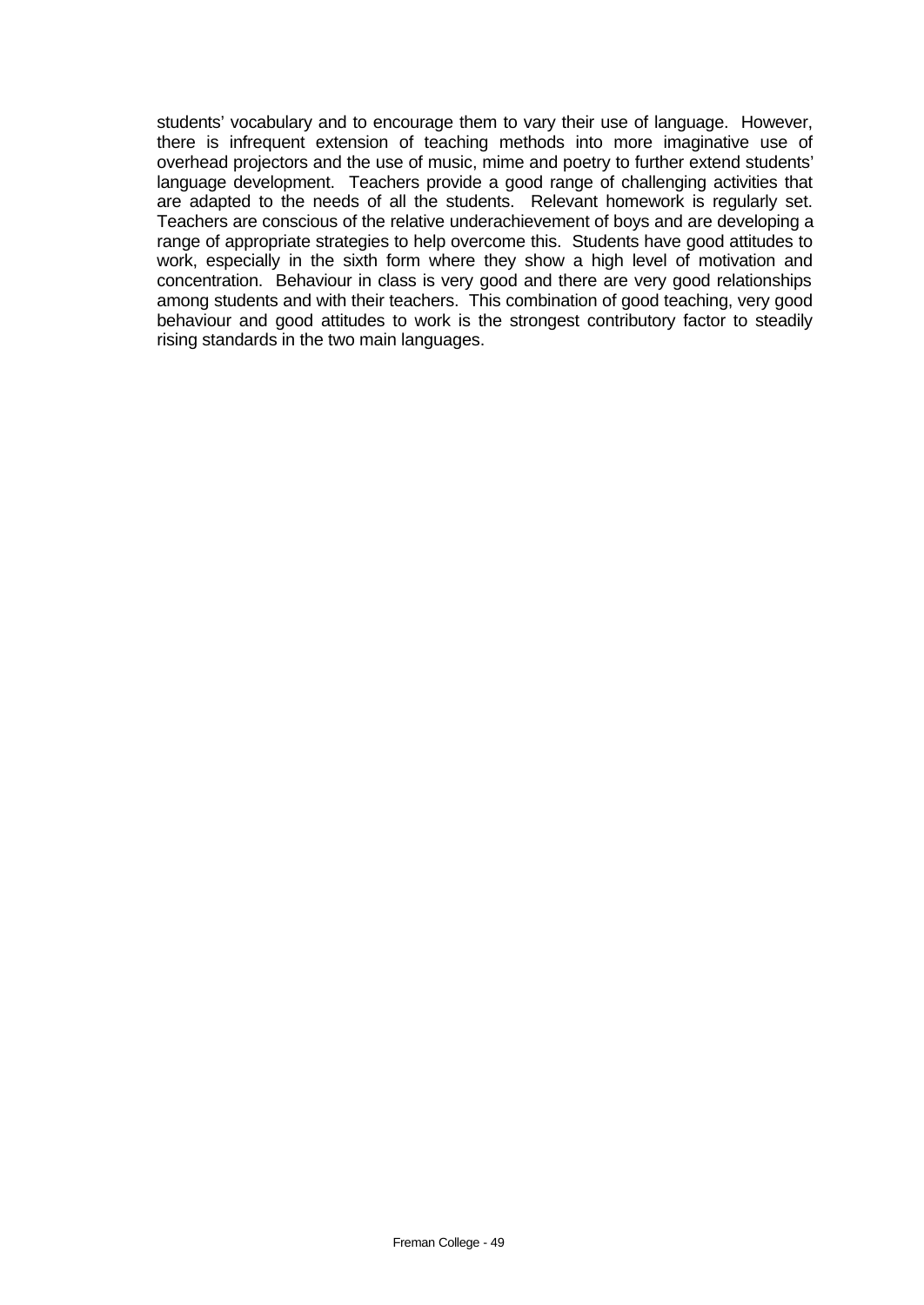- 140. Teaching makes a satisfactory contribution to students' literacy and numeracy development. In many lessons there is an emphasis on grammar, punctuation and care over spelling. Students regularly use basic mathematics, in the language being taught, to calculate prices and weights. The use of information and communication technology is very good. Students make use of computers to produce, edit and refine their work, especially coursework. Good work was seen on display, using pictures and fonts of various types and sizes, describing characters in TV programmes. Students and teachers regularly make good use of websites to access information and to carry out set tasks.
- 141. The subject makes a good contribution to students' moral, social and cultural development. In lessons there is a strong moral dimension and students are taught to distinguish right from wrong and to listen to the views of others. The teachers and other staff present good role models. There is good attention to social development through the presentation of opportunities to work together and take turns in lessons. There is an extensive range of very good extra-curricula activities. Each year there are trips to Europe and these make a good contribution to both social and cultural development. There are good procedures for assessment and the data provided is used well to track students' attainment and progress.
- 142. The heads of department exercise very good leadership and management. The subject has made very good progress since the last inspection, particularly in the standards reached.

#### **MUSIC**

- 143. By the age of 14, the majority of students attain standards in line with national expectations. A significant number of higher-attaining students reach very good standards. Standards are sound and often good in students' knowledge and understanding of a range of musical styles, including music theatre, and in their appreciation of world music, expressed in specialist vocabulary. Students generally listen well and some of them competently and sensitively evaluate their own work and others' performances. Among many higher-attaining students, written work is of good quality; they use skills in research and analysis well, although spelling overall is often weak. Standards in performance and composition are usually sound and often better. Nearly all students achieve well in music, including those of lower attainment. They acquire good collaborative skills through very good opportunities to work in small groups. Students' enthusiasm and obvious enjoyment are evident. For example, in a Year 9 higher-attaining class, they led to good skills in group problem-solving as students tested the vocal techniques needed to represent King Harald's Norwegian army.
- 144. In 2000, students' GCSE grades were below the national average at A\*-C grades and above the average at A\*-G. It was a similar pattern for the previous two years. Standards for A\*-C grades were lower than at the time of the last inspection. In 2000, students' standards in GCSE music were lower than in other subjects. Changes in staffing over the last three years have led to a lack of continuity in high quality teaching for both groups. The evidence from lessons and the students' current work suggests that this pattern is changing and 16 year-olds now reach above average standards. A significant number of higher-attaining students who have private lessons usually reach well above expectations in their performance, composition and aural skills and in their analytical understanding of musical history and genres. However, some lower-attaining students in Year 10 and Year 11 struggle with the demands of the course and a few do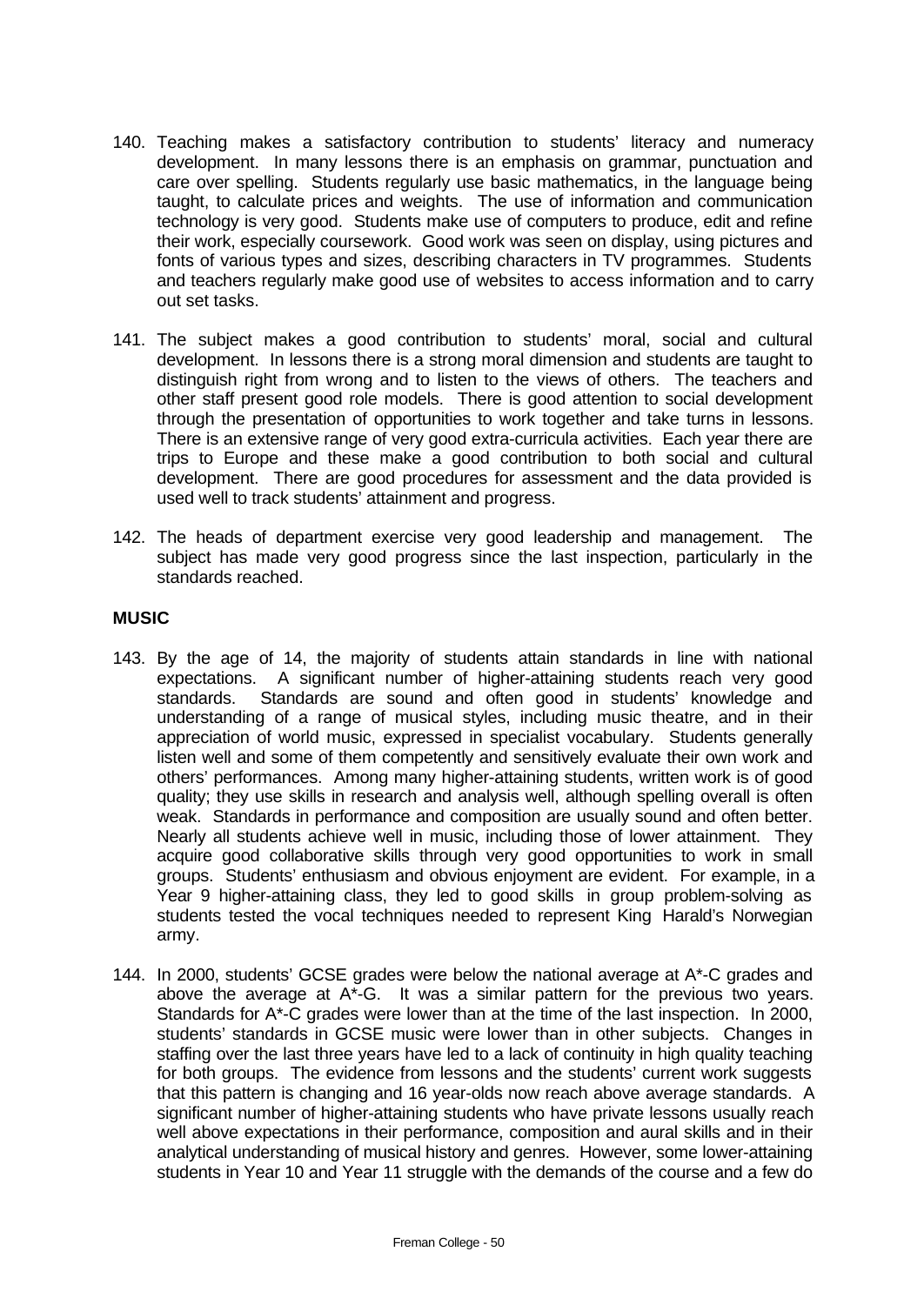not take the examination. Many of them do not benefit from individual lessons to raise their standards in performance and composition, and in their practical understanding of musical scores. Nevertheless, nearly all students achieve well as they work hard to try to improve.

- 145. A-level results in 2000 were well below the national average in the higher grades but above average for grades A-E. In 1999, A-level results were well above national averages. Most of the current A-level students are on course to attain above average results. Attainment in performance and composition is very good. All students progress very well, for example, in producing increasingly more sophisticated compositions, and in their use of information and communication technology for composition, research and essay writing. Standards in harmony, musical history and musical analysis are at least good. All sixth form students have excellent attitudes to music, and the industrious, high-quality self-management of their work clearly raises standards in both achievement and attainment.
- 146. The quality of teaching is good overall across the age groups. Very good specialist expertise, along with good planning and lesson structure, are used well to teach musical knowledge and skills, such as composition techniques. Teachers know their students well and challenge and support their learning. This leads to impressive preparation for GCSE and A-level examinations and good independent learning to aid further studies. It also enabled a Year 10 student with special learning needs to make good progress in composition and performance. Teachers are very good role models. They use a calm, respectful and good-humoured manner to establish very good relationships and to make learning fun both in class and in clubs such as the orchestra. There are consistently very good opportunities for students to reflect on world music and to develop self-confidence and team skills both in lessons and in a very good range of extra-curricular activities. Eleven staff provide good support and challenge for 100 students who have individual instrumental lessons.
- 147. Very good leadership and management, and good monitoring and evaluation within the department, identified at the last inspection, continue to raise standards in music. The staff are very hardworking, and promote cultural awareness very well through regular college concerts and performances. The students' musical education is further enriched through participation in county and community music groups. The support of non-music staff and the very good facilities and displays contribute to the excellent ethos for learning in this popular subject.

#### **PHYSICAL EDUCATION**

- 148. Students' attainment overall is above expectations. Standards achieved have steadily risen since the last inspection and a significant minority of students reach the very highest standards. For example, four boys represent the county at rugby and in netball ten girls train with the East Hertfordshire development squad. The standard of college teams is good. Both boys and girls attain equally high standards and improve as they move up the college. This is largely due to good teaching.
- 149. At age 14, students' attainment is in line with expectations. Standards in activities such as dance and gymnastics are satisfactory. Most students are competent in ballhandling skills, show satisfactory body control and have sound basic knowledge of the principles of movement. Variations in the quality of students' experience at middle school are evident in their work and this accounts for the wide variations in attainment in Year 9. For example, a significant minority of students are unfamiliar with basic technical language, such as the names of muscles. Students' achievements, including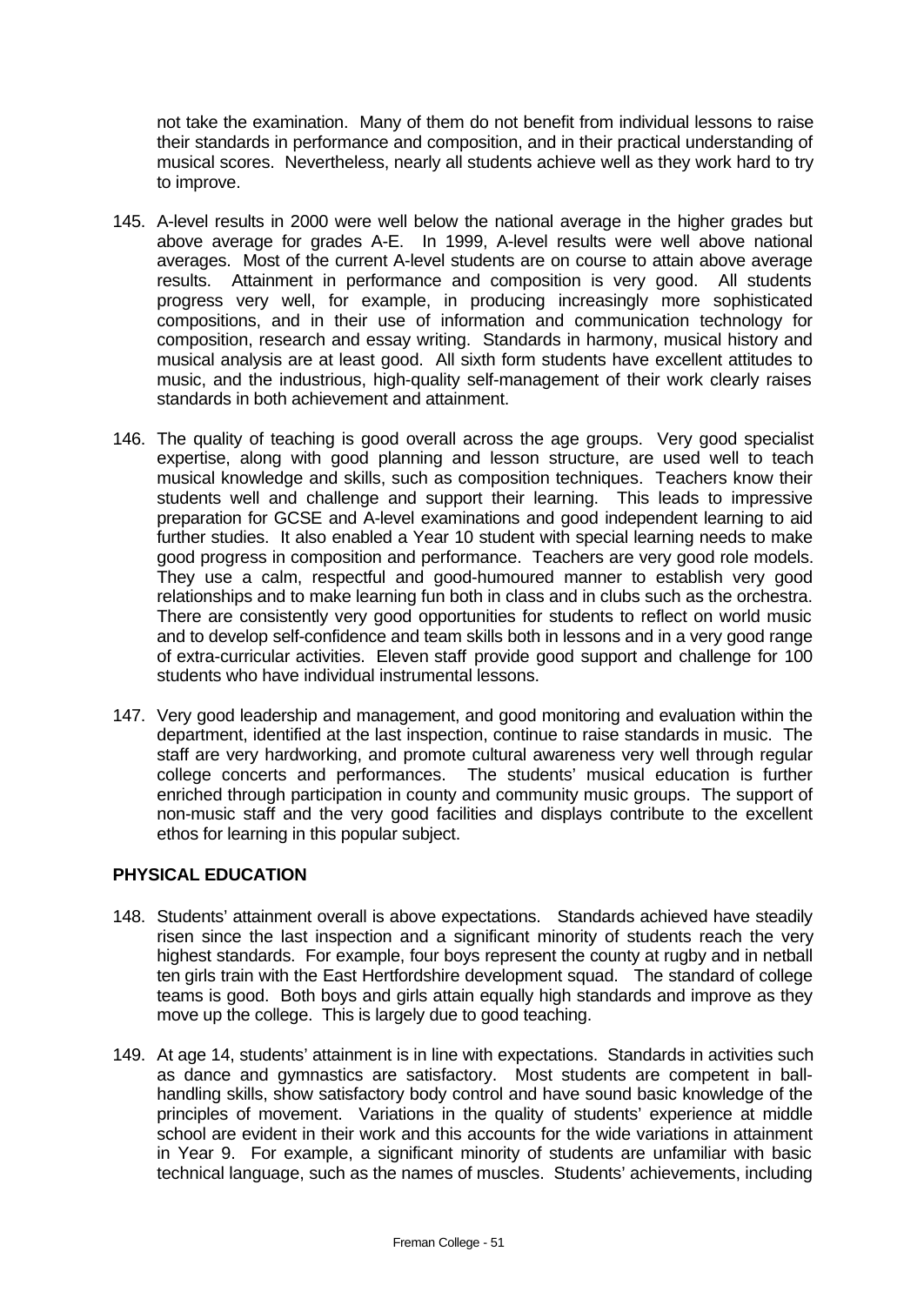those with special educational needs, are satisfactory. They make steady gains in knowledge, understanding and skills. Pockets of underachievement are largely due to a settling-in period in mixed teaching groups in gymnastics and dance. Planning and evaluating skills are developing well, as seen in a lesson where students were able to identify good use of levels, time and flow in dances based on the theme of sport. Extensive participation in college team games, inter-house competitions and other extra-curricular activities have a very positive effect on the attainment and progress of all students, particularly the higher-attaining students.

- 150. At age 16, students' attainment is above expectations. The majority are making good progress. All students are meeting course requirements in the GCSE examination course, and their estimated grades are approximately in line with national averages. Students' achievements over Key Stage 4 are good. They make significant strides in acquisition of knowledge, understanding and skills. The standard of team games such as football and netball is good. The majority of students are developing high-level skills, techniques and tactics. In a Year 11 netball lesson, girls moved around the court with speed, agility and effective use of space. Pockets of underachievement, for example among Year 10 boys, are mainly due to immature behaviour rather than the quality of teaching. A small minority of students, mainly those with Statements of Special Educational Need, under-achieve due to weak literacy skills which hinder their progress.
- 151. Standards in the sixth form are good. Although physical education is not compulsory, about half the students continue with a wide range of activities. A good programme of competitive sport helps raise levels of attainment. Students following the Community Sports' Leaders Award course make very good progress: a sixth form student supporting a Year 9 class competently and confidently led games practices.
- 152. The quality of teaching is good. It is more effective at Key Stage 4, where the strengths and weaknesses of each student are better known to teachers, than in Year 9, where teachers are still assessing the students' competence in various activities. In half of all lessons seen teaching was good or better and one in four lessons very good. In the remainder it was satisfactory.
- 153. Key strengths of teaching lie in the extent of the teachers' knowledge of what they teach and in their skill in communicating to the students what they have to do and how to improve. A further strength lies in the teaching of basic skills, thus enabling students to progress steadily to higher level tactics and techniques. Clear planning of lessons ensures that students are progressively challenged physically and intellectually. The constructive management of lessons results in an orderly, safe and calm learning environment where the students thrive. Students with special educational needs are skilfully integrated into lessons in a way that ensures that they make good progress.
- 154. In very good lessons, teachers adapt work according to the effect it has on students. For example, in a Year 11 lesson the teacher skilfully adapted planned groupings and activities to improve students' understanding of blocking tactics in games. In almost all lessons, informal feedback is insufficiently linked with formal assessment procedures. Students have little awareness of National Curriculum levels or what they have to do to attain them. Teaching practices across the department vary. In some lessons students are encouraged to lead warm-ups, while in others these are generally teacher-led. The hard work, commitment and enthusiasm of teachers result in high levels of student participation and interest, good behaviour and very good social development.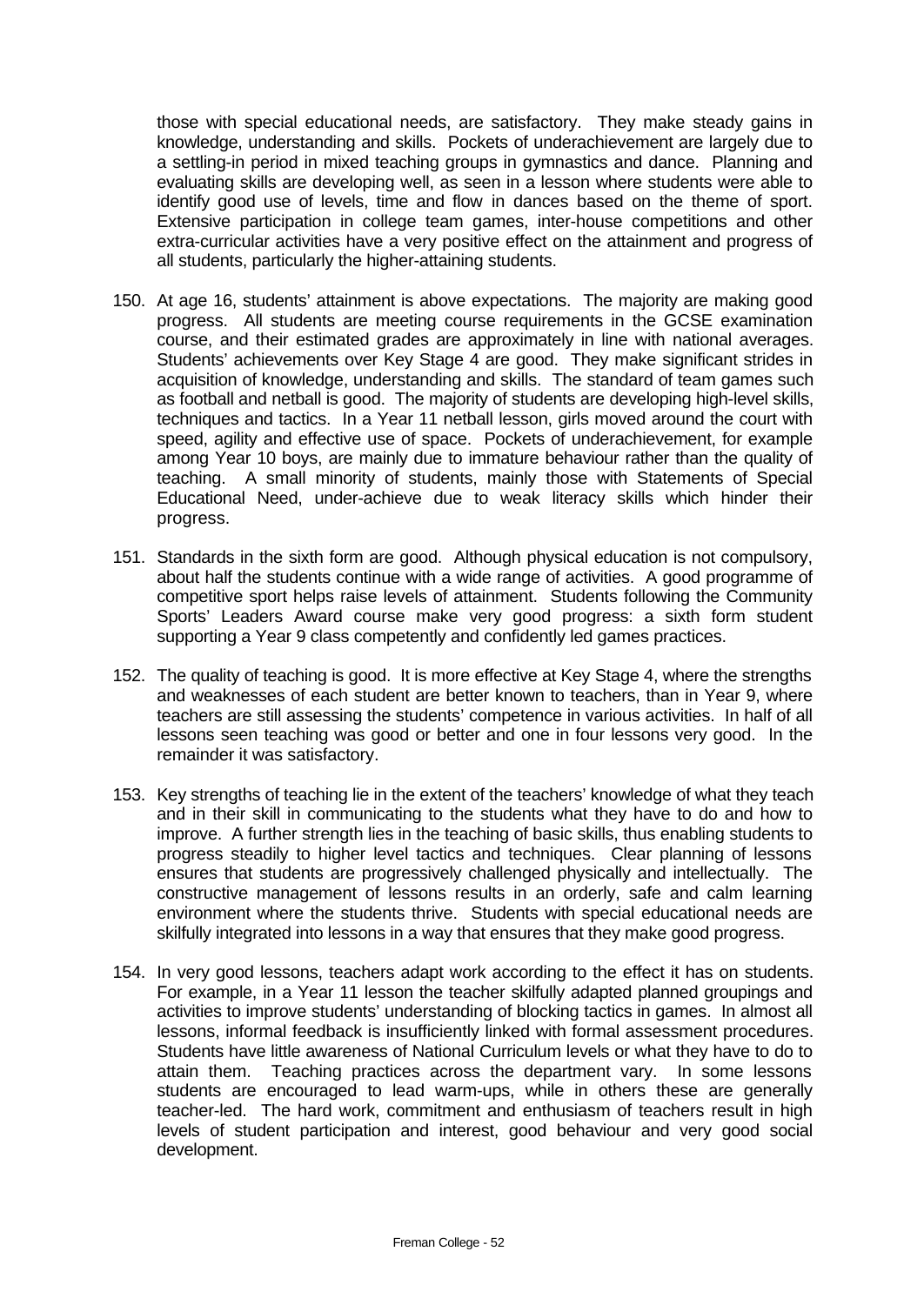- 155. Departmental leadership is good and teachers work very effectively as a team. They pool their expertise to the benefit of the students. However, insufficient monitoring and support of the work of the department at senior management level result in lack of consistency in implementing college policies. Lack of indoor accommodation also adversely affects the quality of learning, particularly in wet weather when groups double up.
- 156. Good progress has been made since the last inspection. Teaching has improved from satisfactory to good, despite the appointment of two newly-qualified teachers. Teaching of planning and evaluating skills has improved. Student participation in extracurricular activities has increased significantly. An examination course has been introduced at GCSE but not at A level. There has been no change in indoor accommodation, including the changing rooms and showers: these remain unsatisfactory.

#### **RELIGIOUS EDUCATION**

- 157. By the age of 14, the majority of students reach standards that are in line with the Hertfordshire Agreed Syllabus in their knowledge and understanding of key aspects of world faiths and of some moral issues, such as suicide and racism. Due to an imbalance in curriculum coverage and teaching of world faiths, and an increasing emphasis on philosophy, students' understanding of Christianity and other monotheistic faiths is less secure than their grasp of Hinduism. Attainment and achievement in the development of reflective and listening skills are good and sometimes very good. Achievement overall is generally satisfactory, although it is restricted by a significant amount of passive learning.
- 158. Some higher-attaining students develop a sound understanding of Freud's theory of the origins of religion. They also show good skills in research and analysis, expressing their views clearly and concisely both orally and in writing. Lower-attaining students in Year 9 concentrate well and achieve well orally, as they actively and maturely participate in a study of atonement. However, their knowledge and understanding of ideas such as the Trinity are weak.
- 159. In 2000, GCSE results at grades A\*-C and A\*-G were well below the national average. Students' attainment in religious education was also lower than in other subjects. In 1999, however, A\*-C grades were above average, so there is no identifiable trend of decreasing standards. The majority of current 16-year-olds reach standards which are below the expectations of the Agreed Syllabus. Since the last inspection, there has been no increase in the time given to teaching non-GCSE religious education and standards are unsatisfactory in all aspects of the course. Many 14 to 16-year-old non-GCSE students lack interest and are inattentive, leading to serious underachievement. There is, however, a significant increase in the number of students taking GCSE. A clear majority of students are on line to obtain average standards, with a significant number reaching above average levels of attainment. Nearly all GCSE students reach expected standards in their grasp of Hinduism and ethical issues such as the problem of evil. Some students have a good understanding of the differences between Hinduism and Christianity. Impressive essays by some higher-attaining students show a good development of ideas, for example on the origins of the world; these are clearly and logically reasoned. Weak literacy for many lower-attaining students, however, hinders fluent and accurate written expression of their views, although their oral skills are often good. Achievement for GCSE students is satisfactory and sometimes good.
- 160. In 2000, A-level results for the 17 entries were well above the national average, both in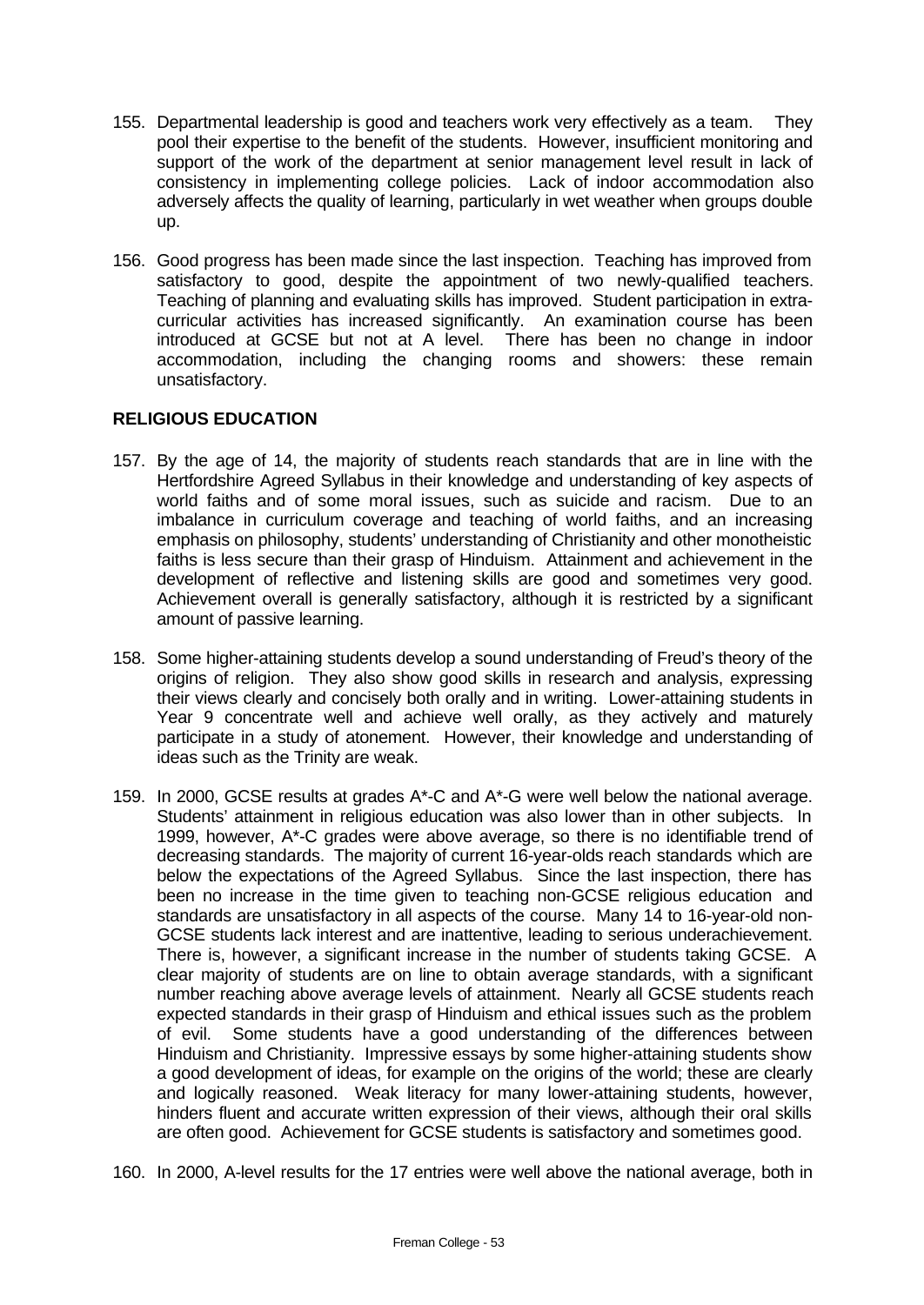the higher grades and for grades A-E. In the previous two years, A-level results were also impressive and above average. The majority of current A-level students reach standards which are above average and a significant number attain well above that standard. By Year 13, students have a very good understanding of set texts, including the use of Sanskrit in the Bhagavad Gita. They are usually skilled in writing essays and are excellent independent learners. Year 12 students are less secure in their knowledge, but are developing good discursive and analytical skills. Sixth formers are very motivated and hardworking high achievers.

- 161. Teaching is satisfactory overall, as at the last inspection. It is generally good in Year 9 and in the sixth form, including general studies. It is unsatisfactory for 14 to 16-year-old non-GCSE students, and one lesson was poor. In two-thirds of the lessons seen during the inspection, teaching for GCSE students was barely satisfactory. Except for non-GCSE religious education in Years 10 and Year 11, specialist teachers have very good expertise in Hinduism and philosophy and their emphasis on students' thinking, rather than simply learning facts, leads to a very good and sometimes excellent development of reflective skills. Students' attitudes to religious education are usually positive, often good and excellent in Year 13. Students respond well to the specialist staff, who are very good role models. Relationships are very good. However, the overuse of a lecturing style leads to a significant amount of passive learning.
- 162. Religious education is an increasingly popular GCSE and A-level option. Since the last inspection, there has been a reduction in the range of teaching styles, limiting the development of students' understanding and range of skills. The department is led and managed satisfactorily, though it lacks some key procedures such as formal and consistent assessment to set targets and track students' progress.

#### **LATIN**

- 163. Latin is taught to the higher-attaining students from the start of Year 9. The course leads to an examination at GCSE level. The lower-attaining students are offered a course in basic Latin, and are taught in one period each week. These are very successful courses, playing a significant part in extending the students' linguistic and cultural horizons.
- 164. Standards achieved overall by the students following the examination route are above those found nationally on similar courses. A significant minority of these students reach high levels of attainment. At GCSE, attainment has been above the national average and is second only to French in the standards achieved in the college. Attainment at A level has also been good. These high standards have been maintained over the last few years. The students following the basic course are quick to acquire a knowledge of some of the fundamental elements of the language and make very good progress in their work. Through the enthusiasm of their teachers they have come to appreciate the impact of Latin on other languages. They understand, too, that the language developed in a particular cultural context. At the heart of the standards achieved by the students are the very good quality of teaching, the highly effective management of the department and the support given to the development of the subject by the headteacher and senior managers.
- 165. In lessons and work seen, higher-attaining students in Year 9 began to read, understand and appreciate passages from classical texts, often translating the less complex sentences accurately. The majority of the students on the examination course use accurate grammar in translating simple sentences from Latin to English. They all have a good knowledge of Roman civilisation. For example, they described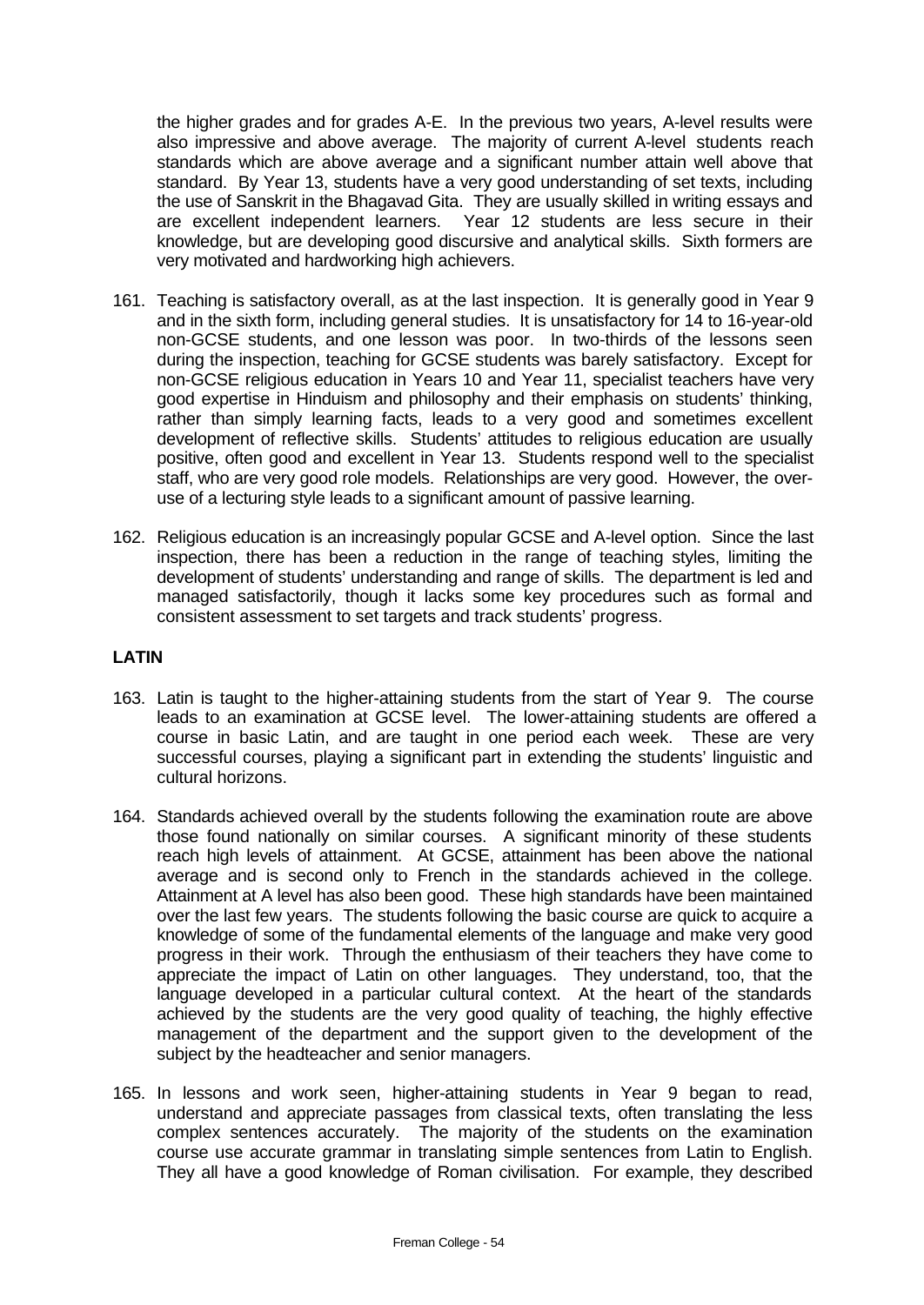and reacted to some of the elements of Roman entertainment. They sought to place these activities in a moral context and in the context of some of the less savoury activities of their own society. The students in Year 11 all reveal a good range of vocabulary and accurate grammar. In their study of the Roman poet Virgil's Aeneid, they show a good understanding of the devices of epic poetry. This knowledge is further extended by the teachers' very good use of homework. For instance, one task invited the students to explore some of the features of Virgil's vivid descriptive language. This they found challenging and stimulating. Students working towards the A-level examination extend their knowledge of epic poetry and show a refined understanding of some of the complexities of Latin grammar. Students in all years have a clear understanding of some of the key influences of Latin on other languages as revealed, for instance, in English suffixes and prefixes.

- 166. The quality of teaching is very good overall. The teachers' excellent knowledge of their subject and the skill with which they teach Latin as if it were a living language are key elements in the successful development of the subject. The students respond by taking their work very seriously, working with real enthusiasm. Most of them are very quick to extend their knowledge of the language. As they move through the years they show an increasing sophistication in their understanding of classical texts. One lesson in Year 11 and another in Year 12, for instance, were marked by the students' readiness to ask demanding questions, with the assurance that the answers would be of a high order: they were not disappointed. These lessons were also characterised by high expectations of grammatical accuracy, with the consequence that students, in turn, set high expectations for themselves. Lessons are hives of productive activity. Although information and communication technology is rarely used to support the students' learning, there are plans afoot to remedy this.
- 167. Very good leadership and management of the department are underpinned by excellent documentation and a strong belief in the significance of classical languages for the intellectual development of the students. The teaching of Latin adds considerably to students' use and understanding of language. It also helps in the acquisition of disciplined approaches to learning. The persistently high standards achieved in examinations are clear indications that this is a subject that has gone from strength to strength since the last inspection.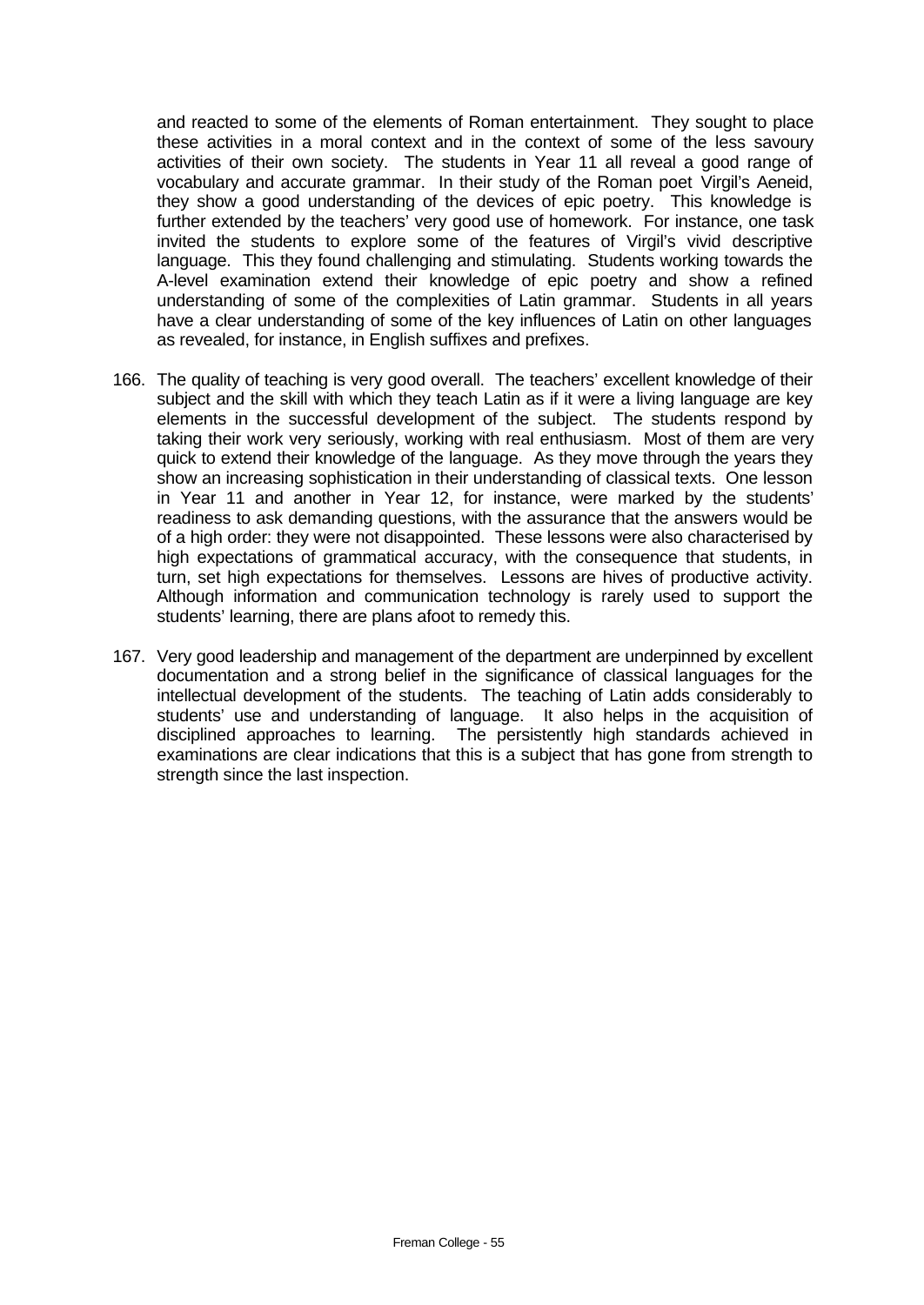#### **SIXTH FORM**

- 168. The sixth form is a strength of the college. A-level results are good and though a smaller than the national average proportion achieve a vocational qualification, the results represent at least a satisfactory level of achievement for those who follow vocational courses.
- 169. The work observed on the vocational courses reaches standards at least in line with national expectations. The teaching seen in business studies AS/level, GNVQ, and GCSE classes was good. Students respond well, and usually make good progress in increasing or consolidating their knowledge and understanding of business practices such as marketing and recruitment, and in refining their examination skills. In leisure and tourism, good teaching supports students effectively in the development of greater clarity in the use of key concepts. The students on this course classify different types of customer. Overall, they achieve standards that meet the requirements of the course and they show a sound understanding of problems and solutions in communicating with different groups. A strength of this course is the students' confidence and skill in using information and communication technology to support their work.
- 170. The only teaching of general studies observed during the inspection was a very good lesson for students in Year 12 on the history of the use of hallucinogenic drugs. The teaching was underpinned by a very good knowledge of the historical and scientific context of the debate about these substances. The students were provided with an intelligent context in which to frame their own judgements. They, in turn, showed considerable moral discrimination in their discussion. The teaching of classics is a further strength of the sixth form.
- 171. The curriculum offered is broad, well balanced and appropriate for the range of abilities and interests of the students. Twenty-six subjects are offered in the sixth form, 20 of which are at A or AS-level. Currently two GNVQ courses are offered at intermediate level. Specialist study is well balanced by a general studies course taken to A or AS level by most students, and compulsory for all students up to the end of the first term of Year 13. This course provides sufficient elements of religious education to satisfy requirements and offers students a suitable broadening of their education, together with opportunities to consider and discuss general issues. The curriculum also enables students to continue and extend their physical education to include new sports, such as badminton. There are plans further to broaden the scope of the sporting opportunities available.
- 172. Responsibility for the pastoral care and guidance of sixth-formers is shared between the house pastoral system and the two sixth-form tutors, each responsible for a year group. This division of responsibility is effective. The main responsibility for academic monitoring and guidance, including guidance on university applications, lies with the sixth-form tutors. Though the college offers few opportunities for students to take on formal responsibilities, except as part of the house tutor groups, the students themselves choose to take on responsibilities such as work for Amnesty International and organising charity appeals. There is something of a chasm between Year 12 and Year 13 students, exemplified by the separate seating arrangements in the social area. The college is rightly considering ways of achieving more integration between the two year groups.
- 173. The physical provision is very good. Students have a very large and well-furnished social area on the ground floor of the separate sixth-form block, with easy access to an